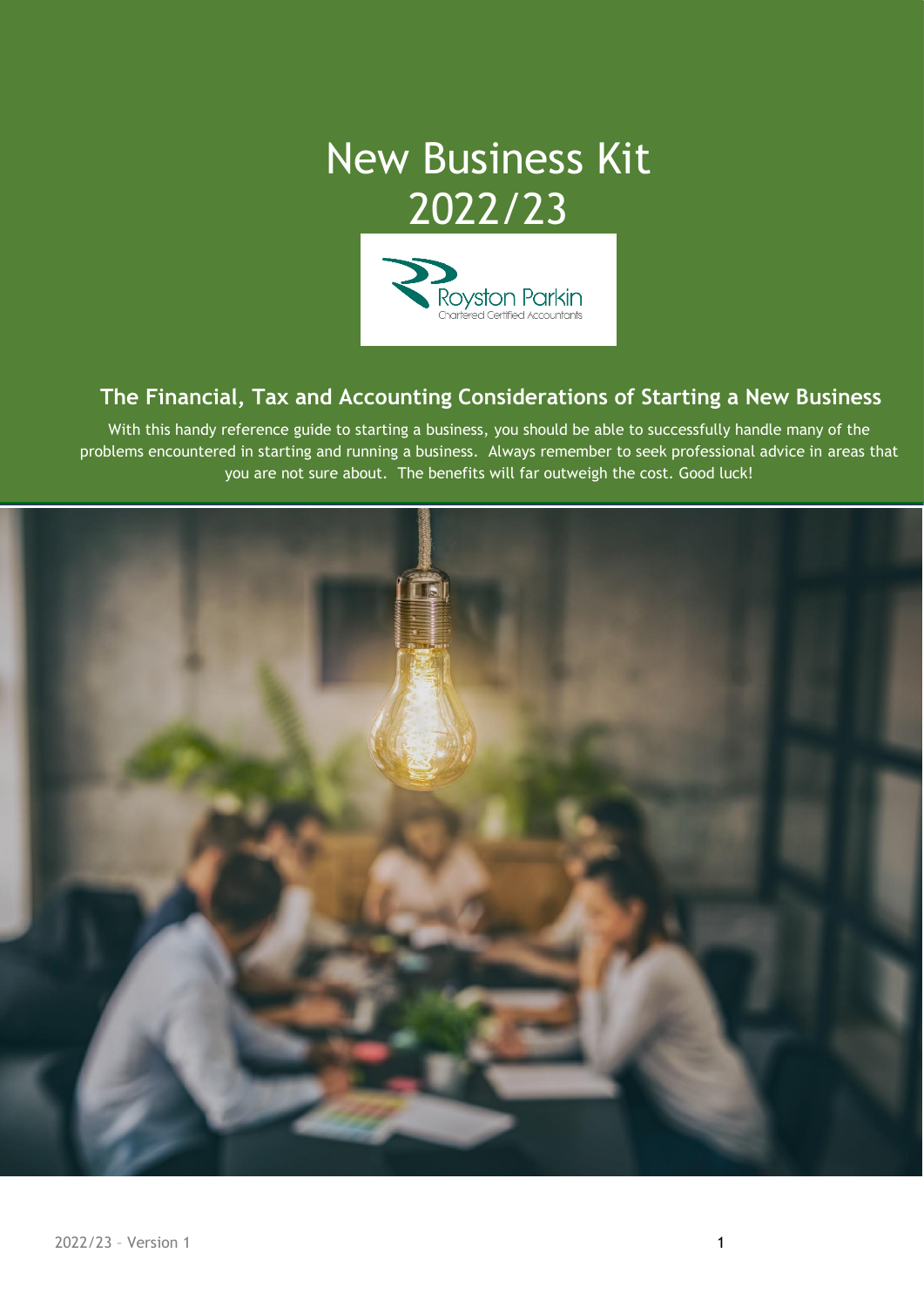## **Contents**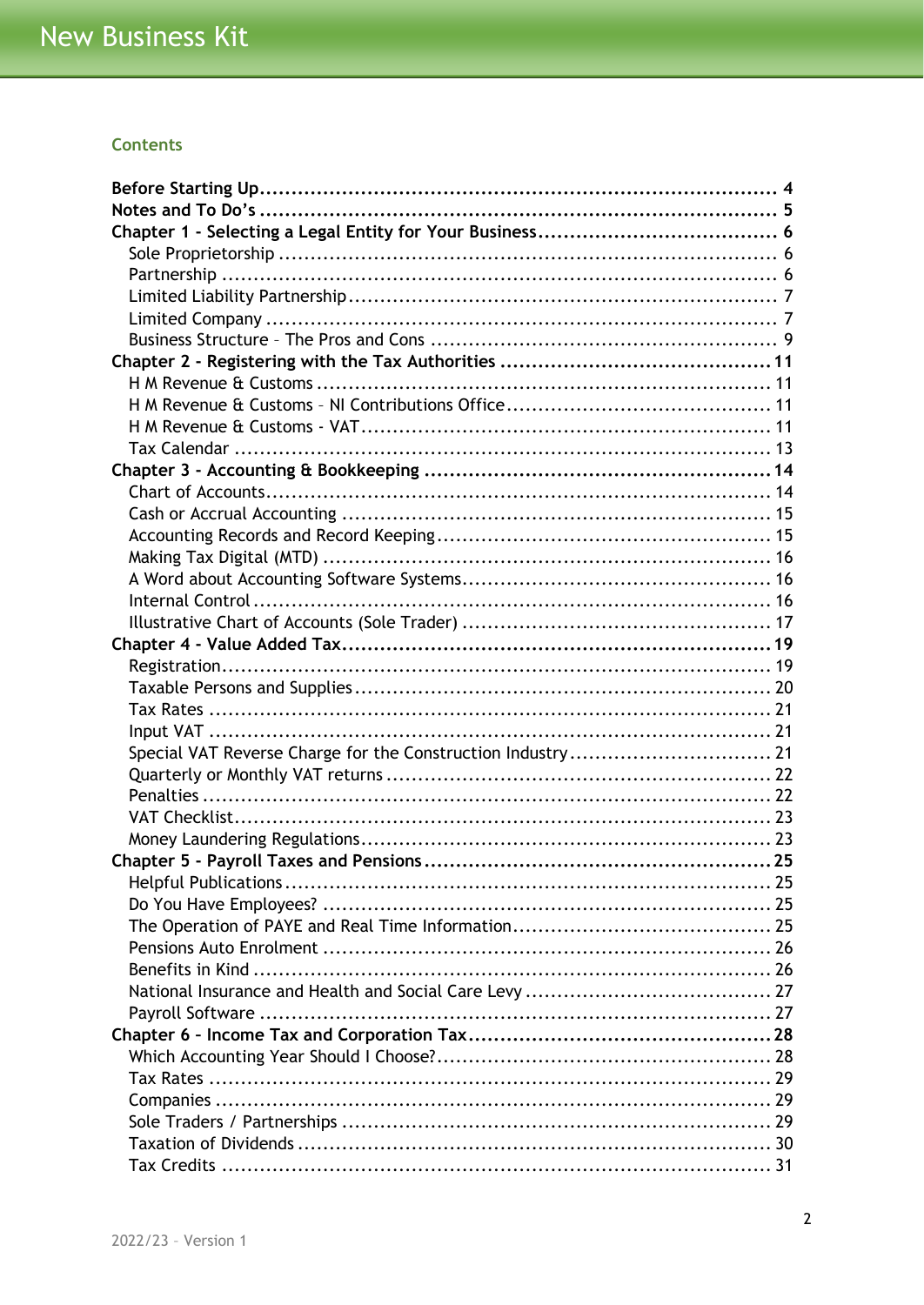| Chapter 8 - Obtaining Credit and Financing Your Business36       |  |
|------------------------------------------------------------------|--|
|                                                                  |  |
|                                                                  |  |
|                                                                  |  |
|                                                                  |  |
|                                                                  |  |
|                                                                  |  |
|                                                                  |  |
|                                                                  |  |
|                                                                  |  |
|                                                                  |  |
|                                                                  |  |
|                                                                  |  |
|                                                                  |  |
|                                                                  |  |
|                                                                  |  |
|                                                                  |  |
|                                                                  |  |
|                                                                  |  |
|                                                                  |  |
|                                                                  |  |
|                                                                  |  |
| Chapter 11 - Computer Accounting Systems for First Time Users 43 |  |
|                                                                  |  |
|                                                                  |  |
|                                                                  |  |
|                                                                  |  |
|                                                                  |  |
|                                                                  |  |
|                                                                  |  |
|                                                                  |  |
|                                                                  |  |
| Chapter 12 - Useful Names, Addresses and Telephone Numbers  48   |  |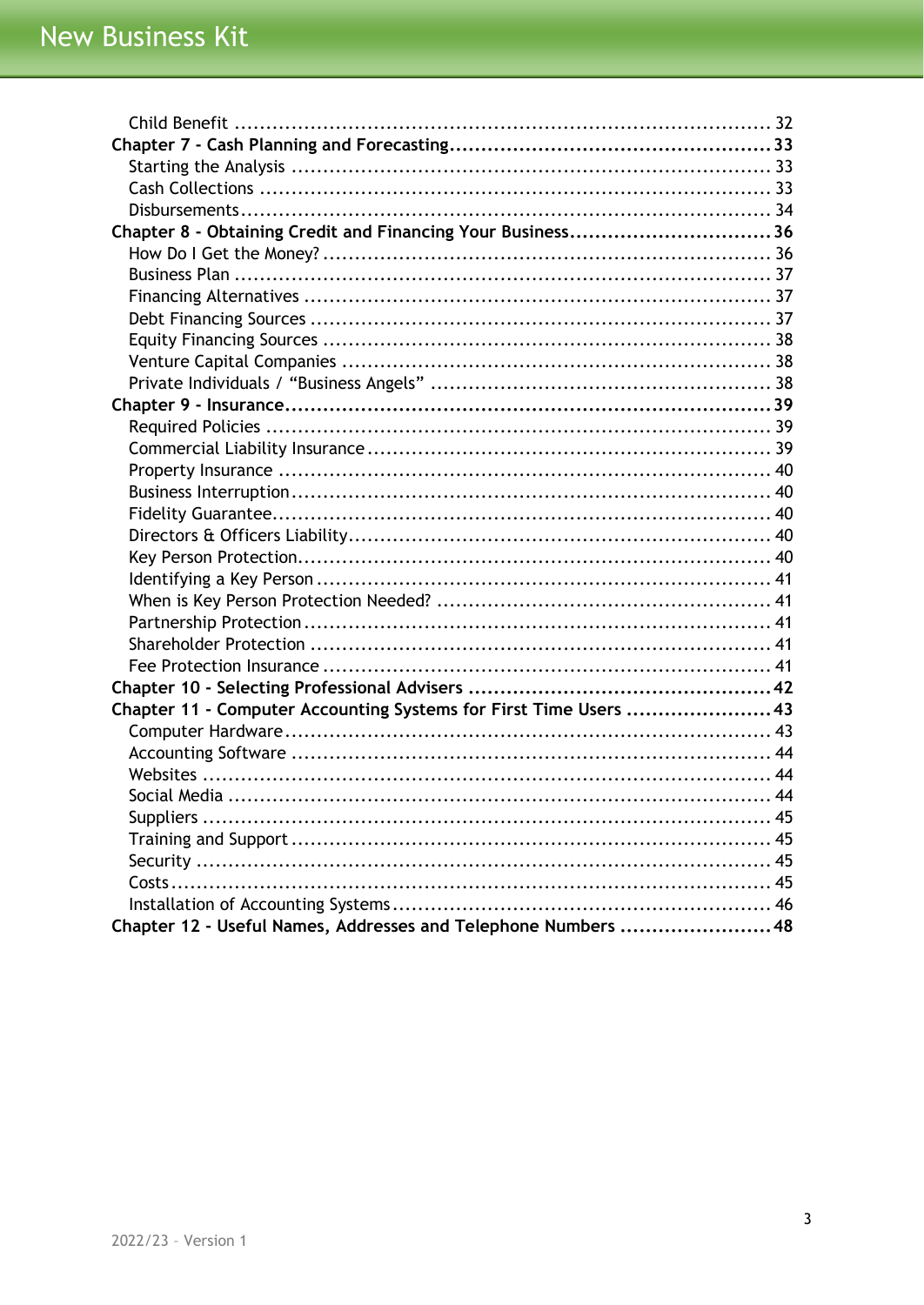# <span id="page-3-0"></span>**Before Starting Up**

It is the ambition of many people to run their own business. With the Coronavirus pandemic this dream has become a reality for some who have been made redundant, whilst others may decide to start up in business to be more independent and to obtain the full financial reward for their efforts.

Whatever the reason for considering setting up in business, a number of dangers exist.

A major concern must be the risk of business failure despite considerable effort and finance having been put into the venture. Time spent in making the decision and thinking through your plans will minimise the risk of failure.

Think carefully about ceasing to be someone else's employee. Certainty of income, both in terms of quantity and regularity, disappears; whilst fixed outgoings such as mortgage repayments, remain. Similarly, other benefits of employment may be lost, such as life assurance cover, a company pension, medical insurance, a company car, regular hours and holidays.

Consider the views of your family and friends. Their support is essential. It is important they understand that the administrative and financial requirements of running a business can be time consuming and stressful.

Success in business depends on many factors; most important is the need to critically review all aspects of the business proposition before progressing too far.

This kit highlights many of the practical points that require consideration before trading begins. It cannot cater for every possibility and decisions should be supported by appropriate professional advice.

## **For information of users:**

This kit is published for information only. It provides only an overview of the regulations in force at the date of publication, and no action should be taken without consulting the detailed legislation or seeking professional advice from a partner or senior member of this firm. No responsibility for loss occasioned by any person acting or refraining from action as a result of the material contained in this kit can be accepted by the partners of the firm.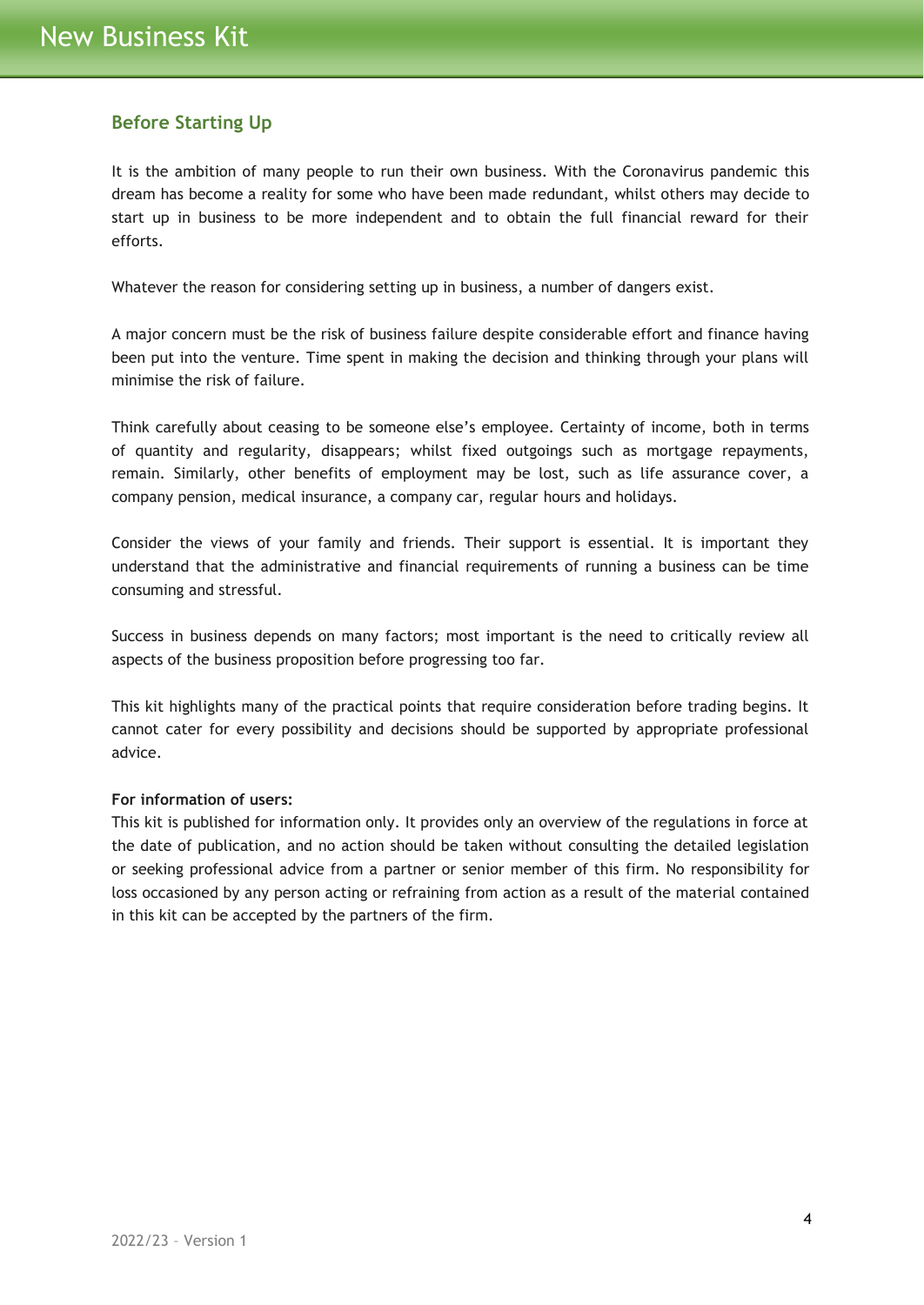# <span id="page-4-0"></span>**Notes and To Do's**

| Reference | Matter | Cleared |
|-----------|--------|---------|
|           |        |         |
|           |        |         |
|           |        |         |
|           |        |         |
|           |        |         |
|           |        |         |
|           |        |         |
|           |        |         |
|           |        |         |
|           |        |         |
|           |        |         |
|           |        |         |
|           |        |         |
|           |        |         |
|           |        |         |
|           |        |         |
|           |        |         |
|           |        |         |
|           |        |         |
|           |        |         |
|           |        |         |
|           |        |         |
|           |        |         |
|           |        |         |
|           |        |         |
|           |        |         |
|           |        |         |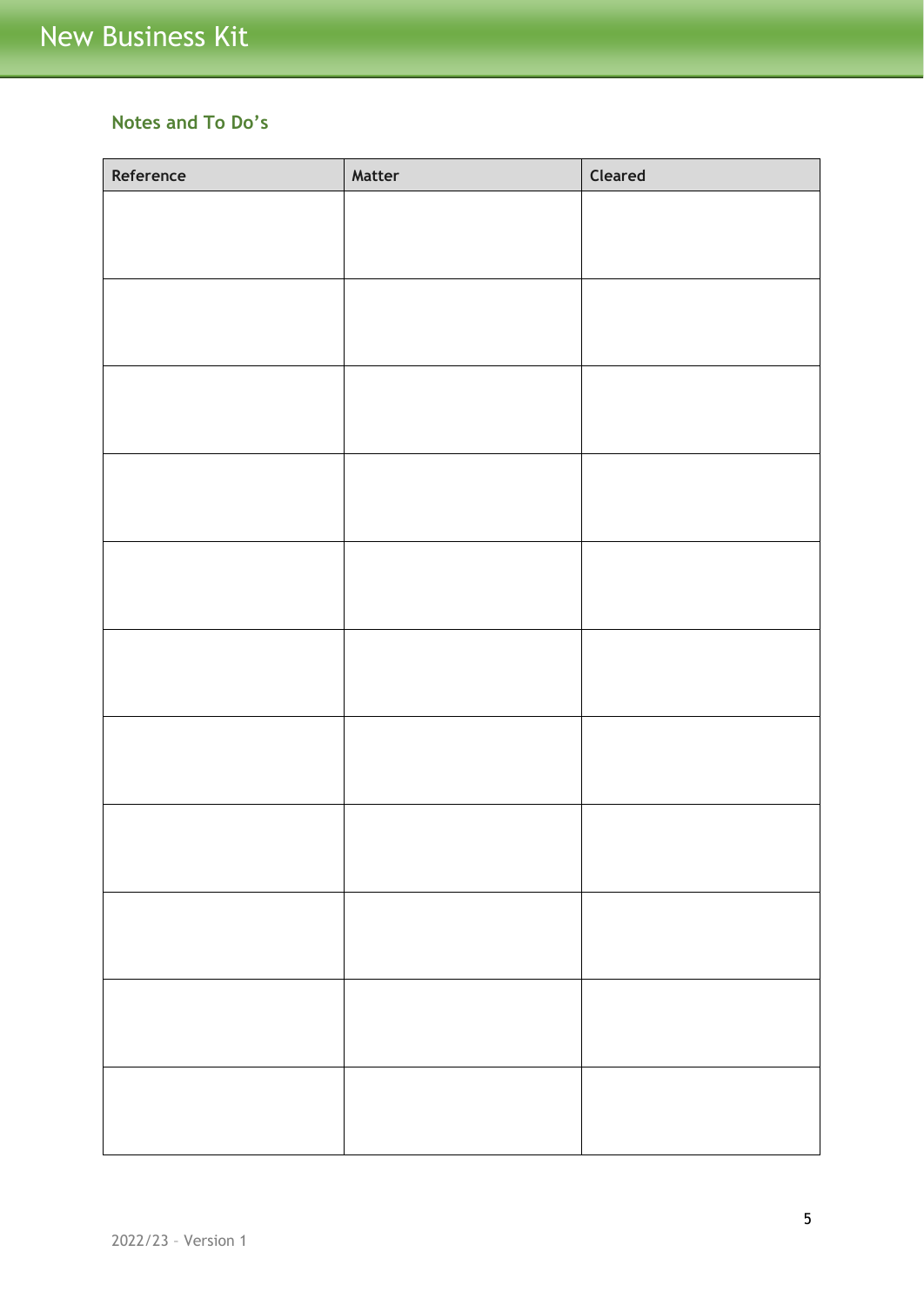# <span id="page-5-0"></span>**Chapter 1 - Selecting a Legal Entity for Your Business**

One of the first major decisions you will have to make as you start your new business is the form of legal entity it will take. To a large degree, this decision may be dictated by the way you have organised your operations and whether you intend to work on your own or in conjunction with others.

The form of entity you choose can have a significant impact on the way you are protected under the law and the way you are affected by taxation rules and regulations. There are four basic forms of business organisation. Each has its own benefits and drawbacks and is treated differently for legal and tax purposes.

#### <span id="page-5-1"></span>**Sole Proprietorship**

A sole proprietorship is typically a business owned and operated by one individual. A sole proprietorship is not considered to be a separate legal entity under the law, but rather is an extension of the individual who owns it. The owner has possession of the business assets and is directly responsible for the debts and other liabilities incurred by the business. The profit or loss of a sole proprietorship is combined with the other income of an individual for income tax purposes.

A sole proprietorship is perhaps the easiest form of business to own and operate because it does not require any specific legal organisation, except, of course, the normal requirements such as licenses or permits. A sole proprietorship typically does not have any rules or operating regulations under which it must function. The business decisions are solely the result of the owner's abilities.

#### <span id="page-5-2"></span>**Partnership**

In a partnership, two or more individuals join together to run the business enterprise. Each of the individual partners has ownership of partnership assets and responsibility for liabilities, as well as authority in running the business. The authority of the partners, and the way in which profits or losses are to be shared, can be modified by the partnership agreement. The responsibility for liabilities can also be modified by agreement among the partners, but partnership creditors typically have recourse to the personal assets of all of the partners for settlement of partnership debts.

The rights, responsibilities and obligations of partners are typically detailed in a partnership agreement. It is a good idea to have such an agreement for any partnership.

A partnership is a legal entity recognised under the law and, as such, it has rights and responsibilities in and of itself. A partnership can sign contracts, obtain trade credit and borrow money. When a partnership is small, most creditors require a personal guarantee of the general partners for credit.

A partnership is also required to file an income tax return. A partnership typically does not pay income tax; the information from the partnership tax return is combined with the personal income of the partners to determine their overall tax liability.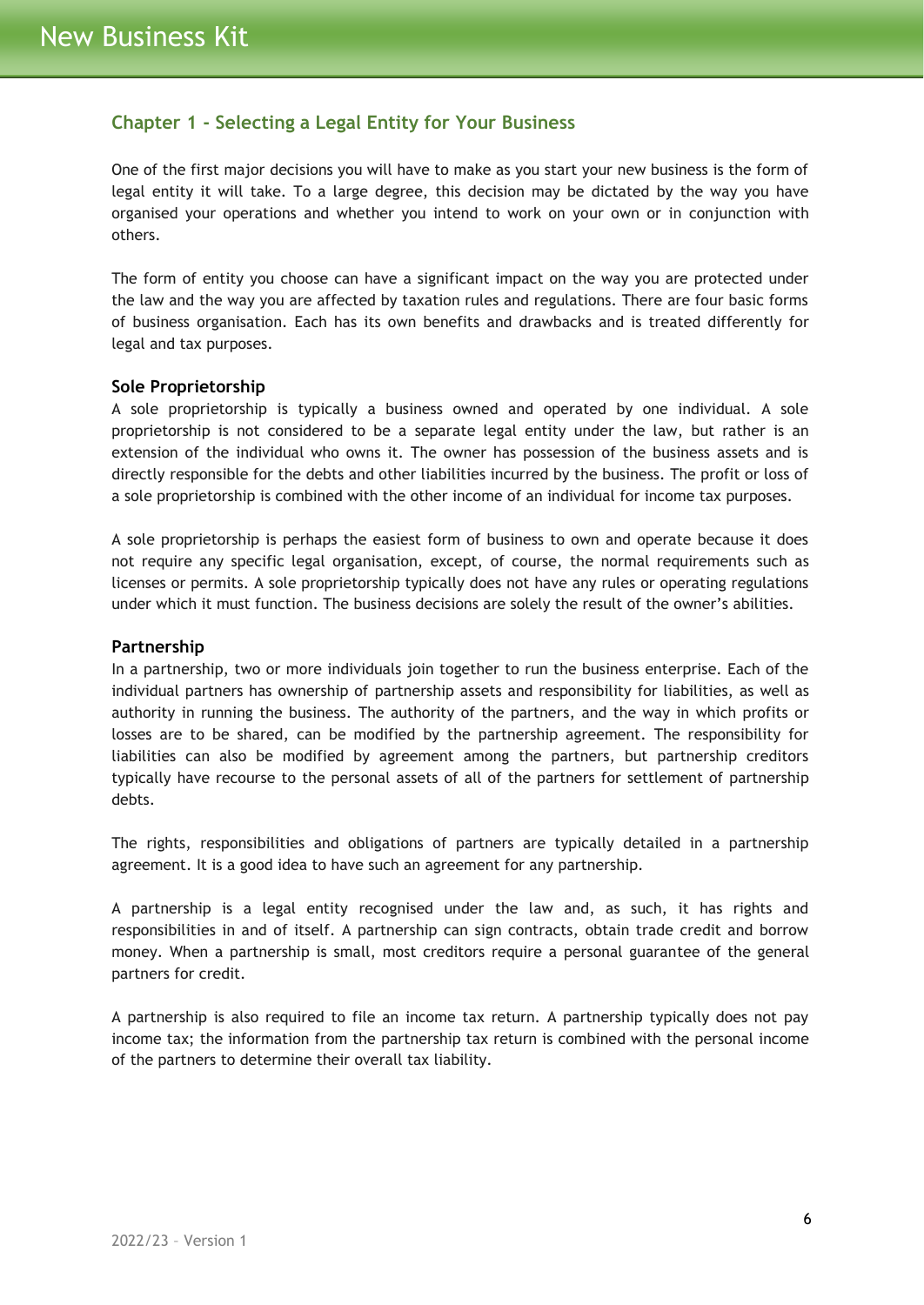## <span id="page-6-0"></span>**Limited Liability Partnership**

The Limited Liability Partnership ("LLP") offers limited liability to its members but, like a traditional partnership, is tax transparent and offers flexibility in terms of its internal organisation.

An LLP is a separate legal entity from its members. Therefore, it may enter into contracts and deeds, sue and be sued and grant floating charges over its assets in its own name. This avoids the problems that exist in relation to partnerships, where technically it is often necessary for every partner to be party to certain documents or litigation, and the creation of floating charges is not possible.

The members of the LLP are those persons registered at Companies House as members. These members can be individuals, limited companies or even another LLP.

The main "price" paid in return for limited liability is public availability of financial statements. An LLP must file accounts (prepared on a "true and fair view" basis) annually at Companies House, the same as a limited company.

In addition, the LLP must also file details of the name and address of every member at Companies House. At least two members must be "designated members" responsible for making proper filings at Companies House (and subject to penalties in the event of default).

Provided an LLP carries on a trade or a profession and is not simply an investment vehicle, it is tax transparent - that is, the LLP itself is not taxed on its income or capital gains. Instead the members are taxed on their shares of the LLPs' profits and gains, just as partners in a partnership are currently taxed.

Up until 6 April 2014, all members of an LLP were taxed as self-employed individuals. However, from 6 April 2014, certain members (mainly those receiving a fixed profit share) are now required to be taxed as employees with PAYE and Class 1 National Insurance Contributions ('EEs and 'ERs) being payable on their remuneration from the LLP.

LLPs were originally intended for use by the professions. However, any type of business operating for profit may use LLPs. An LLP may be suitable for use as a joint venture vehicle or as an alternative to a limited company, particularly for small businesses.

#### <span id="page-6-1"></span>**Limited Company**

A limited company is a separate legal entity that exists under the authority granted by statute. A limited company has substantially all of the legal rights of an individual and is responsible for its own debts. It must also file tax returns and pay taxes on income it derives from its operations. Typically, the owners or shareholders of a limited company are protected from the liabilities of the business. However, when a limited company is small, creditors often require personal guarantees of the principal owners before extending credit. The legal protection afforded to the owners of a limited company can be useful.

A limited company must obtain approval from Companies House to use its proposed name. A limited company must also adopt and file a Memorandum and Articles of Association, which govern its rights and obligations to its shareholders, directors and officers.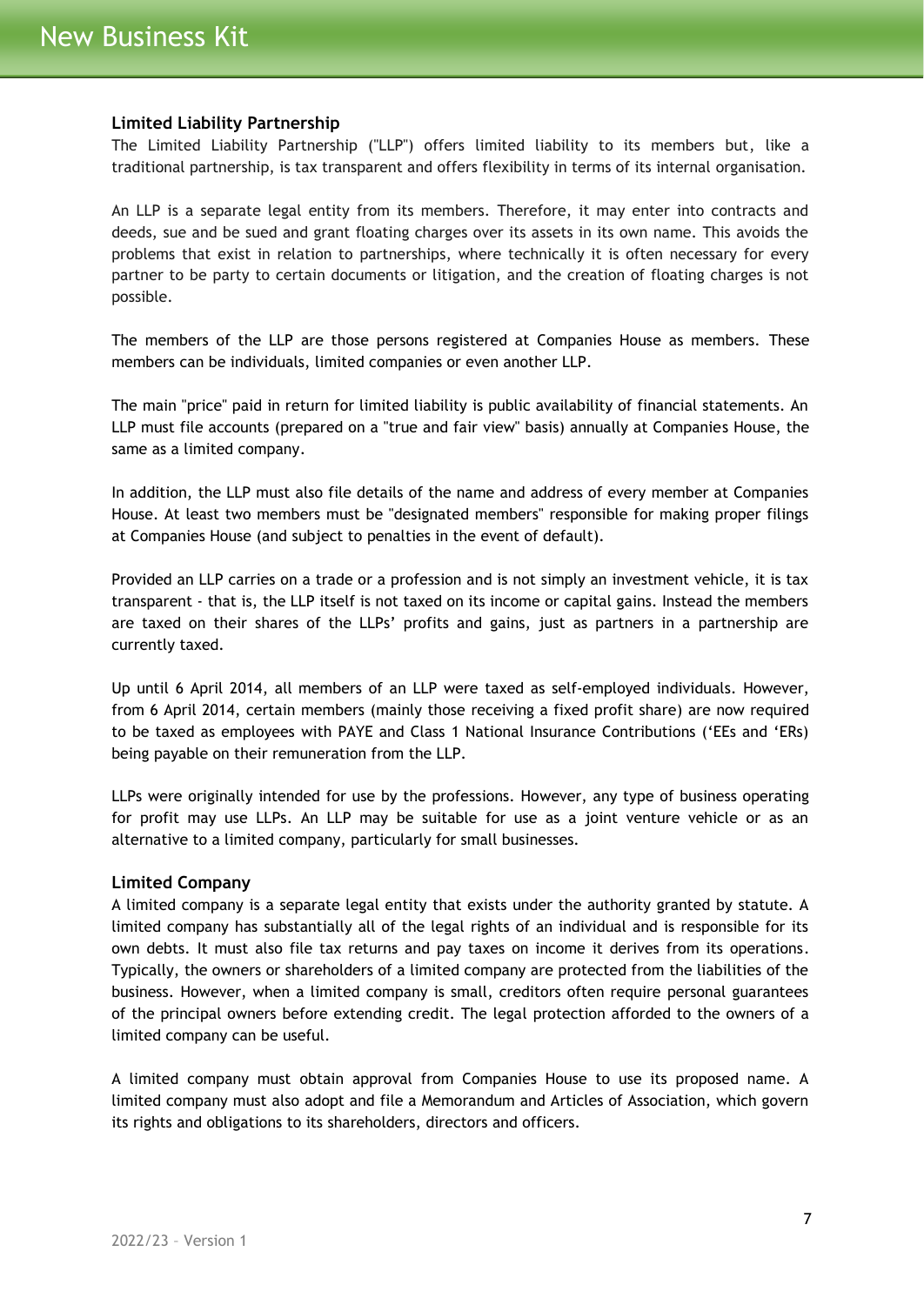A limited company must file annual tax returns (CT600 corporation tax returns) with HM Revenue & Customs.

Incorporating a business allows a number of other advantages such as the ease of bringing in additional capital through the issue of share capital or allowing an individual to sell or transfer their interest in the business. It also provides for business continuity when the original owners choose to retire or sell their shares. From a tax perspective, the act of incorporation can create advantages via:

- Selling the business assets to the company at market value and paying Capital Gains Tax (CGT) on the first £1 million of gain at 10%, with the benefit of business asset disposal relief (was entrepreneurs' relief), instead of the normal rate of tax when funds are withdrawn from a limited company. Once the £1 million lifetime limit has been used any additional capital gains on disposal are taxed at 20% if the shareholder is a higher rate taxpayer. Note that BAD relief would not be available against the gain attributable to goodwill transferred on incorporation.
- Saving National Insurance contributions (NICs) by drawing profits as dividends rather than as salary.

Should you decide to incorporate your business venture, you should seek advice from us. We can also assist in forming the company through our appointed agents.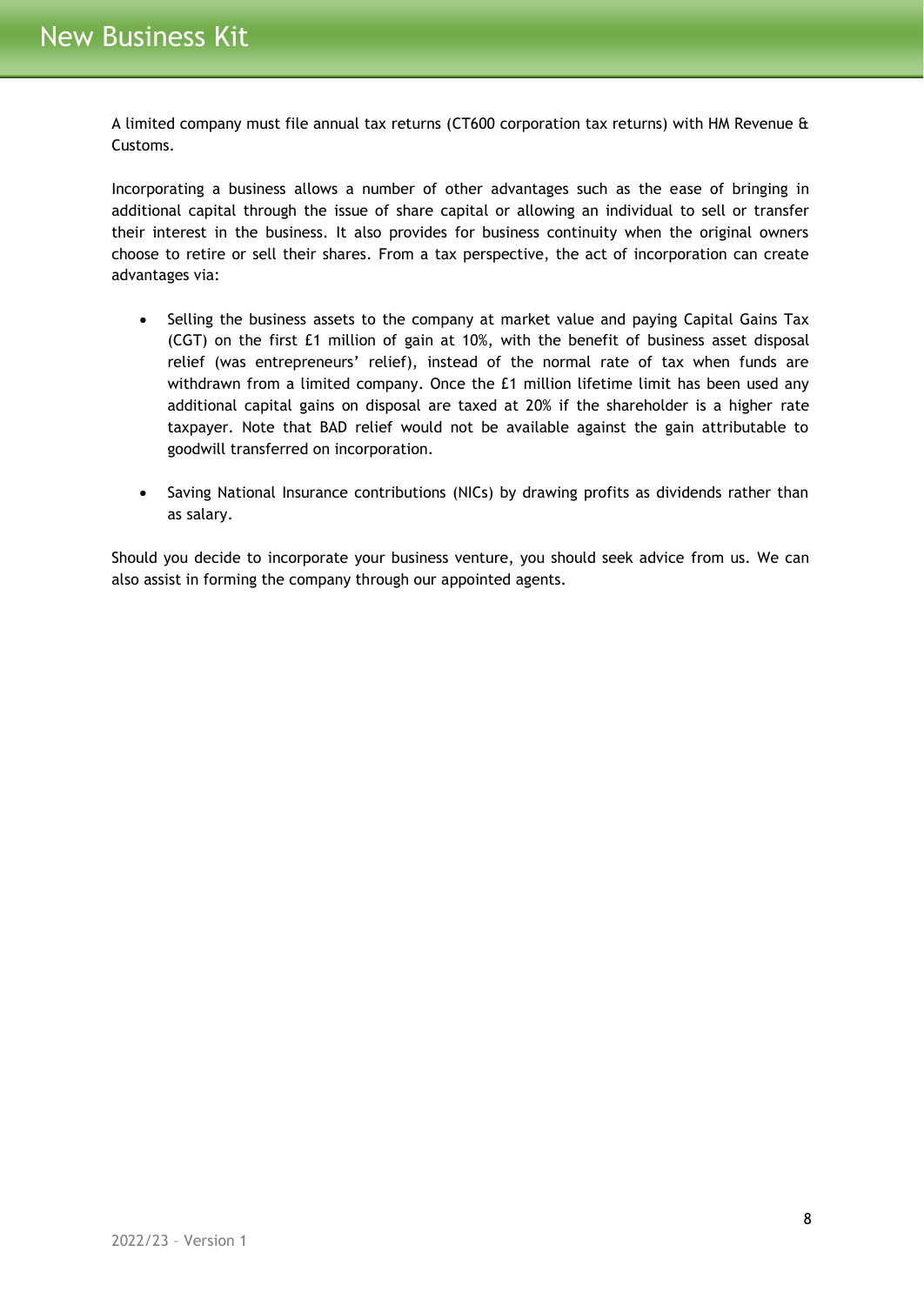# <span id="page-8-0"></span>**Business Structure – The Pros and Cons**

| Company                                                                                                                                                                                                                                                                                                                                                                                                                                                                                                                                                                   | Sole Trader/Partnership                                                                                                                                                                                                                                                                                                                                                                                                                                                            |
|---------------------------------------------------------------------------------------------------------------------------------------------------------------------------------------------------------------------------------------------------------------------------------------------------------------------------------------------------------------------------------------------------------------------------------------------------------------------------------------------------------------------------------------------------------------------------|------------------------------------------------------------------------------------------------------------------------------------------------------------------------------------------------------------------------------------------------------------------------------------------------------------------------------------------------------------------------------------------------------------------------------------------------------------------------------------|
| A company must be formally incorporated with a<br>written constitution<br>the<br>form<br>in<br>οf<br>a a<br>Memorandum and Articles of Incorporation.<br>There is, therefore, an initial setup cost.                                                                                                                                                                                                                                                                                                                                                                      | There are no formation costs, but a written<br>partnership agreement is advised.                                                                                                                                                                                                                                                                                                                                                                                                   |
| Companies are governed by the Companies Acts.<br>A company must: -<br>- Keep accounting records<br>- Have the accounts audited*<br>- File accounts and an Annual Return with the<br>Registrar of Companies. This information is<br>available to the public.<br>- Keep Statutory Books showing details of<br>shareholders and directors<br>*Your company may qualify for an audit<br>exemption if it has at least 2 of the following:<br>An annual turnover of no more than<br>£10.2 million<br>Assets worth no more than £5.1 million<br>50 or fewer employees on average | Sole traders and partnerships are not required by law<br>to have annual accounts nor to file accounts for<br>inspection. However, annual accounts are necessary<br>for the HM Revenue and Customs tax returns.                                                                                                                                                                                                                                                                     |
| Companies<br>may<br>have<br>borrowing<br>greater<br>potential. They can use current assets as<br>security by creating a floating charge.                                                                                                                                                                                                                                                                                                                                                                                                                                  | Sole traders and partners are unrestricted in the<br>amount and purpose of borrowings but cannot create<br>floating charges.                                                                                                                                                                                                                                                                                                                                                       |
| Shares in a company are generally transferable<br>ownership<br>may change but the<br>business<br>continues.                                                                                                                                                                                                                                                                                                                                                                                                                                                               |                                                                                                                                                                                                                                                                                                                                                                                                                                                                                    |
| respectability but gives the impression of a<br>soundly based organisation. Personally, there<br>may be prestige attached to directorship.                                                                                                                                                                                                                                                                                                                                                                                                                                | Incorporation does not guarantee reliability or $ $ The unincorporated business does not carry the same<br>prestige.                                                                                                                                                                                                                                                                                                                                                               |
| Tax is payable on directors' remuneration paid<br>via PAYE on the 19th of the following month. Tax<br>is paid by shareholders on dividends under the<br>self-assessment rules, although the first £2,000<br>of dividends are tax free each year.<br>Unless profits exceed £1,500,000, corporation<br>tax is payable 9 months after the year-end.                                                                                                                                                                                                                          | For a sole trader or partnership, tax is generally paid<br>by instalments on the 31 January in the tax year and<br>the 31 July following the tax year. For an ongoing<br>business, the tax for 2022/23 is payable: first<br>payment on account on 31 January 2023, second<br>payment on account on 31 July 2023, with any final<br>balance due on 31 January 2024. For a start-up<br>business, this is slightly different and covered in<br>more detail later in this publication. |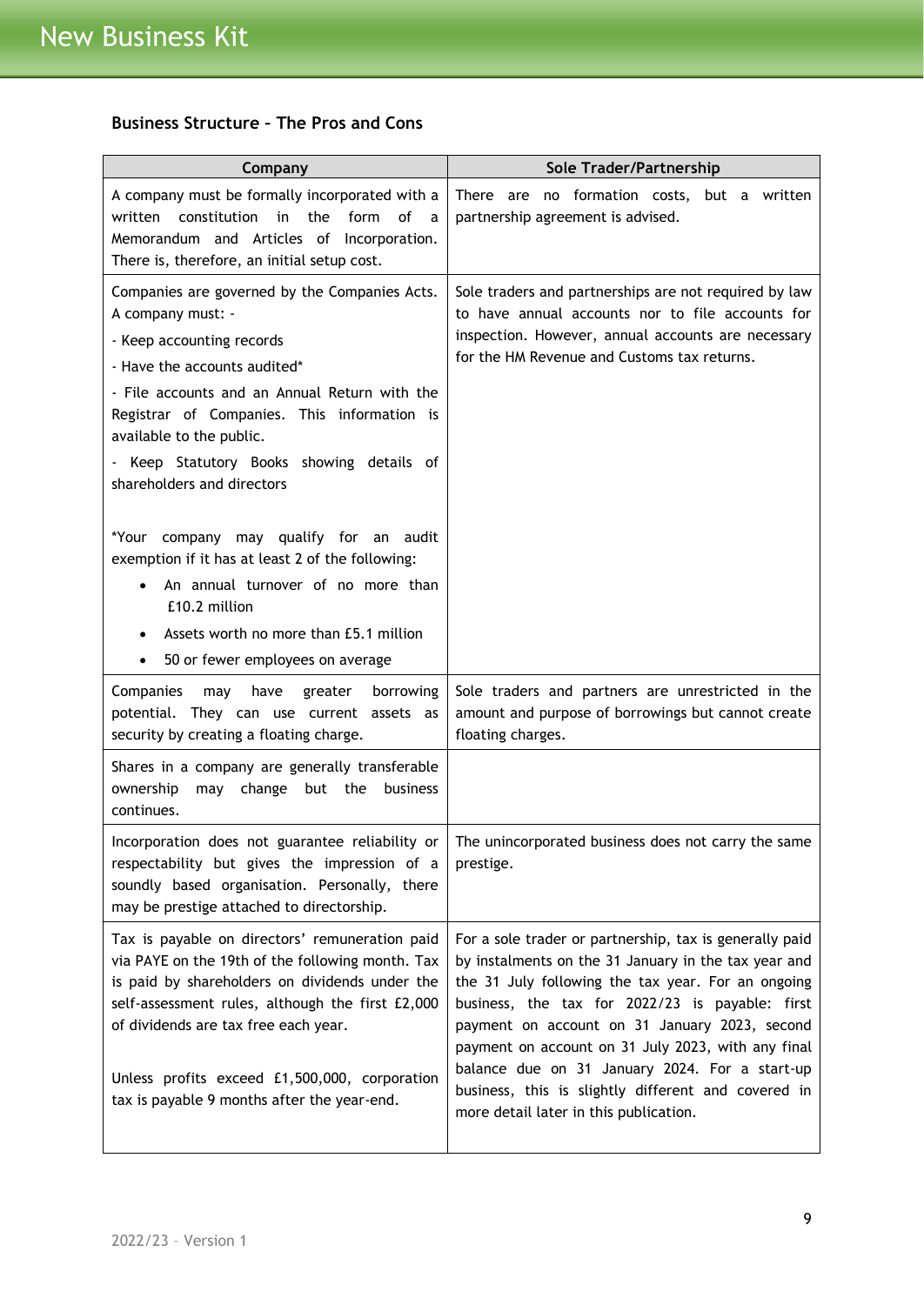| First year losses in a company can only be<br>carried forward to set against future profits.                                                                                                                                                                                                                                                                                                                                                                                                                                                                 | Start-up losses generated by a sole trader or a<br>partner in the first four tax years can be set against<br>other income of the year or carried back to the three<br>previous tax years, potentially resulting in a tax<br>refund.                                                           |
|--------------------------------------------------------------------------------------------------------------------------------------------------------------------------------------------------------------------------------------------------------------------------------------------------------------------------------------------------------------------------------------------------------------------------------------------------------------------------------------------------------------------------------------------------------------|-----------------------------------------------------------------------------------------------------------------------------------------------------------------------------------------------------------------------------------------------------------------------------------------------|
| The corporation tax rate is currently 19%<br>irrespective of the level of company profits. The<br>main rate will be increased to 25% from 1 April<br>2023 where profits exceed £250,000 a year.<br>From that date the 19% rate would only apply to<br>profits up to £50,000 a year with a marginal rate<br>of 26.5% for profits for profits between the two<br>new thresholds.                                                                                                                                                                               | Profits are taxed at 20% on taxable income up to<br>£37,700 for 2022/23 and 40% thereafter with a 45%<br>rate on income over £150,000. Finance Act 2021 has<br>frozen the personal allowance and income tax<br>thresholds until 2025/26.                                                      |
| There is both employers' and employees'<br>national insurance payable on directors' salaries<br>and bonuses. The NI charge is greater than that<br>paid by a sole trader/partner, but there is no NI<br>charge on dividends. There is also a £5,000<br>(2021/22 £4,000) Employment Allowance to set<br>off against employers NIC although that is not<br>available where the total employers NIC liability<br>exceeds £100,000 and where the director is the<br>only employee.                                                                               | A partner/sole trader will pay Class 2 NI of £3.15<br>p.w. (2022/23) and Class 4 NI dependent on the level<br>of profits, 10.25% on profits between £11,908 and<br>£50,270 and 3.25% thereafter. This includes the<br>1.25% health and social care levy for 2022/23.                          |
| Where the business owner is both a shareholder<br>and a director, they have a certain amount of<br>flexibility to control their personal tax liability<br>as they only pay tax personally on what they<br>draw out of the company. Many director<br>shareholders pay themselves a low salary to<br>minimise national insurance and extract the bulk<br>of their income by paying themselves dividends.<br>Where they are in receipt of child benefit, they<br>are able to minimise the tax they pay on that<br>income by keeping their income below £50,000. | Sole traders and partners are taxed on their share of<br>business profits irrespective of the amount that they<br>draw out of their business. Consequently, they are<br>less able to control the level of their taxable income<br>compared to a director/shareholder of their own<br>company. |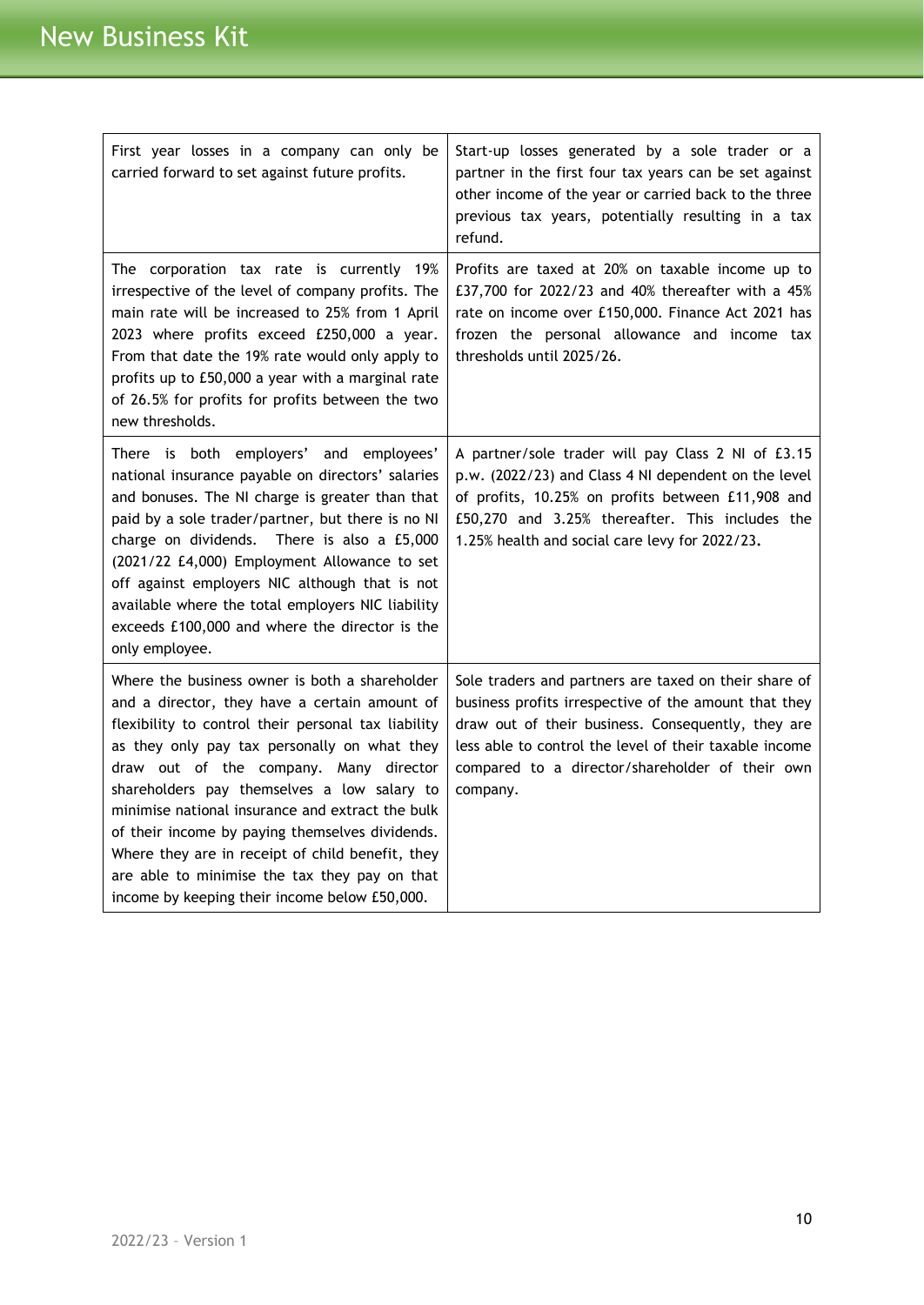# <span id="page-10-0"></span>**Chapter 2 - Registering with the Tax Authorities**

A significant task for the new business owner is ensuring that the business is properly complying with the extensive tax and information filing requirements imposed by the various authorities. Problems and penalties could arise if the new business is not registered with the appropriate tax authorities in a timely fashion. While this chapter is not intended to be an all-inclusive list of filing requirements, it summarises some of the more prominent requirements common to most businesses.

HMRC is moving towards electronic forms and notifications via the internet. Paper forms are still required in some instances. In the following section we provide links to both downloadable versions of forms and the web links to apply online for various services.

#### <span id="page-10-1"></span>**H M Revenue & Customs**

You must give HM Revenue and Customs (HMRC) specific information about your company within 3 months of starting up in business. You may get a penalty if you don't.

You can do this online once you've got your company's Unique Taxpayer Reference (UTR): <https://www.gov.uk/limited-company-formation/set-up-your-company-for-corporation-tax>

HMRC will use this information to work out when your company must pay Corporation Tax.

You can also register online with HMRC to notify self-employment using form CWF1: [https://www.gov.uk/government/publications/self-assessment-and-national-insurance](https://www.gov.uk/government/publications/self-assessment-and-national-insurance-contributions-register-if-youre-a-self-employed-sole-trader-cwf1)[contributions-register-if-youre-a-self-employed-sole-trader-cwf1](https://www.gov.uk/government/publications/self-assessment-and-national-insurance-contributions-register-if-youre-a-self-employed-sole-trader-cwf1)

You need to register by 5 October following the end of the tax year you need to send a tax return for. If you're late, you won't get a penalty as long as you pay your Self-Assessment bill in full by the deadline.

# <span id="page-10-2"></span>**H M Revenue & Customs – NI Contributions Office**

Depending on the level of profit, sole traders and partners have a liability to Class 2 NIC at a weekly level of £3.15 (where annual earnings are £6,725 or more for 2022/23). These contributions are collected with income tax and Class 4 national insurance.

#### <span id="page-10-3"></span>**H M Revenue & Customs - VAT**

You need to consider if it is beneficial to be VAT registered from the outset. The pros and cons are discussed in Chapter 4. If you are registering for VAT, form VAT 1 needs completing, and if you are a partnership, form VAT 2 needs to be completed giving details of all the partners.

Information about VAT 1 and VAT 2 (and other VAT forms) can be found at: <https://www.gov.uk/government/collections/vat-forms>

To register online go to<https://online.hmrc.gov.uk/registration/>

A new system of digital VAT record keeping and reporting called Making Tax Digital (MTD) started from 1 April 2019 where taxable supplies exceed the £85,000 VAT registration threshold. This has been extended to all VAT registered businesses, irrespective of level of taxable supplies, from 1 April 2022.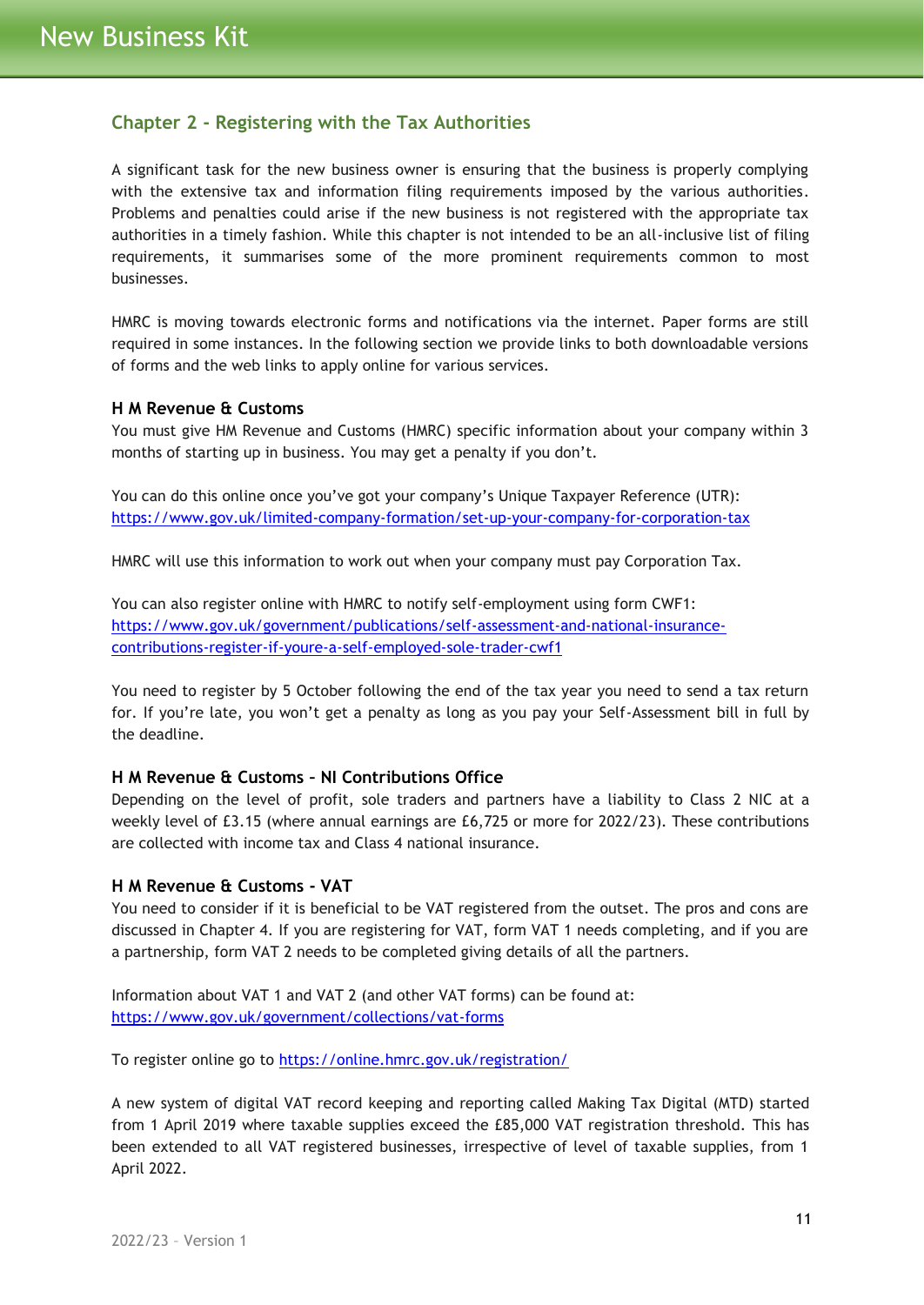There are many ways we can help you:

- We can assist you in registering for VAT online
- We can act as your agent and file VAT returns online with you providing us with the figures to be entered
- We can help you implement online filing through software
- We can provide you with accounting software with integrated online filing so you can easily calculate and file the figures

More information can be found at the HMRC website:<https://www.gov.uk/vat-returns>

Please contact us if you need any help.

## **Making Tax Digital (MTD) for VAT**

From 1 April 2022 the Government now requires all VAT registered businesses to keep their records in a digital format and submit their VAT information to HMRC quarterly as part of the "Making Tax Digital" project.

This means that such businesses will need to keep their accounting records in a digital format that links to the HMRC computer system. Many of the detailed rules are now set out in regulations in secondary legislation. VAT guide 700/22 sets out the rules in detail.

We can help you choose a suitable computerised accounting system for your business that satisfies the digital accounting rules. For most VAT registered businesses above the threshold the new MTD obligation applied to the first VAT return period commencing on or after 1 April 2019.

Under the MTD for VAT legislation there should be digital links between different accounting software packages where different parts of the business or group use different software.

Self-employed businesses and landlords with gross annual business or property income above £10,000 will need to follow the rules for MTD for Income Tax for the 2024/25 Tax Year and from 2025/26 for partnerships. Thus, if the business is already MTD compliant for VAT they will also be compliant for income tax. The start date for MTD for corporation tax has yet to be confirmed.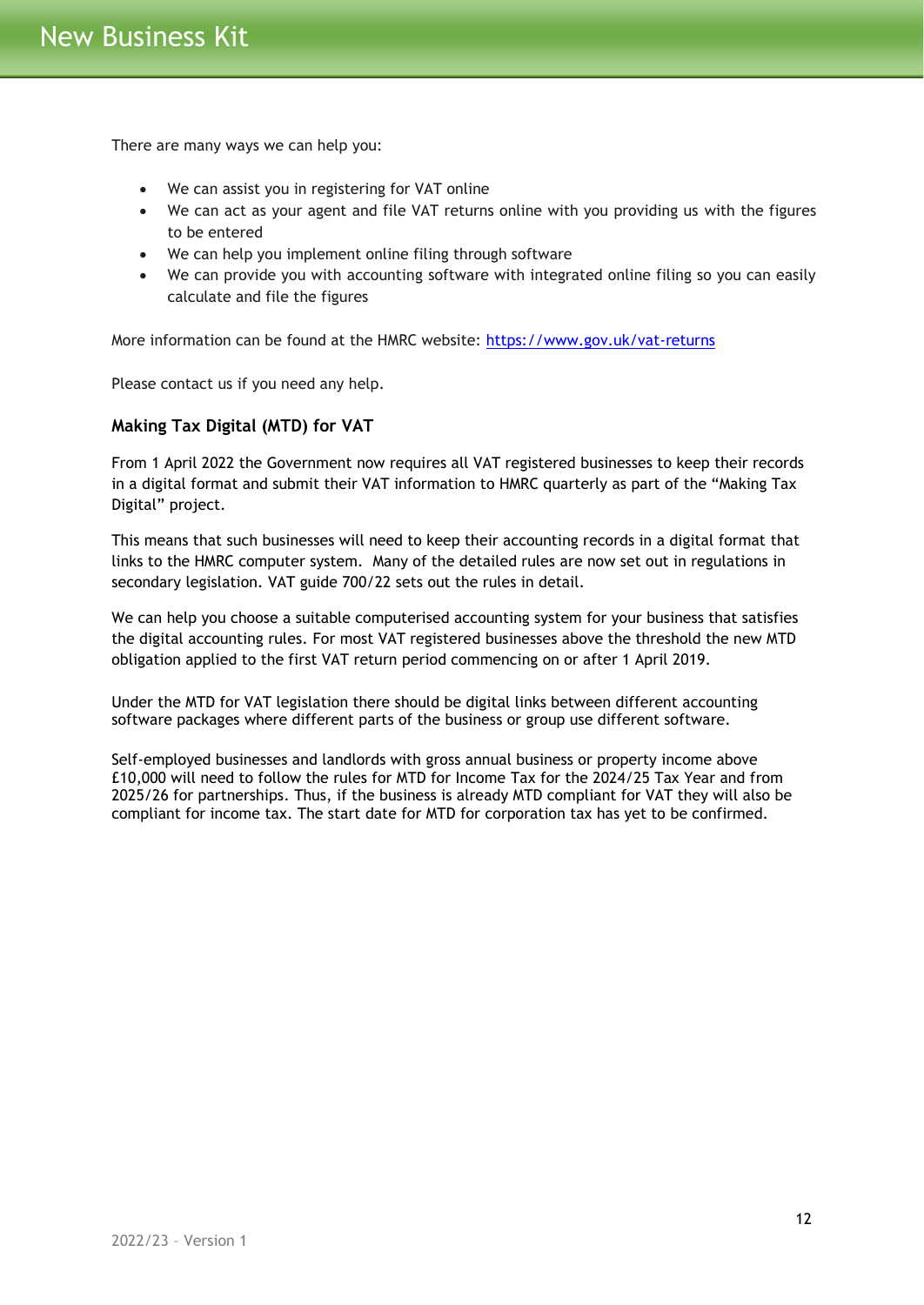## <span id="page-12-0"></span>**Tax Calendar**

The following summarises some of the more significant filing dates for a corporation using a calendar year end. Many of these requirements also apply to partnerships and sole traders. Naturally, if a year-end other than 31 December is used, some of these dates will vary.

| Date                    | Return                                                                 |
|-------------------------|------------------------------------------------------------------------|
| <b>Annual Events</b>    |                                                                        |
| 19 April                | Final RTI Submission due                                               |
| 6 July                  | Submission of form P11D reporting benefits in kind                     |
| 19 July                 | Payment of Class 1A NIC                                                |
| 30 September            | Payment of corporation tax for accounts prepared for the calendar year |
|                         | (9 months after the end of the accounting period)                      |
| November/December       | Year-end tax planning                                                  |
| 31 December             | Submission of corporation tax return for accounts prepared for the     |
|                         | calendar year (12 months after the end of the accounting period)       |
|                         |                                                                        |
| <b>Quarterly Events</b> |                                                                        |
| 14 April                |                                                                        |
| 14 July                 | Forms CT61 to be submitted reporting tax deducted/received on interest |
| 14 October              | payments                                                               |
| 14 January              |                                                                        |
| Quarterly               | VAT returns (although these can be monthly or annually)                |
|                         |                                                                        |
| <b>Monthly Events</b>   |                                                                        |
| 19 <sup>th</sup>        | Payment of payroll taxes (under certain circumstances - quarterly)     |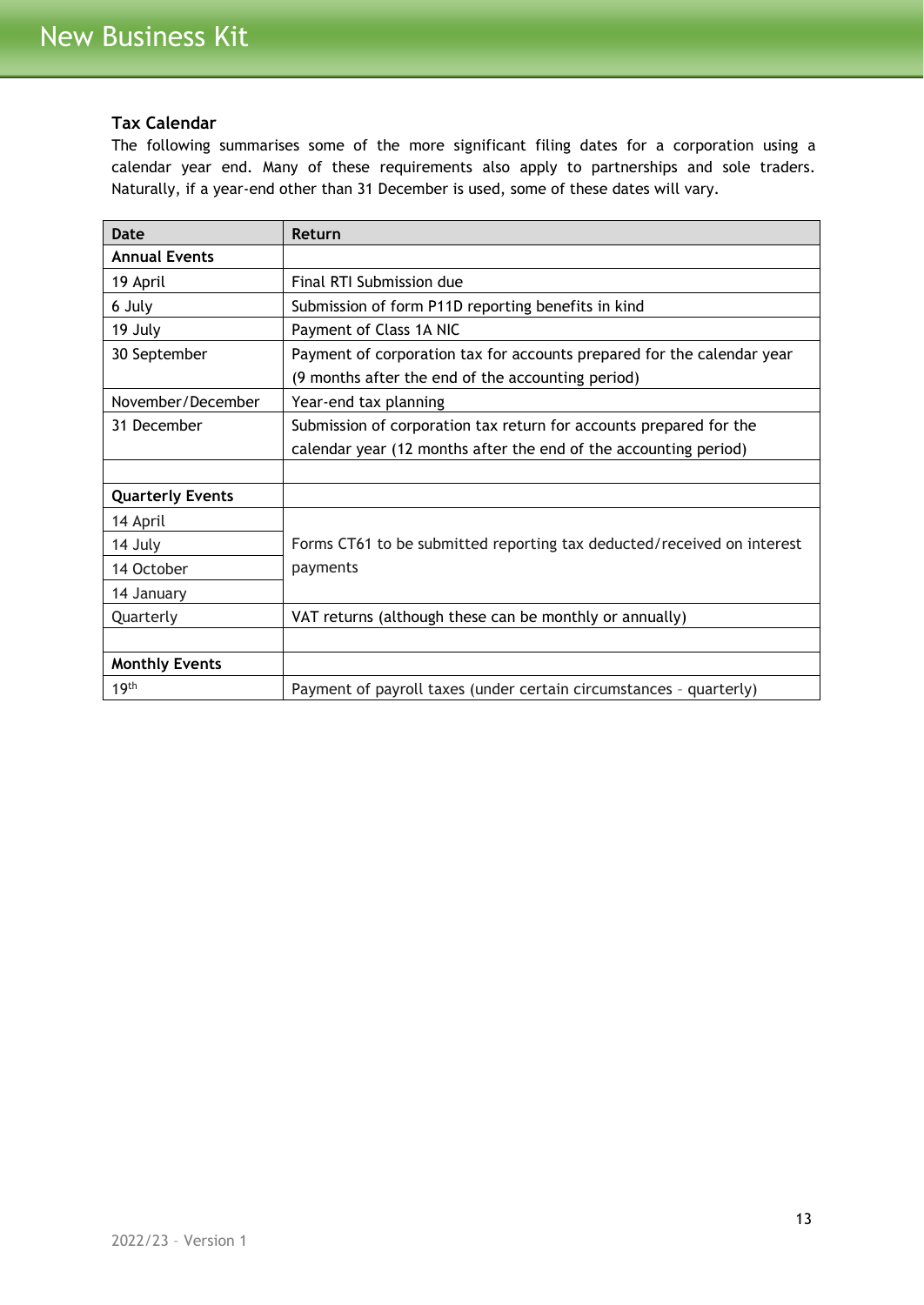# <span id="page-13-0"></span>**Chapter 3 - Accounting & Bookkeeping**

Most operators of a new and growing business have a flair for the environment in which the business operates. They may be a great salesperson, an outstanding mechanic, carpenter, solicitor, or inventor. Unfortunately, most people don't like to keep the books. As an owner of a business, you must remember that your company's books and financial statements represent a score sheet which tells how you are progressing, as well as an early warning system which lets you know when and why the business may be going amiss. Financial statements and the underlying records will provide the basis for many decisions made by outsiders such as banks, landlords, potential investors and trade creditors, as well as taxing authorities and other governing bodies. The necessity for good, wellorganised financial records cannot be over-emphasised. One of the greatest mistakes made by owners of small businesses is not keeping good financial records and making improper or poor business decisions based on inadequate information.

Quality financial information does not necessarily translate into complicated bookkeeping or accounting systems. Far too often owners of businesses become overwhelmed by their accounting system to the point where it is of no use to them. An accounting or book-keeping system is like any tool used in your business; it needs to be sophisticated enough to provide the information you need to run your business and simple enough for you to run it (or supervise the bookkeeper). Questions you should ask in developing an accounting and financial reporting system are:

- 1. Who will be the users of the financial information?
- 2. What questions do I need answered to manage the business?
- 3. What questions should be answered for HMRC authorities? It should be noted that HMRC are increasingly making Business Records Checks of those businesses they reckon could have poor records

As your business grows, you should work closely with your accountant to ensure that your accounting system is providing you with appropriate information.

The Government proposes to require businesses to submit accounts information to HMRC quarterly as part of the "Making Tax Digital" project. This was planned to start in 2018 for Income Tax but has now been deferred to 2024/25, although MTD for VAT started in 2019. You should therefore consider a computerised accounting package from the outset that enables you to comply with these new obligations. We can advise on the most suitable accounting software for your business.

## <span id="page-13-1"></span>**Chart of Accounts**

The basic road map into any accounting system is the chart of accounts. It is this chart that helps establish the information that will be captured by your accounting system, and what information will subsequently be readily retrievable by the system. This tool, like the rest of the accounting systems, needs to be dynamic and should grow as the size and needs of your business changes.

To help establish a good working chart of accounts you need to answer some questions, in conjunction with your accountant, as to how your business will operate and what is important to you. Some of these considerations might be:

- 1. Will your business have stock to account for? If so, will it be purchased in finished form or will there be production costs?
- 2. Are fixed assets a significant portion of your business?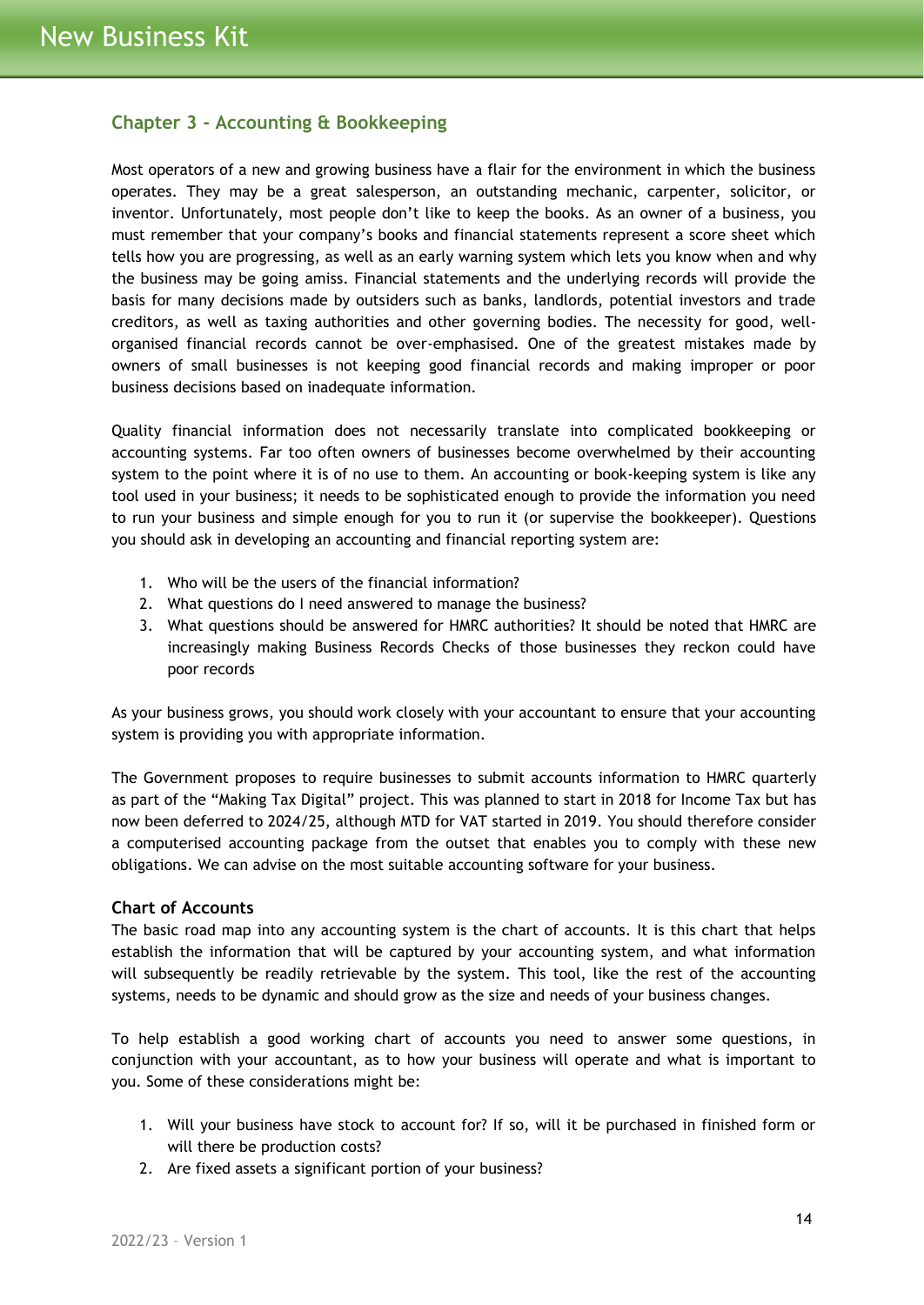- 3. Will you sell only one product or service, or will there be several types of business?
- 4. Will you have accounts receivable from customers, which you will have to track?
- 5. Are you going to sell in only one location, or will you do business in several places?
- 6. Are the products you sell subject to value added tax?
- 7. Do you need to track costs by department?
- 8. What type of government controls or regulatory reporting are you subject to?

Each one of these questions can have several answers and will probably generate more questions. Each answer will have an impact on how the chart of accounts is structured. It may seem that developing a chart of accounts is not particularly high on your list of things to do as you start a new business. The amount of time and money a well organised accounting system may save you can be significant as the need to generate information for various purposes increases. An example of a basic chart of accounts follows this section.

## <span id="page-14-0"></span>**Cash or Accrual Accounting**

One of the decisions to be made as you start a business is whether to keep your records on a cash or accrual basis of accounting. The cash basis of accounting has the advantage of simplicity and almost everyone understands it. Under the cash basis of accounting, you record sales when you receive the money and account for expenses when you pay the bills. The increase in the money in "the cigar box" at the end of the month is how much you have made. Businesses may choose to report their profits on a cash basis for tax purposes if their annual turnover is below £150,000. (This threshold was previously linked to the VAT registration limit)

Unfortunately, as we all know, the business world is not always so easy. Sales are made to customers and you sometimes must extend credit. Your business will incur liabilities which are due even though you may not have received the invoice or have the cash available to pay them. Most users of financial statements such as bankers and investors are used to accrual-basis statements and expect to see them. Once you become familiar with them, they provide a much better measuring device for your business operations than cash-basis statements.

Whether you use the cash or accrual basis, it is possible to keep books for income tax purposes on a different basis than for financial statements. It may be more advantageous (less tax) for you to do so. We can advise you on the advantages and feasibility of doing this in your particular circumstances.

#### <span id="page-14-1"></span>**Accounting Records and Record Keeping**

Another question that the owner of a business must answer is "Who will keep the books of the business?" Will you do it yourself, will the receptionist or a secretary double as a part-time bookkeeper, will you have a bookkeeper that comes in periodically, or will the volume of activity be such that a full-time bookkeeper will be required?

Very often the owners of a business decide to keep the books themselves and underestimate the commitment they have made to other phases of the operation and the time required to maintain a good set of financial records and books of account. Consequently, the record keeping is often low priority and must be caught up later. This approach, though rarely planned, can require a substantial expenditure of time and money. While it is important for the owners of a business to maintain control and stay involved in the financial operations of the enterprise, this can be achieved by maintaining close control over the cheque-signing function and scrutinising certain records. We can help develop a good programme of record-keeping duties for you, your employees and any outside book-keepers you may engage.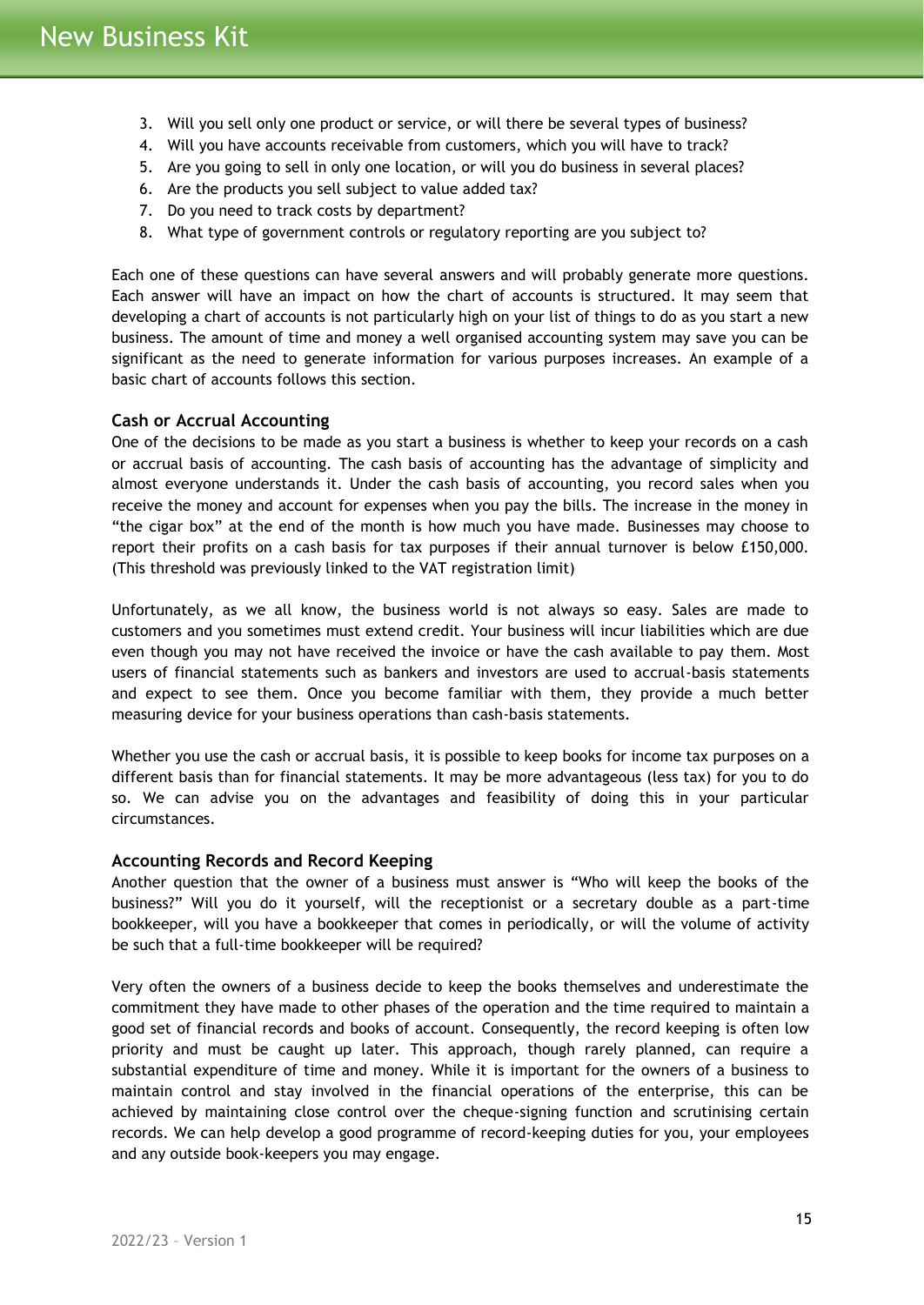## <span id="page-15-0"></span>**Making Tax Digital (MTD)**

Self-employed businesses and landlords with annual business or property income above £10,000 will need to follow the rules for MTD for Income Tax from the 2024/25 tax year (2025/26 for partnerships). Thus, if the business is already MTD compliant for VAT they will also be compliant for income tax. The start date for MTD for corporation tax has yet to be confirmed.

#### <span id="page-15-1"></span>**A Word about Accounting Software Systems**

There are a number of very good and easy to use accounting software systems which are commercially available, but none of them will solve the problems of inaccurate or poor-quality financial records. All they will do is generate bad information faster. This is one of the reasons that the computer has also probably caused more headaches for the owners of modern businesses than any other single cause. If you want to use a computer-based accounting package, either in your own business, with a service bureau, or through your accountant, it is imperative that you generate accurate information to be entered into the system.

The real value of accounting software becomes apparent once it is running smoothly in your business. Your accountant can then function in the capacity for which he was trained, not as a "number cruncher", but as your business adviser, consultant and strategist. Both of you can focus not on producing reports for various regulatory agencies but on analysing your business to make it more profitable.

## <span id="page-15-2"></span>**Internal Control**

What is internal control? It is the system of checks and balances within a business enterprise that helps to ensure that the company's assets are properly safeguarded, and that the financial information produced by the company is accurate and reliable. When you are operating as a "oneman shop", or at least handling all the company's financial transactions, maintaining good internal accounting control is relatively straightforward. However, when your company grows to the size where you must delegate some of the functions, it becomes more difficult to ensure that all the transactions are being accounted for properly.

No matter the size of your business, you should always be able to answer "YES" to the following questions:

- 1. When my company provides goods or services to our customers, am I sure that the sale is recorded and either the debt is recorded in accounts receivable or the cash is collected?
- 2. When cash is spent by my company am I sure we received goods or services?

The method used to ensure that these two questions can be answered affirmatively will be widely varied. They are essential stepping-stones to maintaining good control in your business. The solution in your particular instance may be as simple as numbering the sales tickets and being sure ALL TICKETS ARE ACCOUNTED FOR or reviewing all invoices and timecards before signing company cheques. These are fundamentals in a well-run business. As the company grows you will need to consider concepts such as segregation of authority or controlled access storerooms. No matter what the size of your enterprise, you should consider controlling your business and safeguarding hard earned assets as a priority from the outset.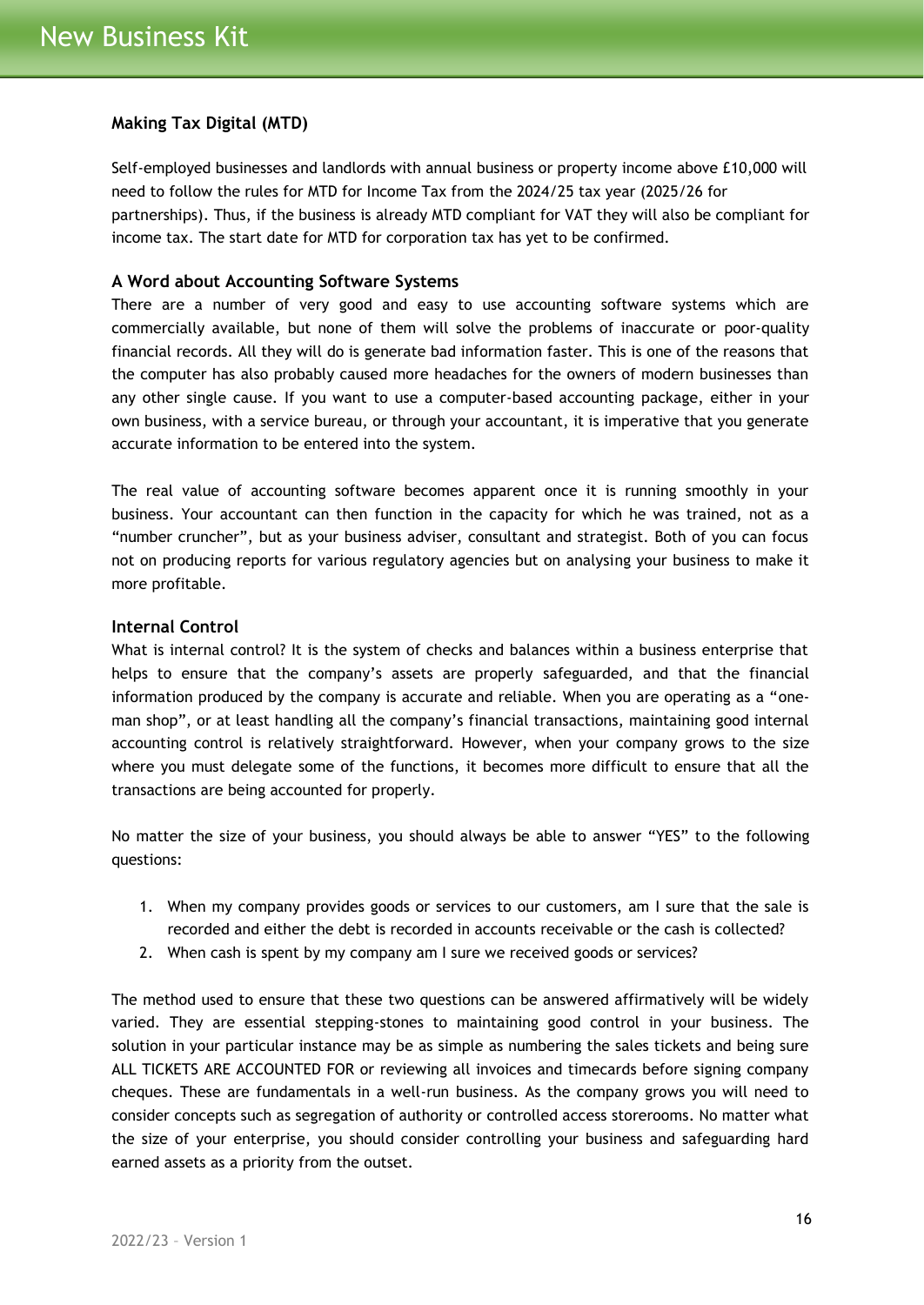## <span id="page-16-0"></span>**Illustrative Chart of Accounts (Sole Trader)**

## **FIXED ASSETS - TANGIBLE**

- Freehold property cost
- Freehold property depreciation
- Leasehold property cost
- Leasehold property depreciation
- Plant and machinery cost
- Plant and machinery depreciation
- Fixtures/fittings cost
- Fixtures/fittings depreciation
- Motor vehicles cost
- Motor vehicles depreciation

## **FIXED ASSETS - INTANGIBLE**

- Investments
- Goodwill

#### **CURRENT ASSETS**

- Stocks and work in progress
- Trade debtors
- Debtors and prepayments
- Bank current account
- Petty cash

#### **CURRENT LIABILITIES**

- Purchase ledger control
- Creditors and accruals
- VAT control account
- PAYE/NI creditor

#### **LONG TERM LIABILITIES**

- Bank loans
- Hire purchase creditors
- Lease purchase creditors
- Other loans

## **CAPITAL AND RESERVES**

- Capital account balance brought forward
- Capital introduced
- Profit and loss account
- Drawings

## **SALES**

- Sales/work done
- Discounts allowed
- Export sales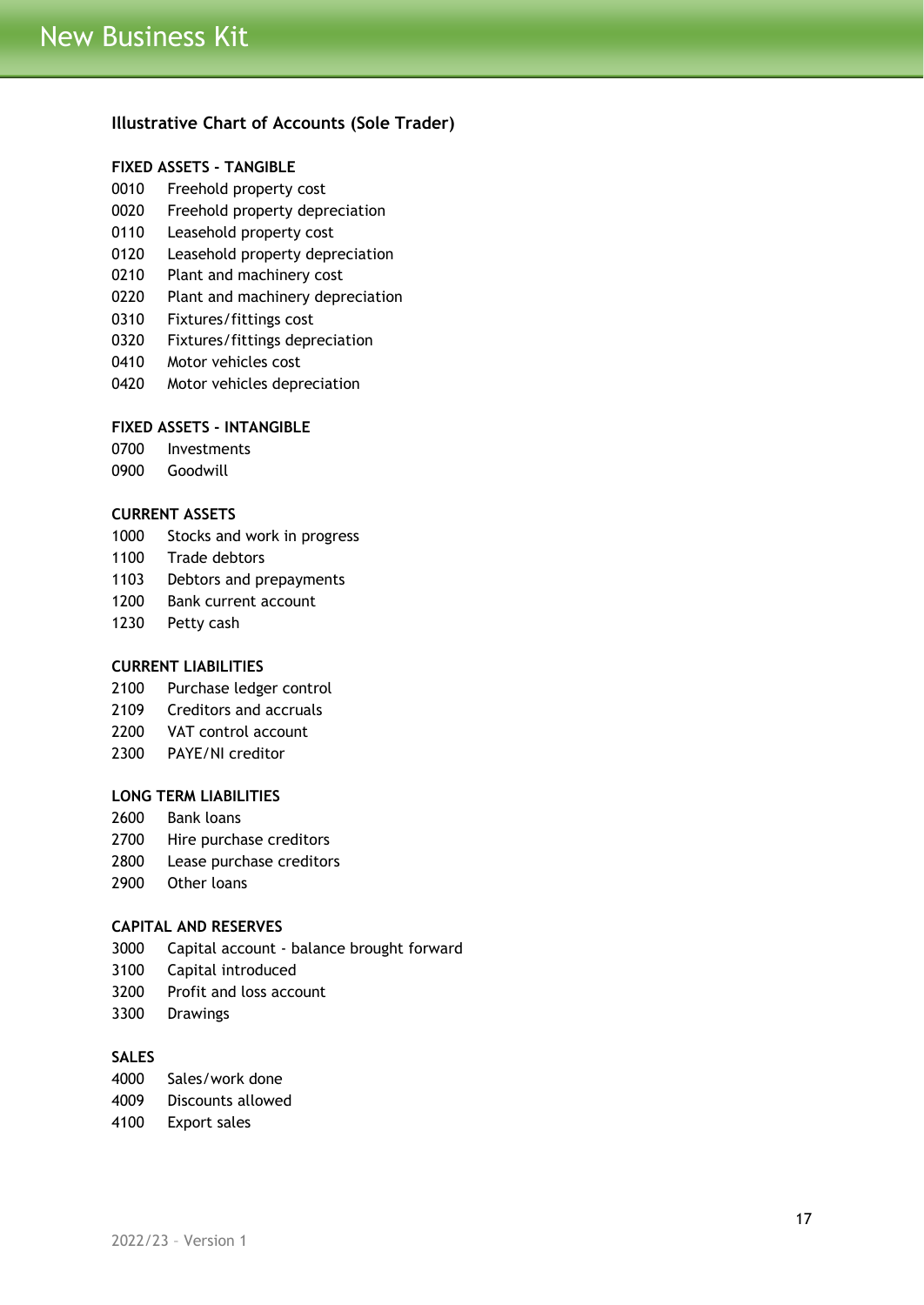## **OTHER INCOME**

- Royalties received
- Commissions received
- Insurance claims
- Rental income
- Bank interest received

## **COST OF SALES**

- Purchases
- Opening stock and work in progress
- Closing stock and work in progress

#### **DIRECT COSTS**

- Direct labour
- Goods outward costs
- Goods inward costs
- Packaging
- Duty paid
- Transport insurance
- Sales commissions payable
- Royalties payable

## **OVERHEADS**

- Motor expenses
- Telephone
- Wages
- Rent
- Rates
- Heat and light
- Postage, stationery and advertising
- Repairs and renewals
- Insurance
- Bank charges and interest
- Hire purchase interest
- Mortgage interest
- Accountancy fees
- Legal charges
- Use of home as office
- Protective clothing
- Cleaning
- Sundry expenses
- Subsistence
- Profit on asset sales
- Depreciation
- Bad debts written off

This provides an illustrative list – but you can generally create as many accounts as you need for your own analysis and information. Most software packages come with pre-configured codes set up, sometimes generic and sometimes for a specific trade or industry.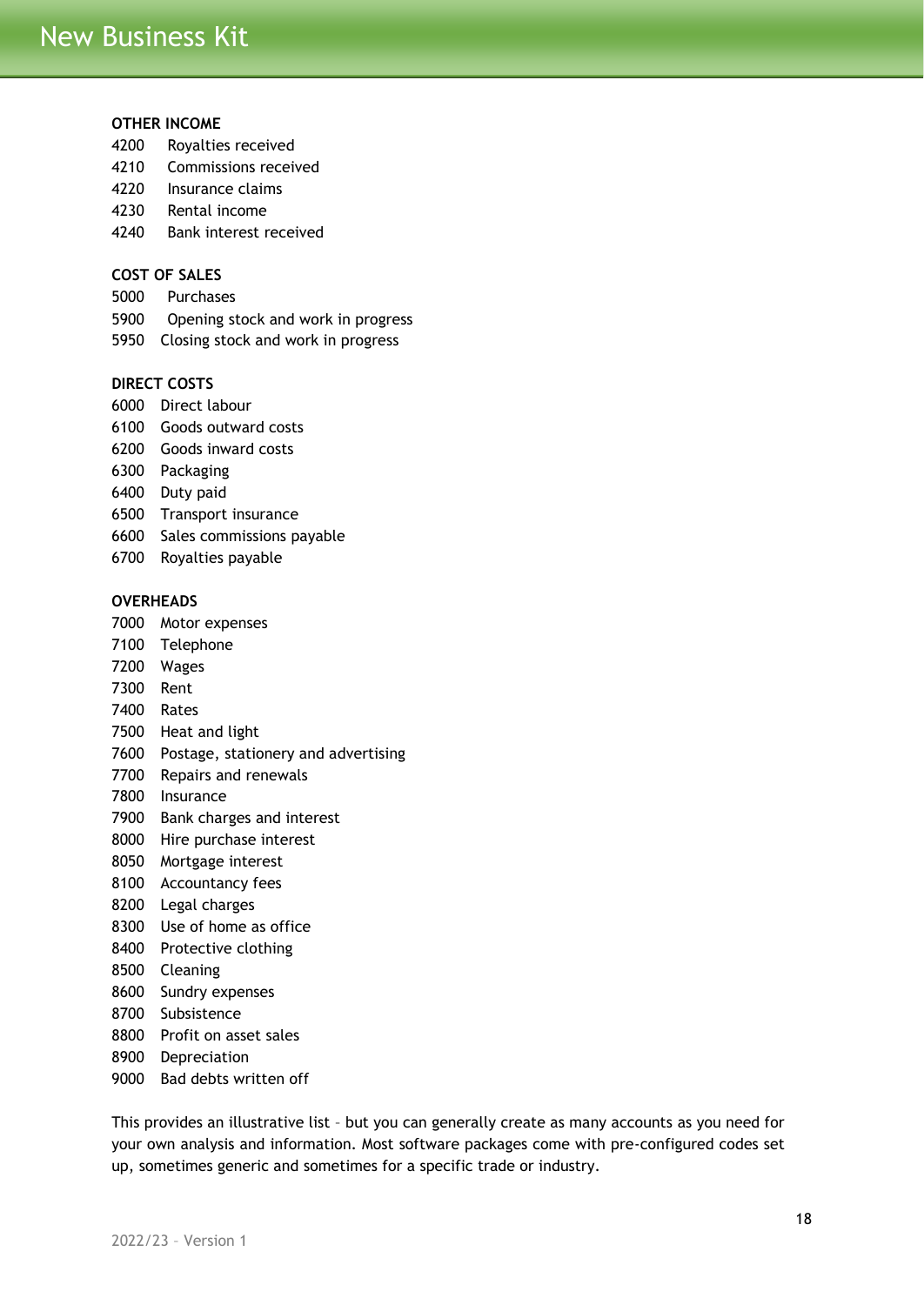# <span id="page-18-0"></span>**Chapter 4 - Value Added Tax**

VAT is a tax on consumer expenditure and is ultimately paid by the final customer. Most business transactions involve the supply of goods or services and VAT is payable if they are made:

- a) in the United Kingdom
- b) by a taxable person
- c) in the course or furtherance of business and are not specifically exempted or zero-rated

VAT is collected by HM Revenue & Customs and is normally payable quarterly.

#### <span id="page-18-1"></span>**Registration**

There are two different types of registration - compulsory and voluntary:

#### A. **Compulsory**

A person who makes taxable supplies becomes liable to be registered if:

- a) At the end of any month, the value of his taxable supplies in the period of one year then ending has exceeded the registration limit, which is frozen at £85,000 until 31 March 2024.
- b) At any time, there are reasonable grounds for believing that the value of his taxable supplies in the next 30 days will exceed the £85,000 limit.
- c) If, where a business carried on by a taxable person is transferred as a going concern, the taxable supplies for the twelve months prior to the transfer exceed £85,000.

In the most common situation, i.e. (a) above, the person must notify HMRC of the liability within 30 days of the end of the month in which the value of the taxable supplies first exceeded £85,000. If, for example, the value of the taxable supplies first exceeded £85,000 in the twelve months to 31 March, then HMRC must be notified by 30 April and VAT registration would commence on 1 May.

#### B. **Voluntary**

In certain circumstances, it is possible to register on a voluntary basis for VAT even though the value of taxable supplies may never exceed £85,000. This is normally only beneficial where the majority of supplies are being made to customers who are themselves VAT registered. Note the special rules for businesses supplying services in the Construction Industry.

The other situation in which a voluntary registration might be beneficial is where the supplies are all zero-rated and no VAT is charged on the transaction. All VAT suffered by the trader on expenses can be reclaimed from HMRC.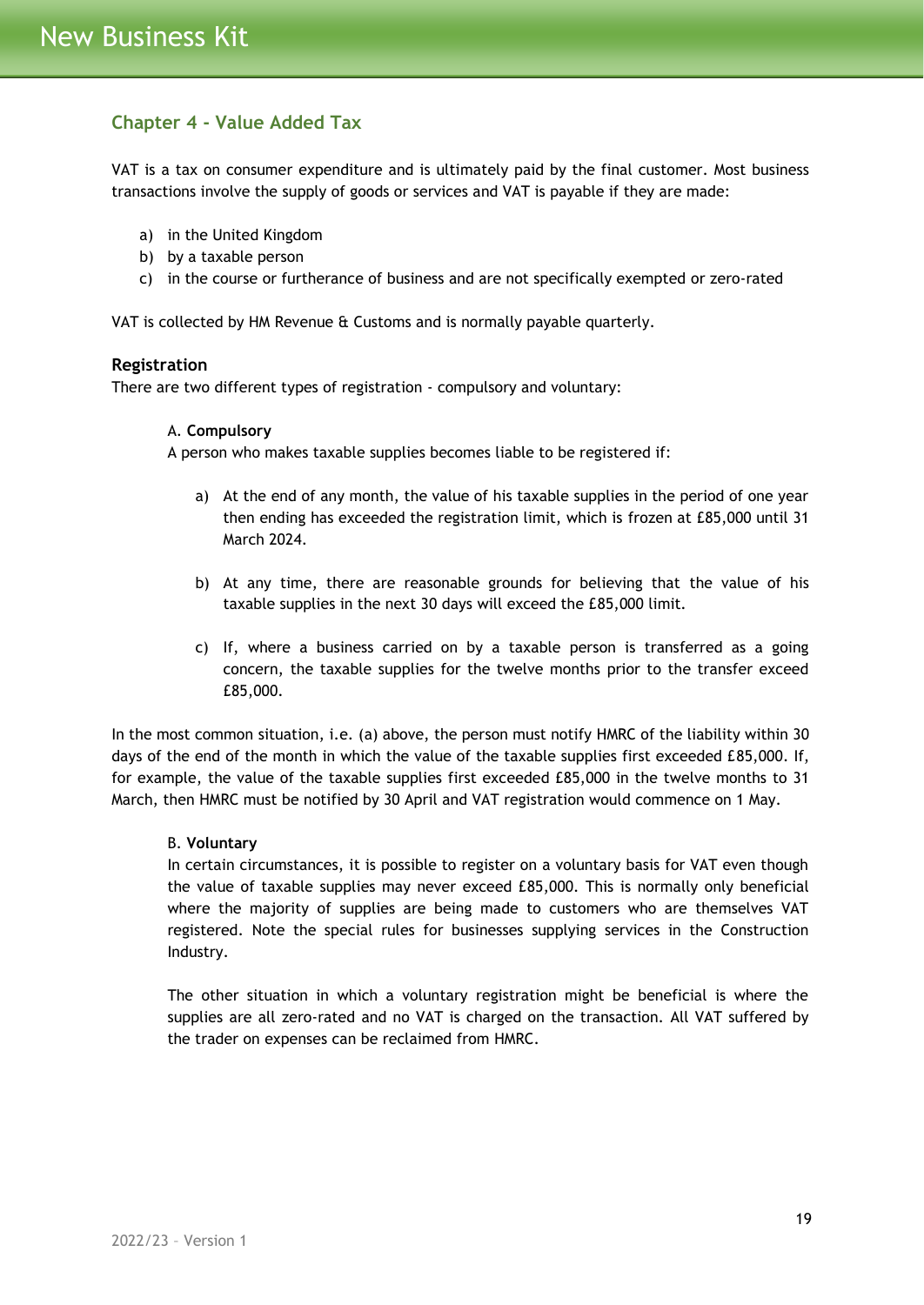In summary, the advantages and disadvantages of a voluntary registration are as follows:

#### **Advantages**

- Enables input VAT suffered to be reclaimed;
- A VAT number can give the impression that a business is larger than it actually is which sometimes can increase the possibility of obtaining work.

#### **Disadvantages**

- The requirement to prepare VAT returns on a quarterly basis and to submit them and if applicable pay over the VAT due within one month of the quarter end - is the amount of work involved worth it for the input VAT that can be reclaimed?
- HMRC may periodically visit the business (about every five years but depends upon the risk of errors) to ensure that VAT is being properly accounted for. There may be penalties for incorrect returns.
- Where most of the customers cannot reclaim VAT, such as domestic consumers, your prices will be uncompetitive compared to non-VAT registered suppliers.
- From April 2022 the business will be required to comply with the MTD for VAT rules.

## <span id="page-19-0"></span>**Taxable Persons and Supplies**

a) Taxable Persons

It should always be remembered that it is a person that is registered for VAT and not a business. If a person has two separate different businesses, both with taxable supplies of £50,000, then that person will be required to be registered for VAT and account for VAT at the appropriate rate on the total supplies of £100,000.

It is possible to mitigate the effect of VAT by having one of the businesses operated by a limited company or by a partnership with a relative, but professional advice needs to be taken since HMRC have the power to treat the two businesses as one if strict criteria are not met as they may argue that a single business has been deliberately fragmented to keep below the £85,000 threshold.

b) Taxable Supplies

Taxable supplies are all supplies made by a business either to a third party or to the trader himself (goods for own use), which are not exempt supplies. Taxable supplies therefore include zero-rated supplies.

The major categories of exempt supplies are:

- Land (but not buildings)
- **Insurance**
- Postal services
- Betting, gaming and lotteries
- Finance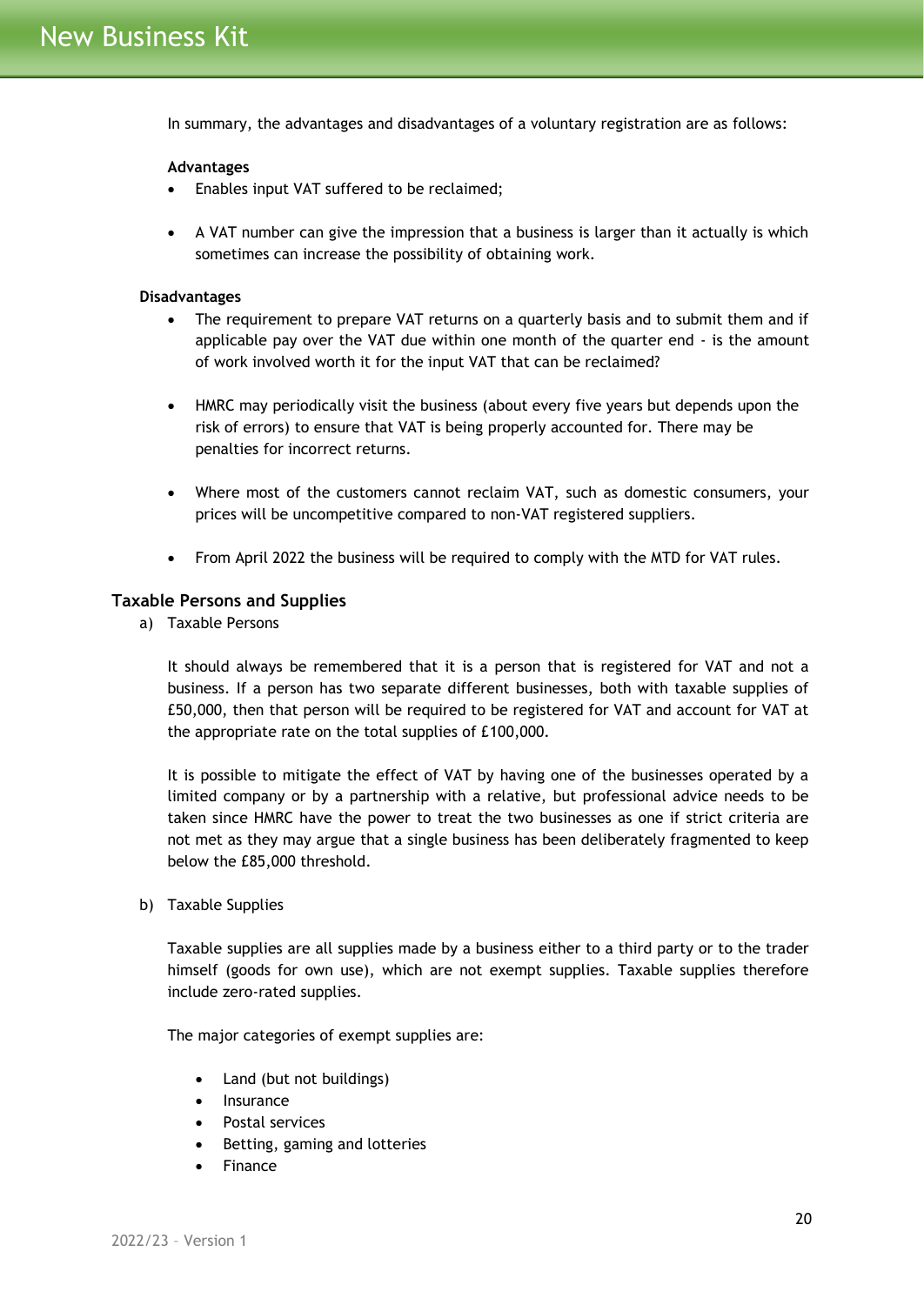- Education
- Health and welfare

It is important that at the outset of a business, a trader establishes the VAT status of any supplies being made to avoid mistakes, e.g. the services of a physiotherapist are exempt, whilst the services of an acupuncturist are standard rated.

## <span id="page-20-0"></span>**Tax Rates**

There are three rates of VAT:

- 1. 20% the standard rate of VAT, applying to any sales of standard-rated goods or services
- 2. 5% for certain supplies of fuel and power
- 3. Zero-rated the four main areas of zero-rated goods are:
	- Food and agriculture (but excluding pet food and most catering)
	- Printed matter, including books and newspapers
	- Young children's clothing and footwear
	- Passenger transport (but excluding hire cars, taxis and parking)

Any VAT charged by the business, whether at 20% or 5% is known as output VAT and the total charged or collected in the VAT quarter is payable to H M Revenue & Customs.

Note that during the COVID-19 pandemic the VAT rate for the hospitality sector, holiday accommodation and tourist attractions was temporarily reduced to 5% until 30 September 2021. From 1 October 2021 the rate increased to 12.5% and then reverts to 20% from 1 April 2022.

#### <span id="page-20-1"></span>**Input VAT**

Input VAT is the VAT that you are charged on your business purchases and expenses (the other persons output VAT) and is normally recoverable in full by a trader who only makes standard rated or zero-rated supplies. Businesses that make some exempt supplies (known as partially exempt businesses) have different recovery rules. The total input VAT suffered in the quarter is deducted from the output VAT charged or collected and the difference is either the amount of VAT due to HMRC or the amount repayable by HMRC. The majority of input VAT is recoverable but there are special rules for:

- cars
- petrol supplied for private usage;
- business entertaining;
- goods sold under a VAT second-hand scheme.

To reclaim VAT, you have been charged as input VAT, you must hold valid evidence that you have received a taxable supply, which normally means a valid VAT invoice from a registered trader showing his VAT number and the amount of VAT charged.

## <span id="page-20-2"></span>**Special VAT Reverse Charge for the Construction Industry**

From 1 March 2021 new rules have been introduced for supplies by sub-contractors operating in the Construction Industry. Where the supplies are made within the Construction Industry Scheme (CIS), typically by sub-contractor bricklayers, plumbers and electricians supplying to main contractors their invoices no longer show output VAT. Instead, the VAT is accounted for by the main contractor to whom they are supplying their services. The subcontractor would however charge VAT on any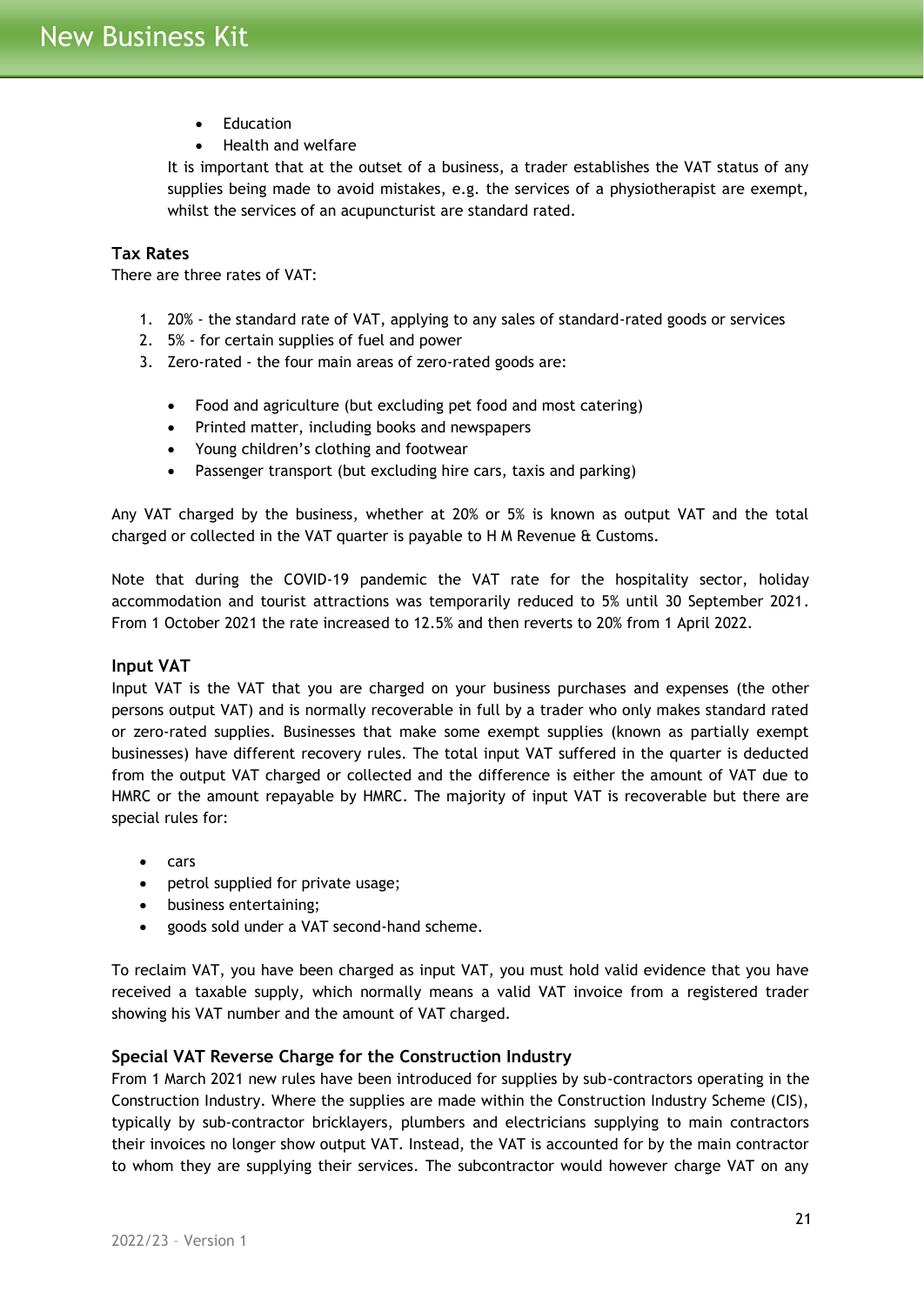invoices to end users such as domestic householders and would continue to be able to recover input VAT on invoices for materials, motor expenses and other overheads.

So, if electrician Eddie is invoicing Big Builder Ltd for £10,000 of work in May 2021 his invoice would not show £2,000 output VAT. Instead Big Builder Ltd would account for £2,000 input VAT and £2,000 VAT thereby collecting VAT on behalf of HMRC. This new system was introduced as some sub-contractors were allegedly charging 20% VAT but not accounting for it to HMRC, so called "missing trader" fraud. The new system puts the onus on the main contractor to account for the VAT.

## <span id="page-21-0"></span>**Quarterly or Monthly VAT returns**

As mentioned earlier, as part of the Making Tax Digital project, most VAT registered businesses above the registration threshold will need to keep their accounting records in a digital format and update HMRC quarterly from April 2019.

Where the trader is likely to be reclaiming VAT from HMRC they are able to opt to make monthly VAT returns to improve business cash flow. This will often be beneficial for businesses making zerorated supplies and sub-contractors in CIS to whom the VAT reverse charge applies.

#### <span id="page-21-1"></span>**Penalties**

There are penalties for errors in VAT returns. More details can be found at the HMRC website: <https://www.gov.uk/vat-returns/surcharges-and-penalties>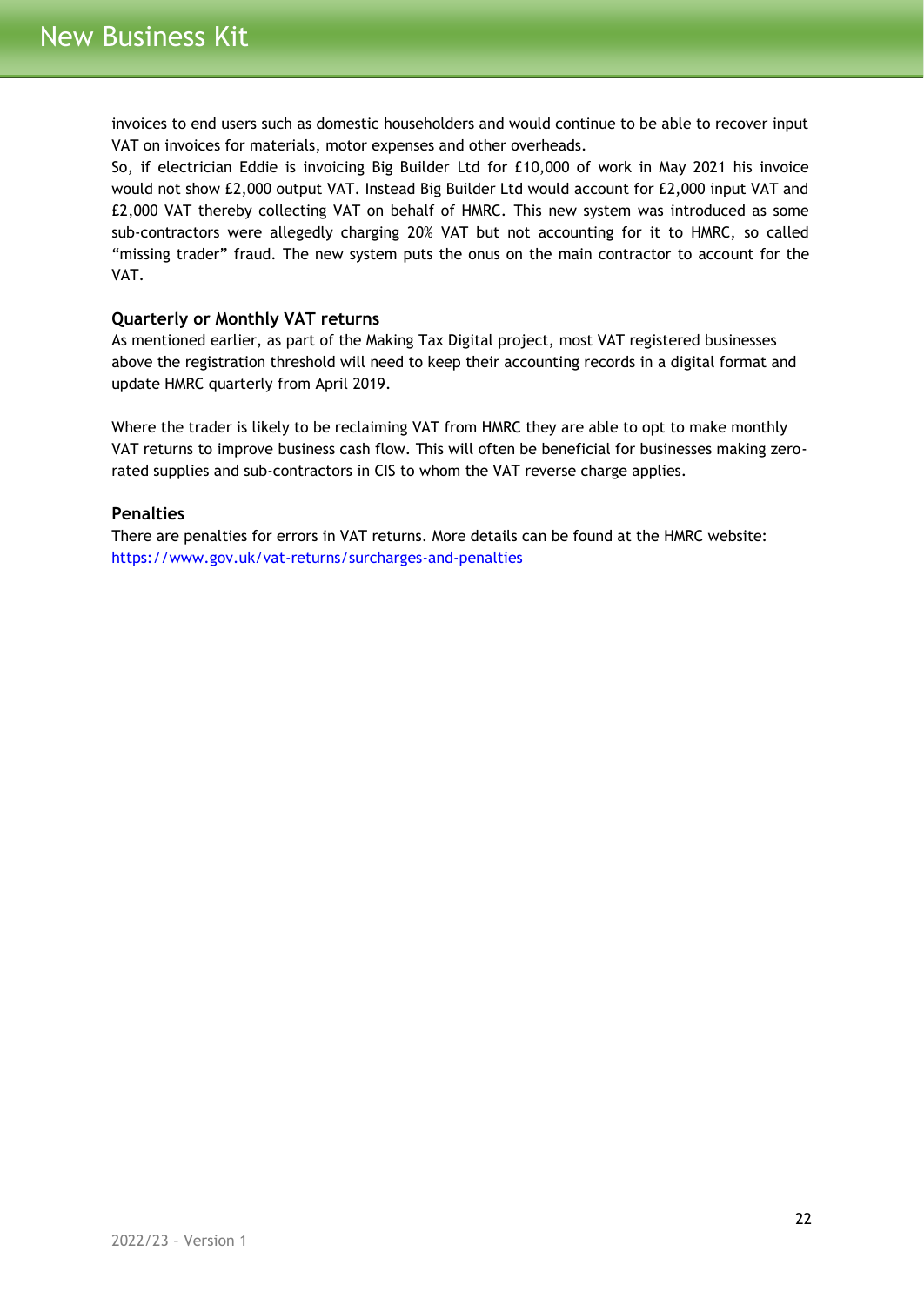## <span id="page-22-0"></span>**VAT Checklist**

#### **Registration**

- (a) Should the business be registered?
- (b) Is basis of registration correct?
- (c) Are details on registration certificate correct?
- (d) Do procedures exist for notifying H M Revenue & Customs of relevant changes?
- (e) Review position at regular intervals.
- (f) Is the Cash Accounting Scheme for VAT available and would it be beneficial?
- (g) Is the Annual accounting scheme available and would it be beneficial?
- (h) Is the flat rate scheme available and would it be beneficial?
- (i) Is it necessary to register for online filing of VAT returns or is this beneficial?
- (j) Are any of the special schemes for retailers applicable?

#### **Preparation of VAT Returns**

(Most businesses fill in the return and submit online these days)

- (a) Review sources of information.
- (b) Prepare draft return.
- (c) Check for accuracy and completeness.
- (d) Submit the return and make payment (if outputs exceed inputs)

#### **Input Tax**

- (a) Do any restrictions on input tax exist? If "Yes", does an agreed method exist and does this method maximise input tax?
- (b) Are invoice additions and calculations checked?
- (c) Is input tax claimed at the earliest tax point?
- (d) Are all claims properly supported? Ensure all supporting invoices kept.

## **Output Tax**

- (a) Are all income heads reflected for VAT accounting?
- (b) Are all potential sources of notional supplies considered?
- (c) Are all potential sources of income (asset sales, etc.) covered by VAT accounting system?
- (d) Is VAT captured at the correct tax point?
- (e) Is VAT correctly applied where appropriate?

As mentioned in the checklist there are various schemes which may be suitable for your business such as the flat rate scheme, annual accounting and cash accounting. We will be pleased to discuss the implications of these schemes with you and help you decide if they may be advantageous in your circumstances.

## <span id="page-22-1"></span>**Money Laundering Regulations**

HM Revenue & Customs have responsibility for administering certain aspects of The Money Laundering Regulations 2007, particularly relating to High Value Dealers (HVDs).

HVDs are those traders who may receive 10,000 Euros (approximately £9,000) in a single transaction or a series of linked transactions. The Regulations principally apply if cash or cash equivalent are offered in settlement.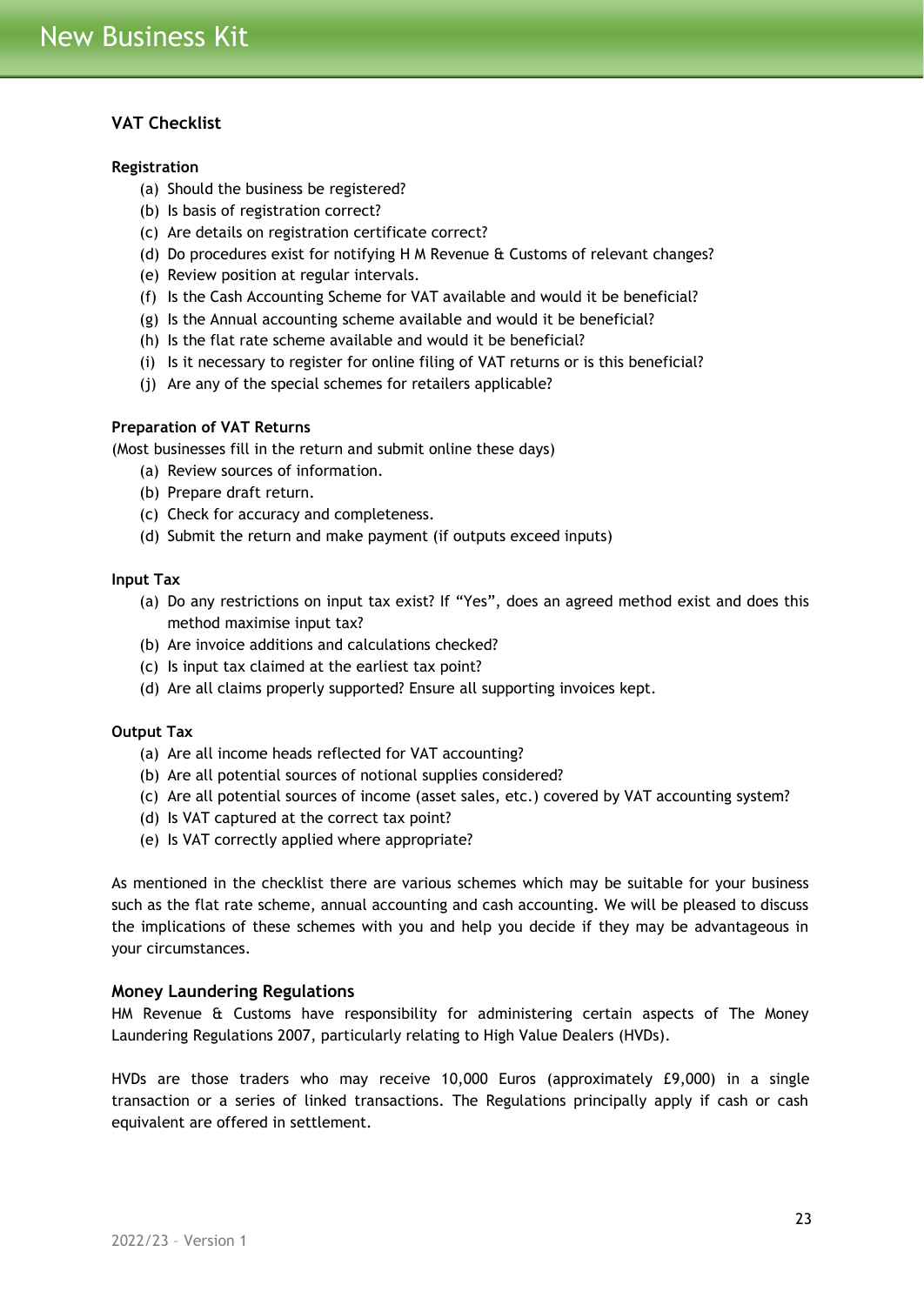If you believe you may be a HVD you should discuss this with your accountants or visit HMRC's website at [www.hmrc.gov.uk](http://www.hmrc.gov.uk/)

Further, if you believe you may be affected by the Regulations as they related to regulated businesses, you should discuss this with your accountants as the penalties for not complying are serious.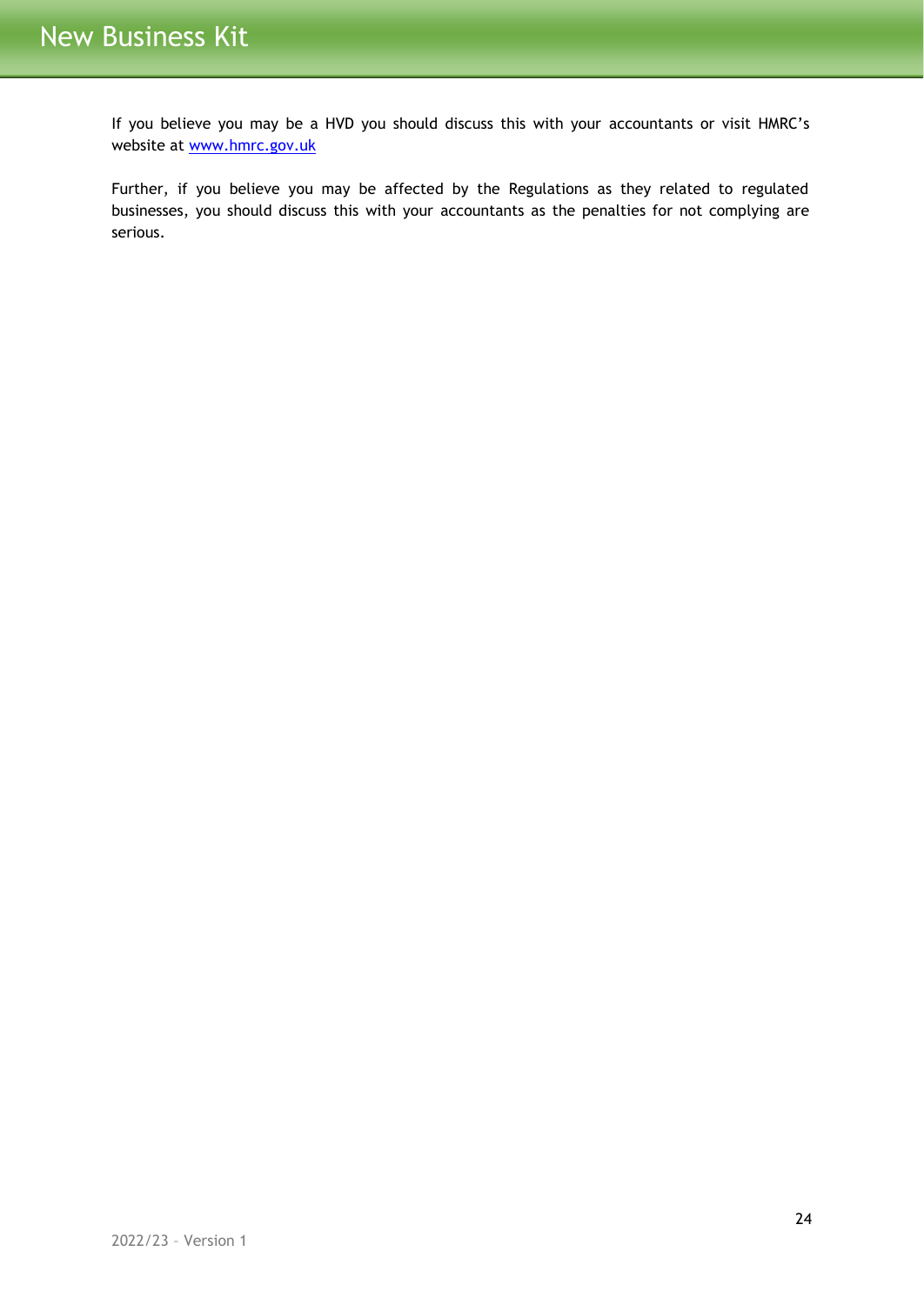# <span id="page-24-0"></span>**Chapter 5 - Payroll Taxes and Pensions**

Irrespective of the form of business in which you operate, if you are going to have employees, then you will have to contend with payroll taxes. If you are trading as a limited company, then remember that the directors are also employees. The brief summary that follows will give you some guidance in the rules and regulations of HMRC.

## <span id="page-24-1"></span>**Helpful Publications**

HMRC publish guidance on their website relating to how PAYE is operated and the legislation that you have to comply with. Not only do you collect and remit PAYE to the Collector of Taxes on behalf of HMRC, you also operate the statutory sick pay scheme and maternity pay scheme. You should run the PAYE scheme in accordance with the legislation and should you fail to comply then HMRC will look to the employer for the tax or NIC you failed to deduct. This can be costly if you are unable to recover the tax and NIC from the employee.

#### <span id="page-24-2"></span>**Do You Have Employees?**

Whether an individual is an employee or not in a particular situation is a question of fact depending on the terms on which he works. The question of whether an individual is employed or selfemployed is very important for the business "employing" him or her, as that business has to comply with the reporting requirements. The "employer" should not just accept that the worker says he is "self-employed".

In certain areas HMRC has placed emphasis on reclassifying individuals claiming to be self-employed and has issued leaflet IR56 entitled "Tax: employed or self-employed". The booklet sets out the questions that should be answered to determine the problem. If you have treated someone as selfemployed and subsequently after a routine visit from HMRC it is clear that they were employees, then the tax and NIC which should have been paid will be assessed on the employer. Therefore, it is important to ensure when using the services of self-employed people that they are in fact selfemployed. If doubt exists as to the status of an individual, the situation can be clarified with HMRC. HMRC provide an interactive software tool to help employers and workers at: <https://www.gov.uk/employment-status-indicator>

## <span id="page-24-3"></span>**The Operation of PAYE and Real Time Information**

Most businesses operate a computerised payroll system these days and we can advise on the software to use if you wish to run the payroll yourself. Alternatively, we can prepare the payroll on your behalf if you provide us with employees' hours, rates of pay and overtime on a timely basis each week or month.

A system of Real Time Information (RTI) has been introduced which will allow businesses to submit information electronically to HMRC every month. This will in due course eliminate the need for annual end of year returns of wages and salaries. You will need RTI-enabled software which is provided by several software companies. Alternatively, where there are 9 or fewer employees you can use HMRC's Basic PAYE Tools which can be downloaded from the HMRC website.

The tax and national insurance should be paid to HMRC by the 19th of the month following that in which the salaries were paid  $(22<sup>nd</sup>$  of the month if paying electronically).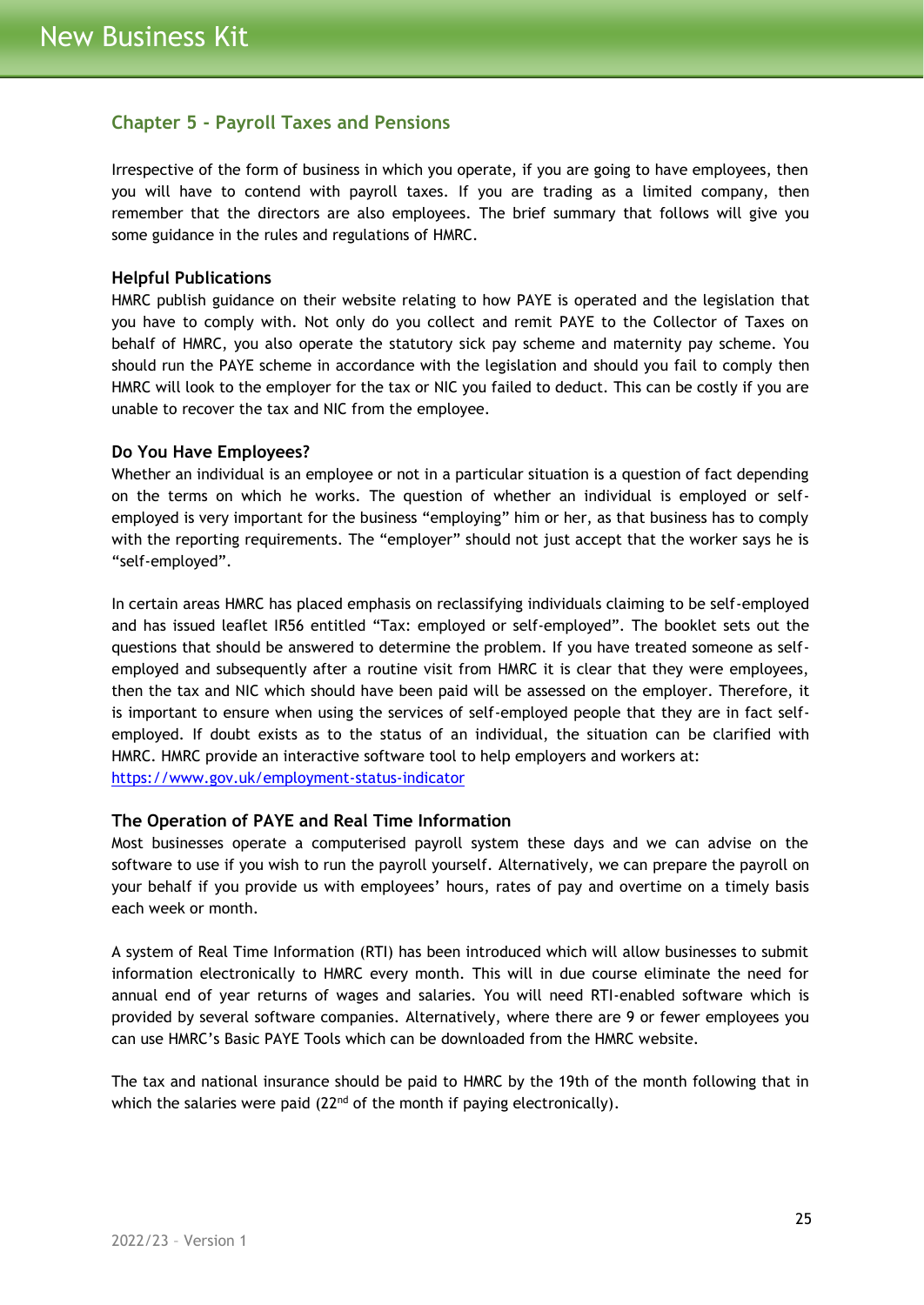Under RTI, the employer tells HMRC about tax, NICs and other deductions when or before the wages and salary payments are made, instead of waiting until the end of the tax year. It is hoped that this system will make the PAYE process simpler and less burdensome for employers and HMRC. It removes the need for the end of year return on P35 and P14, although the end of year form P60 still has to be prepared and given to employees. RTI will also simplify the employee starting or leaving processes.

## <span id="page-25-0"></span>**Pensions Auto Enrolment**

Recent changes to Pensions legislation require all employers to provide a pension scheme for their employees. This "Auto Enrolment" is now an obligation for all businesses with exception of oneman band companies.

New Businesses will be required to auto enrol relevant employees as at the date that the business makes its first payment to the employees. There are exceptions and additional procedures for businesses to follow so please contact us for further information.

For automatic enrolment there are minimum contributions you must pay in order to comply with your duties. These are a percentage of earnings and from 6 April 2019 onwards the employer is required to contribute a minimum of 3% of the employee's earnings with a total minimum contribution of 8%, i.e. 5% from the employee.

Your worker may also wish to pay additional pension contributions, which you will need to make sure you deduct and pay to the scheme on time. Ongoing automatic enrolment responsibilities: [www.tpr.gov.uk/ongoing](http://www.tpr.gov.uk/ongoing)

After you have automatically enrolled your staff members, they may ask to 'opt out' of the pension scheme. You must then stop deductions of contributions and arrange a refund of any contributions they have paid to date.

You must set up a workplace pension scheme before your staging date if you don't already offer one. If you already have a pension scheme, [you may be able to use that scheme.](http://www.thepensionsregulator.gov.uk/employers/explaining-qualifying-schemes.aspx) We can advise you on your obligations and assist you in complying with the new rules.

#### <span id="page-25-1"></span>**Benefits in Kind**

In most businesses, the directors, and often the employees, have benefits that are not immediately taxed through the PAYE system, the most usual being the provision of a car and possibly fuel. Class 1A national insurance contributions (15.05% in 2022/23) are due on the taxable value of these benefits in kind and are due on the 19 July following the fiscal year in which the benefits are made available. In addition, HMRC requires on an annual basis a form P11D (Return of expenses payments and benefits).

The form is also used to report reimbursed expenses, such as employee travel and subsistence, however where these are incurred by employees wholly, exclusively and necessarily in the performance of their duties they do not need to be reported. The form P11D(b) is required to declare the overall amount of Class 1A National Insurance contributions due on all the expenses and benefits you have provided.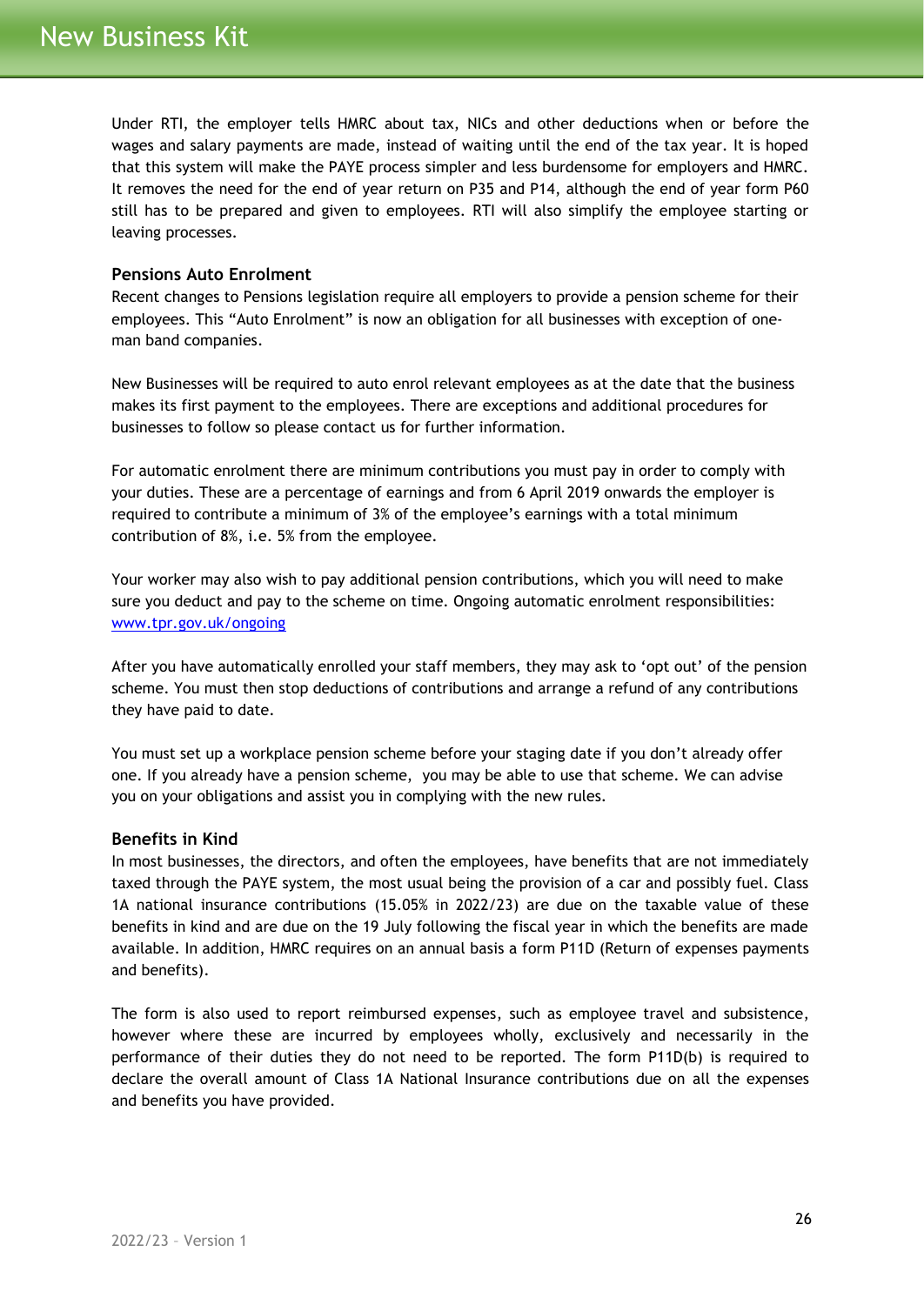## <span id="page-26-0"></span>**National Insurance and Health and Social Care Levy**

As announced by the Prime Minister on 7 September 2021 there will be a 1.25% increase in the rates of National Insurance Contributions for 2022/23. This will then become a separate Levy shown on payslips form 2023/24.

## <span id="page-26-1"></span>**Payroll Software**

If you plan to operate and process your own employee payroll there are various software packages available including the free software from HMRC "Basic PAYE Tools" referred to above.

However, operating a payroll system can be complex and time consuming. We offer a bureau facility for processing your payroll and supplying you with reports, payslips etc. Contact us if you would like further details.

Information about expenses and benefits for employers can be seen here: <https://www.gov.uk/employer-reporting-expenses-benefits/overview>

You can obtain more details at the HMRC website: <https://www.gov.uk/topic/business-tax/paye>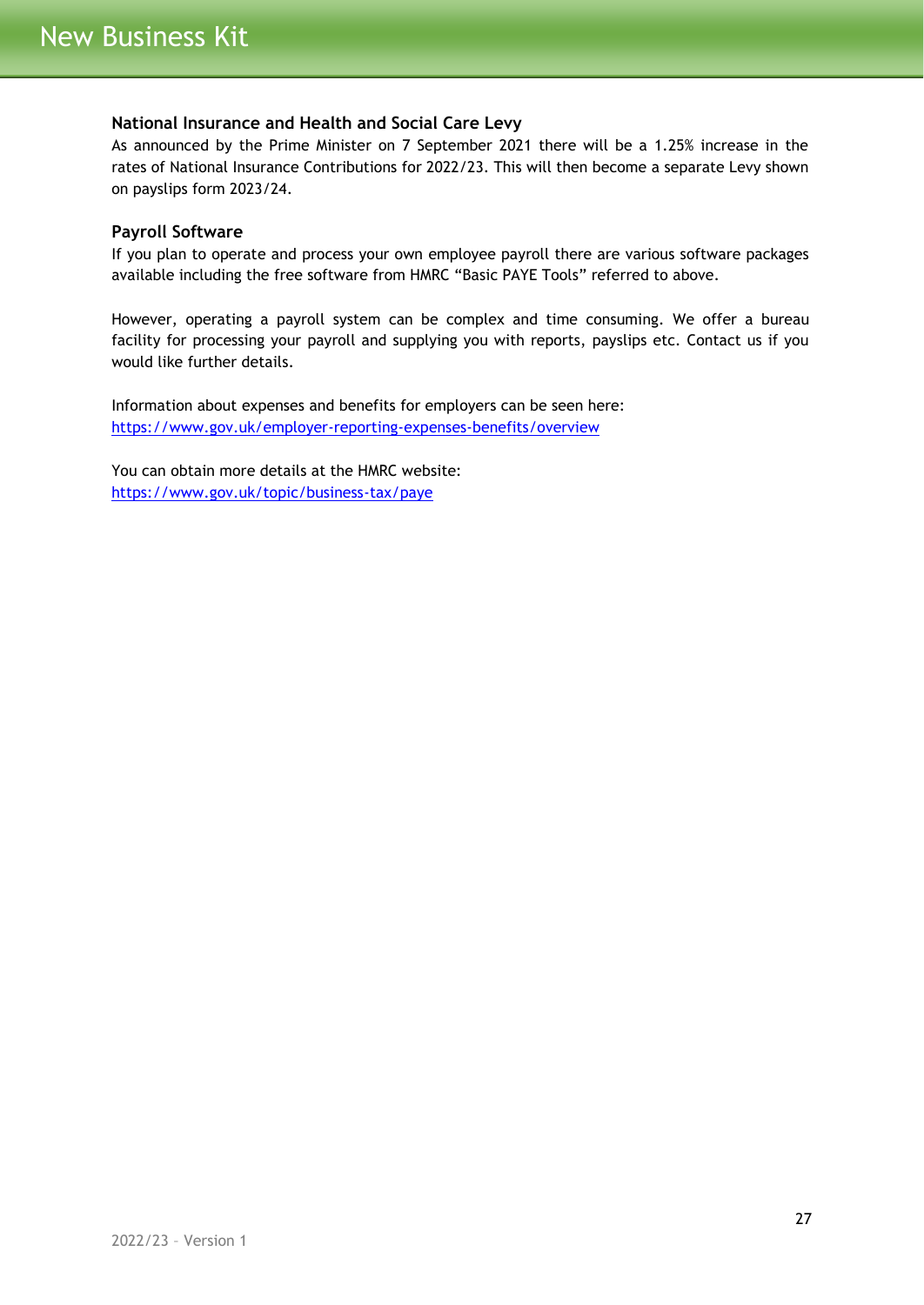# <span id="page-27-0"></span>**Chapter 6 – Income Tax and Corporation Tax**

Eventually, you will have to deal with income or corporate taxes. The taxation legislation is extensive and can be confusing for an individual starting a business. This chapter does not cover all the tax ramifications of a new business, nor does it detail all the expenses you can claim for, nor does it give details of allowances available on the purchase of some capital items. A Chartered or Certified Accountant should be consulted when you are dealing with the taxation affairs of the business. The payment of taxation has a direct impact on your cash flow.

#### **Choice of Year End**

#### <span id="page-27-1"></span>**Which Accounting Year Should I Choose?**

If you expect profits to rise steadily year by year, in the case of sole traders/partnerships, an accounting date early in the tax year, for instance 30 April, might be best in the short term, because this will defer the payment of tax on your profit. However, it is important to consider what will happen when you retire. Any accounting date other than 31 March will cause a bunching of your tax liabilities because all your profit that has not been assessed prior to your retirement will be assessed for your final year. There are a number of ways to mitigate the effect of this. You could plan to retire on or shortly after the accounting date and allow "overlap relief" to reduce the burden. You could build up a reserve to meet the liability or use the higher profit to provide funds for a larger pension contribution which can reduce your tax bill.

On the other hand, if you expect to make losses in your early years, an accounting date late in the tax year, for instance, 31 March, will ensure that you get tax relief for those losses as quickly as possible. You would then not be faced with the bunching problem on retirement referred to above.

It will also be necessary to bear in mind the seasonality of your business. As part of the profit for your first period of trading could be taxed twice, it would be unfortunate if a poor choice of accounting date were to accelerate the tax on the profit of your first busy period. In these circumstances it might be preferable to run your first accounts to a date just short of your peak period.

As ever, it is important not to overlook commercial considerations. Your bankers might want to see as healthy a profit as you can manage, and this desire could conflict with tax planning. A solution would be to choose a tax efficient tax accounting date and keep the bank happy with quarterly management accounts.

Note that from 2024/25 to coincide with the introduction of MTD for income tax sole traders and partners will be taxed on profits arising during the tax year so the choice of a 31 December year end would mean that 9/12 of the profits in year ended 31 December 2024 plus 3/12 of profits in year ended 31 December 2025 would be taxed that year. This will remove the overlapping of assessable profits that occurs under the current system unless the year end of 31 March or 5 April is used. The Government's justification for the change is that it will make the calculation of profits for MTD for income tax simpler. Many businesses may chose to change their year end to 31 March or 5 April to simplify calculations going forward, although there may be commercial reasons for retaining a year end that does not coincide with the tax year.

There will be transitional rules to determine the profits assessed in 2023/24.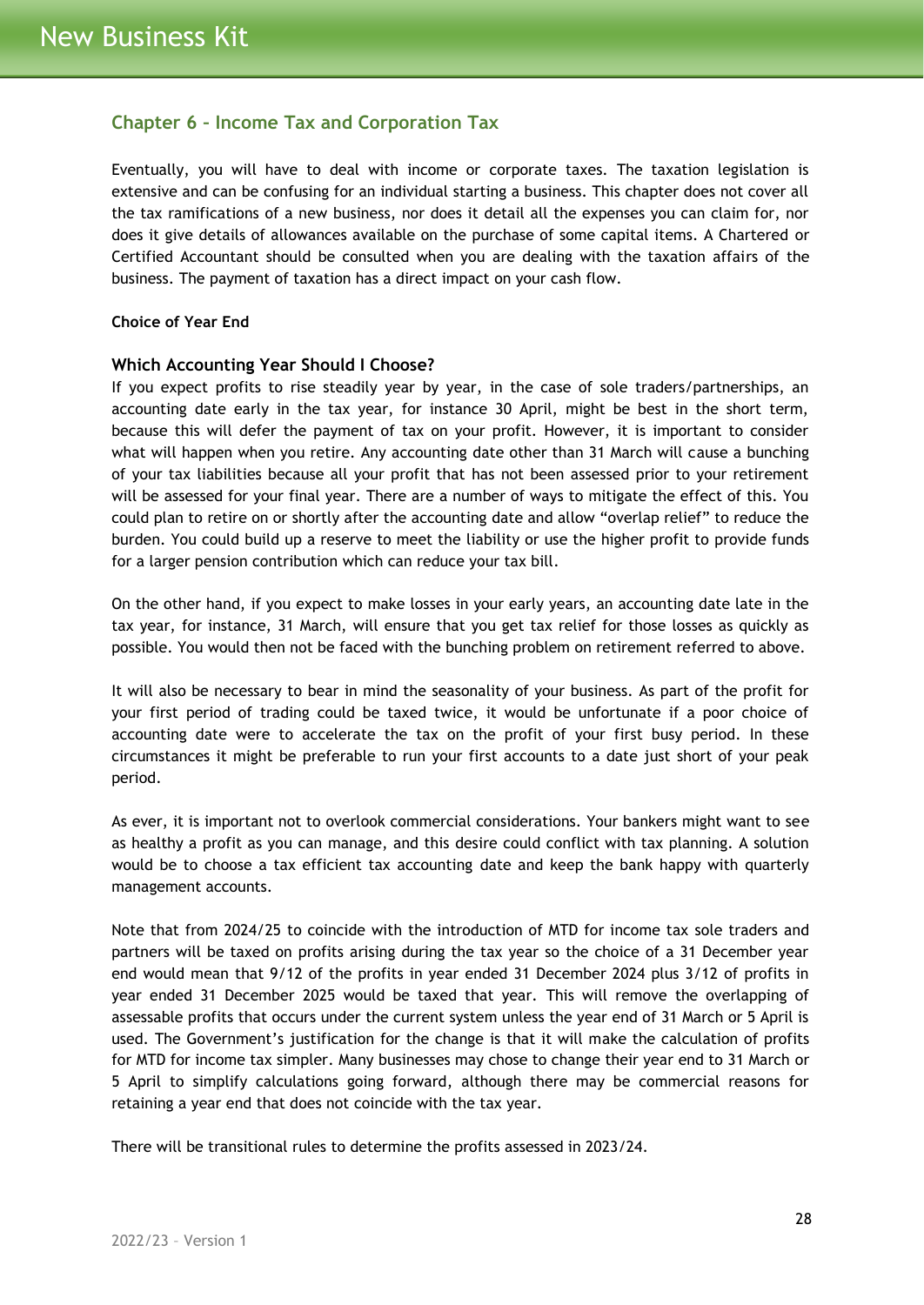## <span id="page-28-0"></span>**Tax Rates**

#### <span id="page-28-1"></span>**Companies**

Companies are charged corporation tax at the rate applicable during the financial year (1 April - 31 March). Where a company's accounts period spans two financial years the profits for the period are apportioned between the years.

The corporation tax rate used to change most financial years, but since 1 April 2017 the rate for almost all companies has been 19%, irrespective of their level of profits. Budget 2021 announced that the rate would be increased to 25% from 1 April 2023 where profits exceed £250,000 a year. From that date the 19% rate would only apply to profits up to £50,000 a year with a marginal rate of 26.5% for profits for profits between the two new thresholds.

The £50,000 and £250,000 thresholds are pro-rated for short accounting periods and also divided by the number of limited companies under common control. Consequently, from a corporation tax perspective it will not be advantageous to set up lots of companies.

Corporation tax self-assessment requires a company to calculate its own liability to corporation tax and pay that liability by the normal due date, nine months after the end of the accounting period, without an assessment being raised.

The company is required to send its completed self-assessment tax return (form CT600), accounts and tax computation to HMRC by the filing date, which is 12 months after the end of its accounting period. Penalties will be charged if it is late. These accounts and returns need to be submitted online to HMRC in iXBRL format. We can deal with this on your company's behalf.

HMRC may generally have 12 months from the filing deadline (24 months after the accounting period) to open an enquiry into the company's corporation tax return, otherwise the self-assessed figures are considered final. If additional tax is determined to be payable, interest (and possibly penalties) will be charged on the additional tax due.

## <span id="page-28-2"></span>**Sole Traders / Partnerships**

Sole traders and partnerships are charged income tax at the rate applicable during the fiscal years (6 April - 5 April). The rates are as follows:

|                   | 2022/23    | Rate | 2021/22    | Rate       |
|-------------------|------------|------|------------|------------|
| Lower             | *see below | 0%   | *see below | 0%         |
| Basic-next        | £37,500    | 20%  | £37,700    | <b>20%</b> |
| Higher-over       | £37,500    | 40%  | £37,700    | 40%        |
| Additional - over | £150,000   | 45%  | £150,000   |            |

\*A zero-starting rate for savings income up to £5,000 is available but this rate does not apply if taxable non-savings income exceeds that amount. The first £2,000 of dividend income is tax free. In addition, the following amounts of interest income will be tax free:

- £1,000 a year interest tax free for basic rate taxpayers
- £500 a year interest tax free for higher rate taxpayers

Tax free interest will not be available to those with income in excess of £150,000 a year.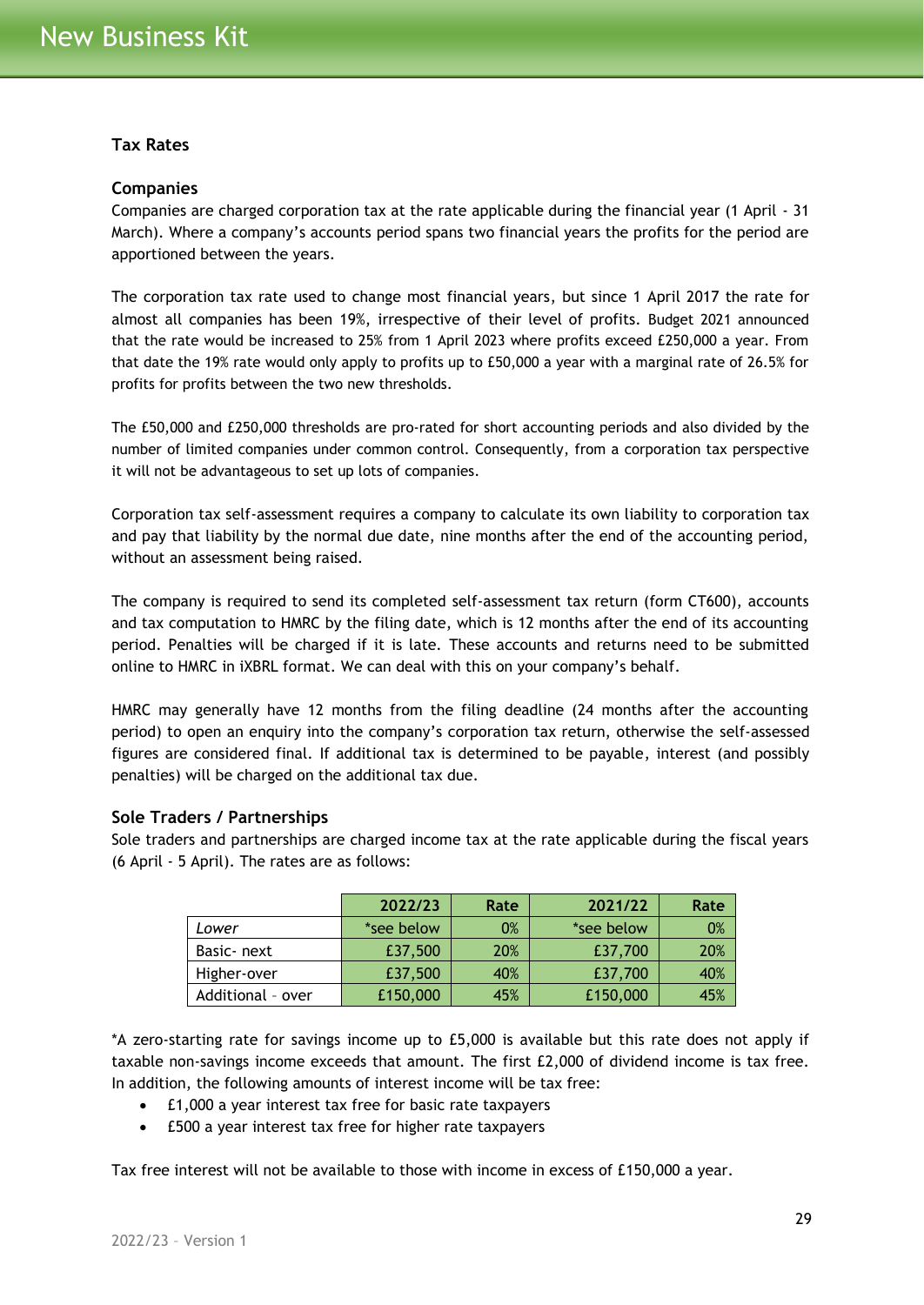These dividend and interest thresholds mean that most PAYE taxpayers with small amount of untaxed income are not required to complete a tax return. There is also a £1,000 tax free allowance for small amounts of rental or trading income.

There may also be a liability to Class 2 and Class 4 National Insurance Contributions, depending on the level of profit in each fiscal year. Class 2 contributions are at a weekly rate of £3.15 (2022/23) where profits exceed £11,908. As announced in the 2022 Spring Statement Class 4 contributions for 2022/23 will be levied at 10.25% on profits between £11,908 and £50,270. There is then a further 3.25% charge for 2022/23 on profits in excess of the £50,270 upper profit limit. Note that these rates include the 1.25% Health and Social Care Levy. From 2022/23 where a self-employed trader's profits fall between £6,725 and £11,908 that year counts as a qualifying year for State Pension purposes even though no NIC are payable. 35 qualifying years are required to entitle the individual to a full State Pension.

For the self-employed and those that receive other untaxed income such as rents, tax is normally payable in three instalments - the first two instalments are based on the tax paid on the previous year's business tax liability. Therefore, half is paid by the 31 January in the year of assessment, the other half by the 31 July in the year following the year of assessment.

The third instalment will be any balance due (payable the following 31 January) or any amount repayable by the Inland Revenue if your final liability is lower than the amounts paid on account.

However – a word of warning when you start up an un-incorporated business.....depending on accounting dates chosen and when you start to trade, you may not pay any tax on profits for some considerable time (for example if you start to trade on 1 May 2022 and first accounts run to 31 March 2023). You will not pay any tax on 31 July 2022 or 31 January 2023, nor will you pay any tax in July 2023. So, the first tax liability won't arise until 31 January 2024. This will be 100% of the tax liability for the period to 31 March 2023. In addition, you will also have to pay 50% of that sum "on account" for the following tax year, with a further 50% in July 2024. You are then in the six monthly "cycle" and we can work with you to estimate the tax payments so that you can budget and set the money aside. Don't forget you will need to set aside Class 4 NICs (at 10.25% between £11,908 and £50,270) in addition to income tax

A lesson to take on board is to ensure that your accounts are prepared as soon as possible after the end of the accounting period. In our example of a 31 March year end, if accounts can be prepared before 31 July it will be possible to calculate the tax for the year to 31 March and the July 31 instalment can be adjusted accordingly – downwards if tax due is found to be less. If tax due is actually more for the year, there is at least early knowledge of the tax bill due in the following January. Under self-assessment your income tax return, which encompasses your trading results, needs to be filed by 31 January following the tax assessment year. This date is moved forward to the end of September if you wish the HMRC to calculate your tax liability. We will however file the returns electronically and perform the tax calculations on your behalf.

## <span id="page-29-0"></span>**Taxation of Dividends**

An important factor to consider when deciding whether to trade via a limited company or as an unincorporated business is the total amount of tax payable, not just the rate of tax on the profits. The current 19% rate of corporation tax makes a limited company appear very attractive. However, the shareholder/director then has to pay tax personally on the profits that he extracts from the company, so there is effectively double taxation.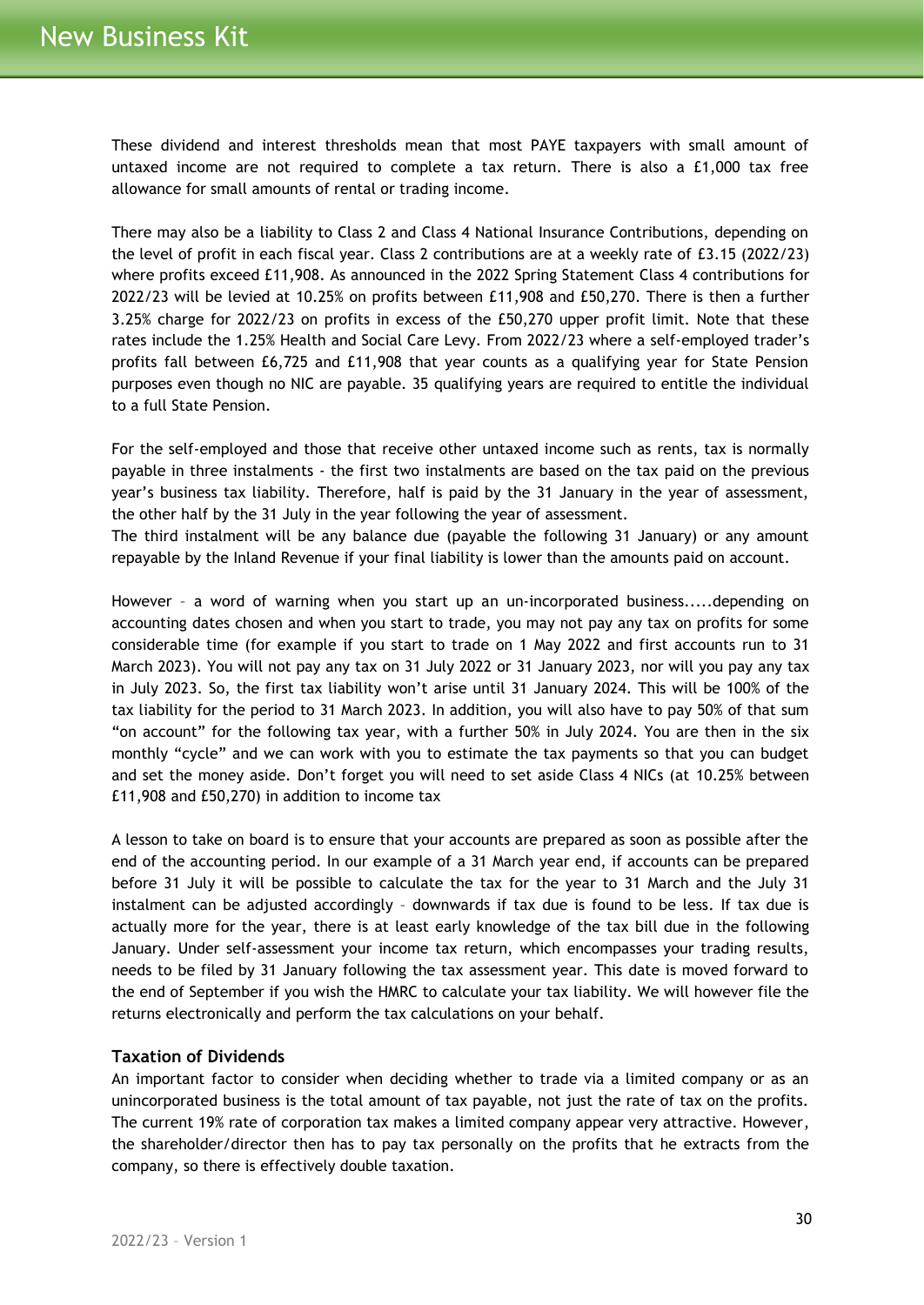A big cost here is national insurance, payable by both the employer and employee on amounts extracted as a salary or bonus. Many owner-managed companies have tended to extract profits by paying themselves a low salary, with the balance being paid out as a dividend to minimise NICs.

Individuals will pay no income tax on dividend income received up to £2,000. However, dividend receipts in excess of £2,000 will be taxed in 2022/23 at:

- 8.75% for basic rate taxpayers
- 33.75% for higher rate taxpayers
- 39.35% for additional rate taxpayers
- •

These rates include the 1.25% Health and Social Care Levy

The new dividend rates have resulted in a significant tax increase for owners of small companies, who have for some years been able to extract profits from their business with a tax-efficient mixture of salary and dividends. The chancellor's justification was to make tax-motivated incorporation less attractive, although arguably still more tax efficient than trading as an unincorporated business.

## **Example**

In 2022/23, Alan and his wife each take a dividend from their company of £37,700 (gross, no tax credit) and a salary equal to their personal allowance of £12,570. They will pay tax at 8.75% on £35,700 of that dividend, after deducting the dividend tax allowance of £2,000. In 2022/23 they will each pay income tax of £3,124 on their dividends, totalling £6,248 for the couple. In addition, they would each pay £88 NIC on their salaries over £11,908 (the director limit) and their company is liable to pay 15.05% employers NIC on the salaries in excess of £9,100. However, there is an employment allowance of £5,000 available to set against the company's employers NIC liability.

If they had been a partnership with profits at a similar level, they would have paid over £6,000 more in tax and national insurance between them compared to corporation tax, income tax and NICs.

## <span id="page-30-0"></span>**Tax Credits**

Whilst not specifically related to "tax" despite the name, we will mention Tax Credits at this stage. There are two elements - Child Tax Credit and Working Tax Credit, although these are gradually being replaced by a new system of Universal Credits.

Child Tax Credit (CTC) is for families who are responsible for at least one child or qualifying young person. You should claim if you have a child or qualifying young person who usually lives with you. You do not have to be working to claim CTC.

Working Tax Credit (WTC) is for people who are employed or self-employed (either on their own or in a business partnership), who:

- get paid for their work
- expect to go on working for at least 4 weeks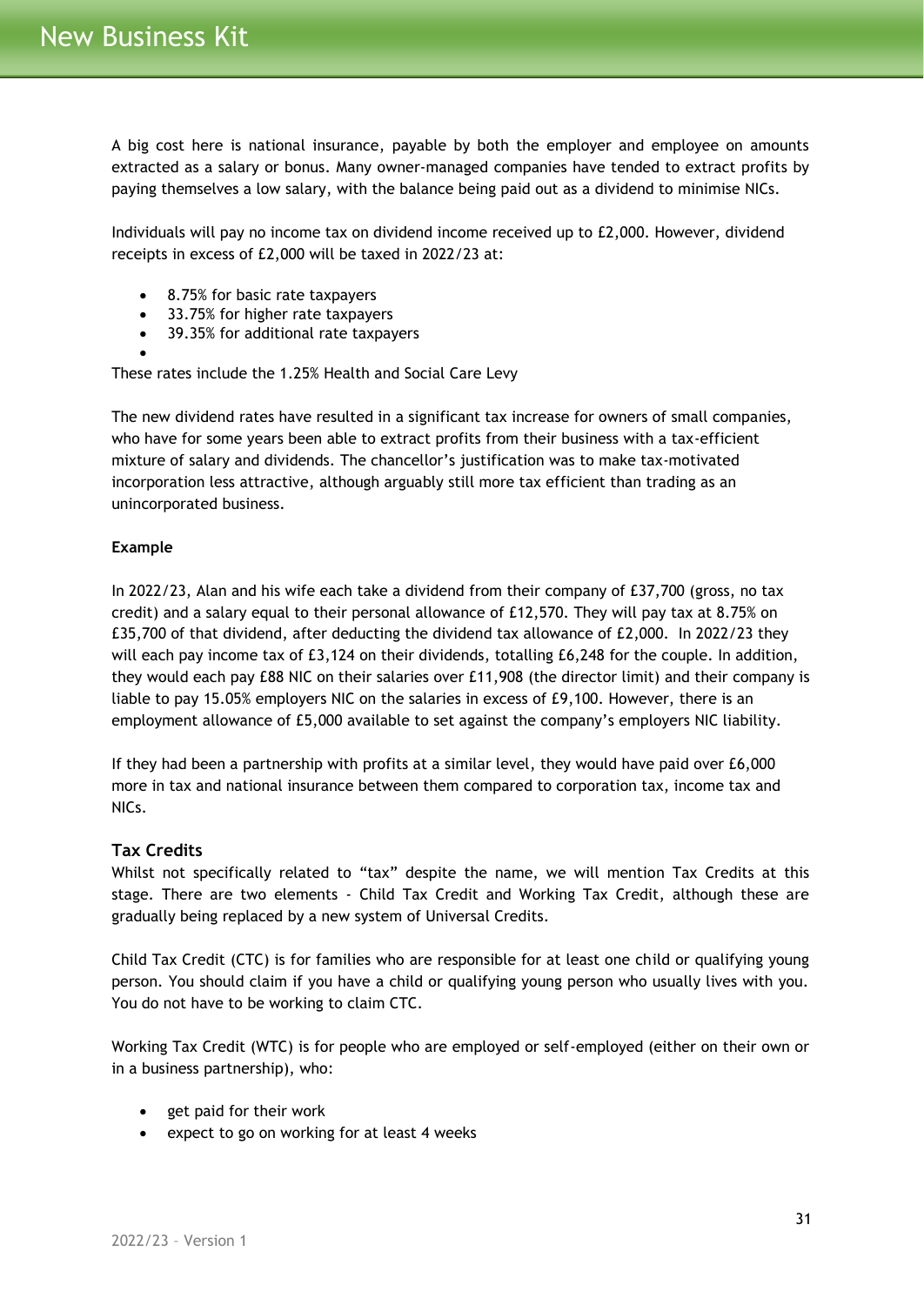And who are either

- aged 16 or over and responsible for at least one child, and usually working at least 16 hours a week, or
- aged 16 or over and disabled, and usually working at least 16 hours a week, or
- aged 25 or over and usually working at least 30 hours a week, or
- aged 50 or over and are starting work after receiving certain benefits for at least 6 months and usually working at least 16 hours a week, or
- aged 60 or over and work at least 16 hours per week

WTC is made up of several elements which we do not have space to list here.

If you are married or living with a partner, you'll need to make a joint claim for tax credits. You can only make a single claim if you don't have a partner.

When starting up it may be that your income precluded you from claiming tax credits in the past. However, income may drop substantially or a "loss" for both income tax and tax credits purposes may be able to be created by claiming allowances on equipment etc.

Claims can only be backdated for three months from the date of application, so it is advisable to contact the Tax Credits office as soon as possible to make a claim. You may not be immediately eligible based on a provisional calculation which takes into account your income in a prior tax year, but you may become entitled to it at some stage. Telephone the Tax Credits helpline on 0845 300 3900.

## <span id="page-31-0"></span>**Child Benefit**

This basic credit is payable by reference to the number of children of the claimant. From 7 January 2013, an income tax charge has applied to this benefit where a claimant, their spouse, civil partner or person living with them earns over £50,000 per annum. The charge is 1% of the child benefit received for every £100 of the higher earner's income exceeds £50,000 in the tax year. So, if either you or your partner's income is £56,000, you will be taxed on 60% of the child benefit received. This is called the "High Income Child Benefit Charge".

If your income reaches £60,000 then Child Benefit is recovered in full by the High Income Child Benefit Charge. Alternatively, the claimant can disclaim Child Benefit.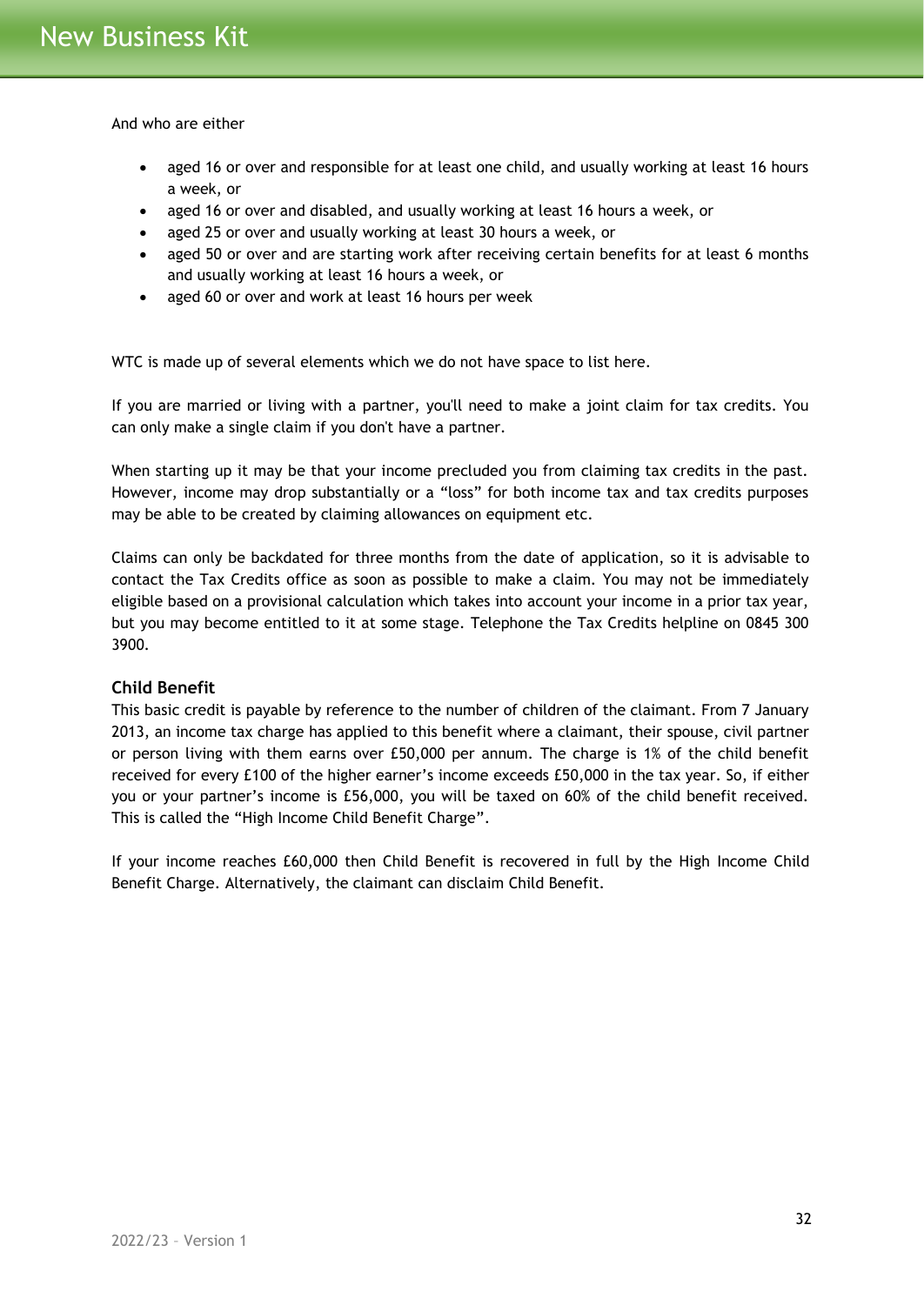# <span id="page-32-0"></span>**Chapter 7 - Cash Planning and Forecasting**

**Cash is King!** The lifeblood of any business is its ability to collect cash and pay bills as well as pay its employees, particularly its owners. Far too often small businesses are profitable, but they do not have enough operating capital to meet their current needs. Consequently, they may be forced to sell out to a stronger competitor, sell a portion of the company to investors at an undesirable price or close the doors and put the company out of business. None of these alternatives are typically what the owners intended when starting the business.

The ability to forecast cash resources and uses is an art and is by no means a well-defined science. None of us have a crystal ball and any cash forecast which is prepared by the management of a company or their accountant can be no more than a guess as to when the customers pay and when your business will pay its obligations. Hopefully, the more effort that is put into cash forecasting the better will be the educated guess and the more accurate the resultant picture of the future operations of your business.

#### <span id="page-32-1"></span>**Starting the Analysis**

One of the most significant factors to be considered in your cash flow forecast is the volume of sales that will be generated in the next several months and for the rest of the period for which you intend to forecast. Your sales forecast must be as fine-tuned as possible. It may be unrealistic to assume that there is a million-pound market for your product in your area and you will be able to capture a specified percentage of it. A sales forecast needs to be based on specific facts. These might include your sales history, or the history of similar businesses you have owned or operated, or the competition. In your area, what has been the experience of similar operations?

Some of the questions that should be addressed would include what other factors could I control such as adding new product lines, deleting unprofitable operations, adding a new salesperson, or terminating one that is not producing to quota? In preparing a forecast, you must also take into consideration items such as the seasonality of your business, the relative state of the economy and the period over which you will forecast.

Obviously, your ability to forecast sales for the next month is better than it is for three to five years from now. The amount of detail that must be included in the cash forecast is really a matter of preference. It can be based on per unit sales extended out by the sales price of each type of unit or an average sales volume per day, week or month of your type of business in its current environment.

## <span id="page-32-2"></span>**Cash Collections**

Once you have determined a reasonable level of sales and you are comfortable with the forecast you have made, you must address questions such as: what percentage of my sales are received in cash, and what portion are credit sales for which I will have to carry amounts in debtors? For those that are debtors based, how soon is the cash collected? Do I have to wait for customers to pay me or do third parties such as Visa or MasterCard or a debt factor take the customer's account and convert it to cash for me with an appropriate discount?

If you are relying on customer payments for collection of debtor balances you must determine what portion of the debts will be collected in thirty days, sixty days, ninety days and thereafter, and what portion, if any, may never be collected.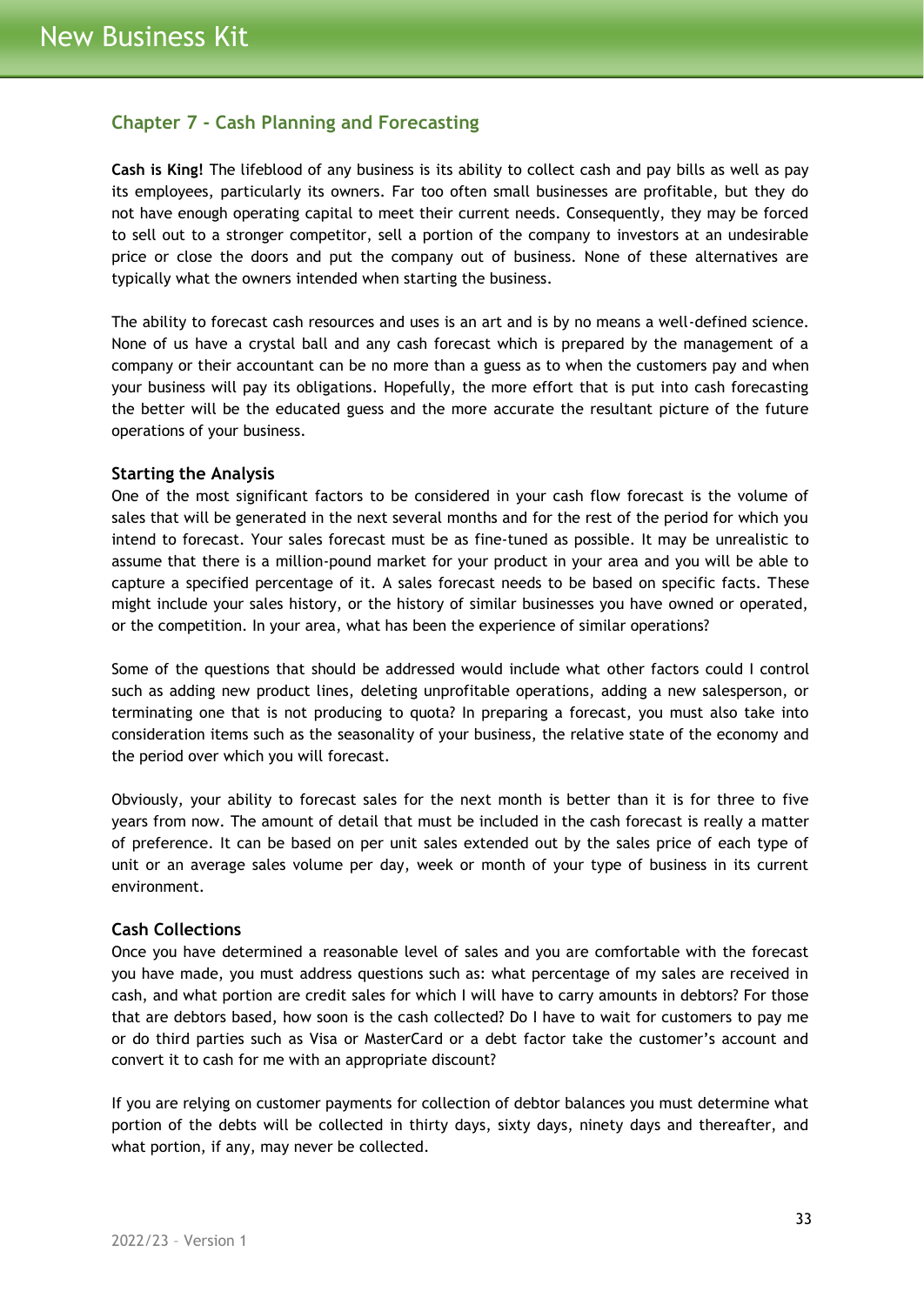To assume that 100% of your sales will ultimately be converted to cash is probably unrealistic especially considering the current economic environment and the tight cash situations that may face some of your customers.

Other sources of cash may be available in addition to sales. Do you expect to bring in a partner or other investors, or can you borrow money from a bank? When will you receive the cash and how much will you get? Part of your cash flow analysis may be to determine how much investment money or borrowings will be required to operate your business.

Once you are comfortable with the cash receipt side of your business, and the timing of the collections of funds from your sales and other sources, it is necessary to consider the expenses and other cash needs of your business operation.

## <span id="page-33-0"></span>**Disbursements**

Certainly, if your business entails sales of stock, you will have to purchase the merchandise from others or purchase the component parts and pay employees to assemble it. This may require a significant outlay of cash before the first pound of sales is generated and received. You should consider how often and in what amount your employees must be paid and when their payroll taxes must be paid over.

Additionally, you need to know the credit trade terms your creditors are willing to advance to you. Do you have to pay for stock items on a C.O.D. basis or can you pay for them thirty or forty-five days after receipt? What expenses must be paid to allow you to convert purchased merchandise to saleable stock? If your production requires utilities to run machines or supplies that are required, such as consumable chemicals or packing materials that must be purchased prior to the sale of the stock, you should consider the timing of these payments.

In addition to the cost of manufacturing, you should consider whether your productive capacity would allow you to generate enough stock to support the level of sales that you are predicting. If the volume of sales you forecast is above your ability to produce today, what changes in your operating environment must be made to meet the production levels? Will you need additional employees? If so, how much will they cost? Do you have to acquire additional machinery for your shop operations? What is the cost of the machinery and when will you have to pay for it? Do you have enough space to cope with the additional activity?

Once you have determined the cost of operating your production or service facilities, you need to consider what other expenses you must pay to keep the doors of your business open. You typically will have to pay rent for your office or manufacturing facility. You must consider how much the monthly payment is and when it has to be paid. Ask yourself if there will be other cash requirements such as a deposit on first and last month's rent. If you are opening a new business, you must consider what your cash requirements are to make your facility ready for your specific needs and purposes. Will you have to buy or rent furniture? Will you need to make tenant improvements or pay deposits for utilities and other services?

You also need to consider many of the overhead items and costs to open a new business that will hopefully be one-time expenses. This may be the cost of incorporating your business, a solicitor's fee for drafting partnership and other agreements, the cost to obtain business licences, approval from the taxing authorities, setting up an accounting system, stationery costs, costs of signs or logos etc.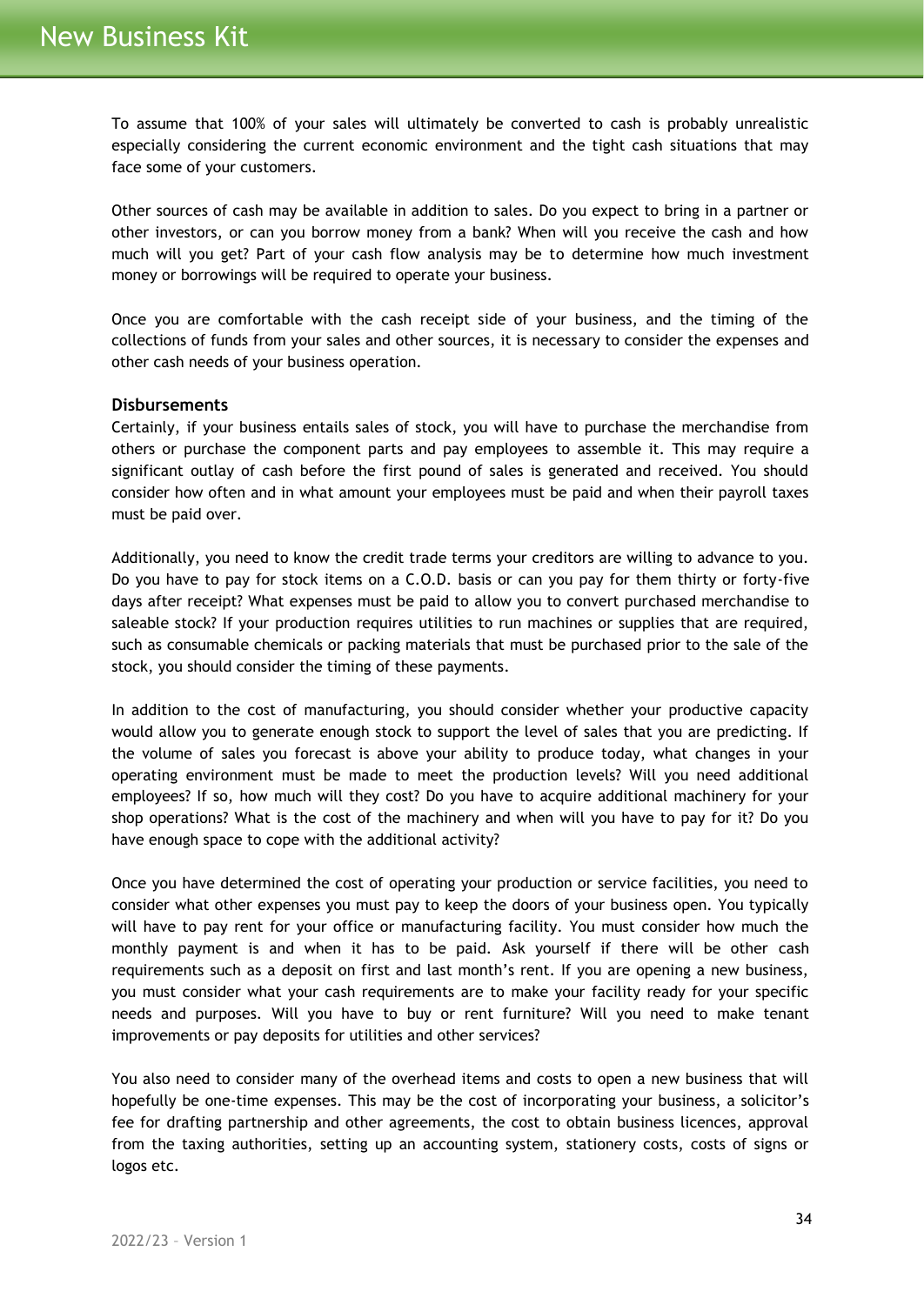It may seem like the list of costs and expenses to be incurred is endless. It may even discourage you in moving forward with your business endeavour. However, it is imperative to make the list as detailed as possible to ensure that you have sufficient funds to make your operation ready for business prior to running out of cash. The more detailed the list and the more sufficient information you can provide, the less chance there is of unpleasant surprises as you move down the stream to opening your business.

In addition to determining the amount and volume of expenses and cash outlays you will have to make; it is critical to determine the timing of such payments. As we have discussed in other chapters, there may be a variety of financing alternatives that are available to you. Most of the start-up costs which you incur can be delayed or deferred until you can generate the cash from your operations to help pay them. This needs to be carefully analysed and built into your cash flow analysis. However, a good rule of thumb is to assume that you are going to have to pay your expenses sooner than you think and that you will collect your cash slower than you anticipate. If you work with this attitude, any surprises should be favourable ones.

Cash flow projections can be very slow, time consuming and tedious to undertake. It is often very tempting to hire someone else to prepare the projections for you. There are a variety of individuals who can help you do this, but the critical factor is that they only help. As the owner and operator of the business, you are the only one truly qualified to develop your cash flow projections. You know what it takes to open and operate your business. Certainly, a trained professional can offer guidance and ask pointed questions to be sure you are considering all of the necessary and sometimes hidden costs of operating a business. However, the more effort you put into developing the cash flow projections, the more accurate they will tend to be. This exercise may also help you to pinpoint areas of potential cash savings that you have not otherwise considered.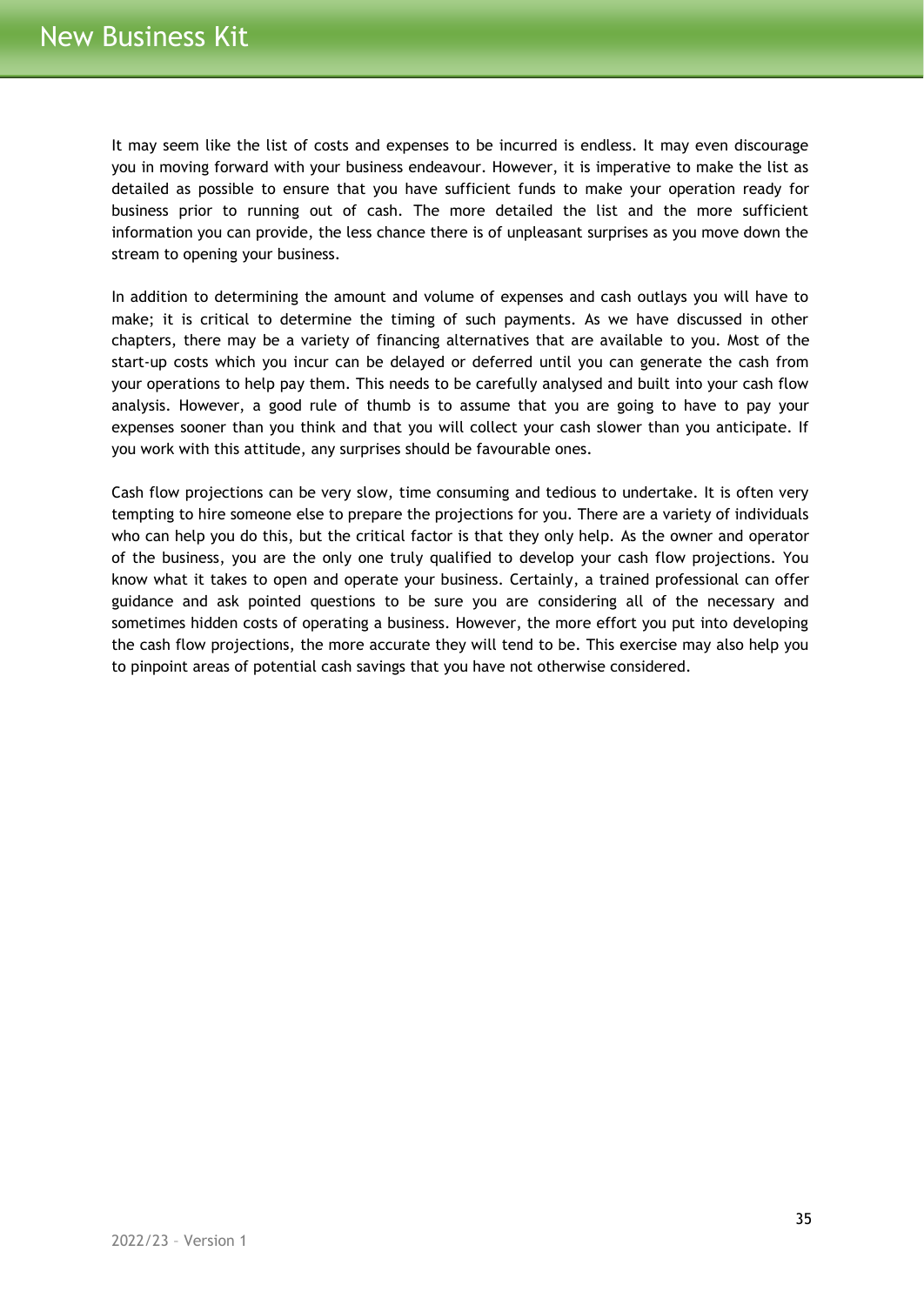## <span id="page-35-0"></span>**Chapter 8 - Obtaining Credit and Financing Your Business**

If not independently wealthy and perhaps even if you are, eventually you will probably need to obtain some outside capital for your business. In some instances, you may need to obtain capital for the initial expenses prior to opening your business or, for instance, the funds you require may be for expansion or working capital during the off-season.

Generally, business financing can take two forms: debt or equity. Debt, of course, means borrowing money. The loans may come from family, friends, banks, other financial institutions, or professional investors. Equity relates to selling an ownership interest in your business. Such a sale can take many forms such as the admitting of a partner or, if you are in a company, issuing of additional shares to investors. It is typically a prudent idea to consult with your accountant, as there are many significant legal ramifications to such a step.

#### <span id="page-35-1"></span>**How Do I Get the Money?**

Irrespective of the type of financing you need and are able to obtain for your business, the process of obtaining it is somewhat similar. There are several questions that must be answered during the course of raising money for your business. The ability to answer these questions is critical to your success in obtaining financing as well as the overall success of the business. Remember, in raising capital you have to sell the ability of your business to potential investors in much the same way as you sell your product to your customers.

#### **1. How much cash do I need?**

To answer this question, you will have to do some serious cash flow planning, which will require estimates of future sales, the related costs, and how quickly you must pay your suppliers. You will also have to build into your planning some assumptions about when you will generate enough cash to pay the money back. However, if you raise cash through equity you probably don't need to pay it back, but your investors will want to know how the value of the business will grow and how they will benefit through dividends or selling their shares.

#### **2. What will you do with the money?**

One of the most important questions you will have to answer for a potential investor is how the money will be spent. Will you use it for equipment or to hire additional employees or perhaps for research and development for a new improved product? Again, part of the answer on how you spend the money is how it will benefit the company.

#### **3. What experience do you have in running your business?**

One of the primary reasons for business failure is lack of experience of management. You will need to convince your investors that you have the knowledge, experience, and ability to manage your business and their money at the level at which you expect to operate.

#### **4. What is the climate for your type of business and your geographic location?**

Few investors will want to put money into your business if you haven't done sufficient "homework" to determine that you have a reasonable chance of success. If your business is based on existing economic or legal conditions that are subject to change in the near future your risk is substantially increased. Even if your business has great potential, if the local economy is sluggish to the point that it can't support your venture, you need to be aware of this before moving ahead.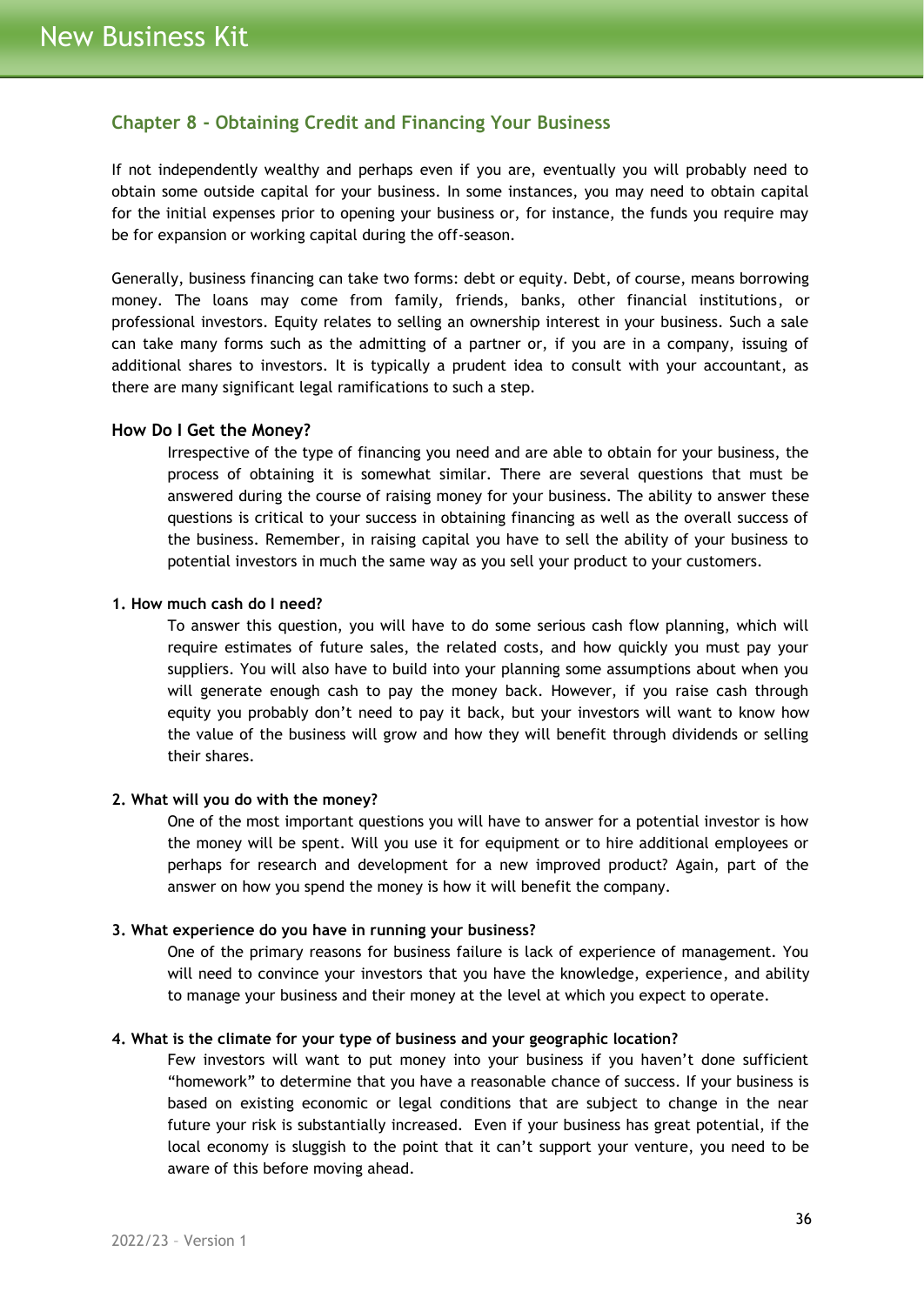Once you have developed concrete answers to these and other pertinent questions, you can begin looking for financing. One of the first steps is to determine whether to raise funds through debt or share capital. There are positive and negative aspects to each type. The cost to your company of each type of funding is different, as is the way in which they are treated for tax purposes. The interest on borrowed money is deductible by a business for tax purposes, which reduces the effective cost to your company. Dividends which you might pay on the same investment in shares would typically not be tax deductible by your company. In selling shares there usually is no firm commitment by your company to pay the money back but your shareholder will want, and generally will have, a legal right to have a voice in the management of your company. When you have made the decision as to the type of financing you think is appropriate to fit your desires and needs, it is probably a good idea to consult with your accountant as to alternative types of debt or equity financing available.

## <span id="page-36-0"></span>**Business Plan**

Typically, a potential lender will want to know all about you and your proposed venture. Many of these details will have already been provided but are best provided in a logical consolidated format. This format, or **business plan**, is a document that enables the investor to readily obtain an understanding of your proposal. It follows that in order to successfully raise funding, the business plan should be commercial and realistic.

We have experience in writing business plans and can assist you in the effective drafting of your plan.

#### <span id="page-36-1"></span>**Financing Alternatives**

Whether you determine that debt or equity financing is the best choice for your company, there are a number of alternative types of financing available. Depending upon the nature of your business, the financing may be a combination of debt and equity and may be tailored to fit the specific needs of your company.

In the summary, we will only mention a few of the more conventional methods for a young company to obtain capital, though the possibilities are many. We can discuss these and other alternatives in greater detail.

## <span id="page-36-2"></span>**Debt Financing Sources**

#### **1. Banks**

The first source of funds, which typically comes to mind when borrowing money, is a bank, which is why they are in business. Banks typically lend to small businesses on a secured basis preferring bricks and mortar as security in preference to equipment, stock or debtors. The more liquid and readily saleable the assets you have to offer as security, the more acceptable they are likely to be a banker. Loans from a bank may take several forms such as:

- a) An overdraft limit which is reviewed annually and allows you to borrow up to a predetermined maximum as you need it and pay it back as funds from sales and receivables are collected.
- b) A short-term loan that is repayable on specified dates.
- c) A term loan for the purchase of a specific asset such as a computer or a machine.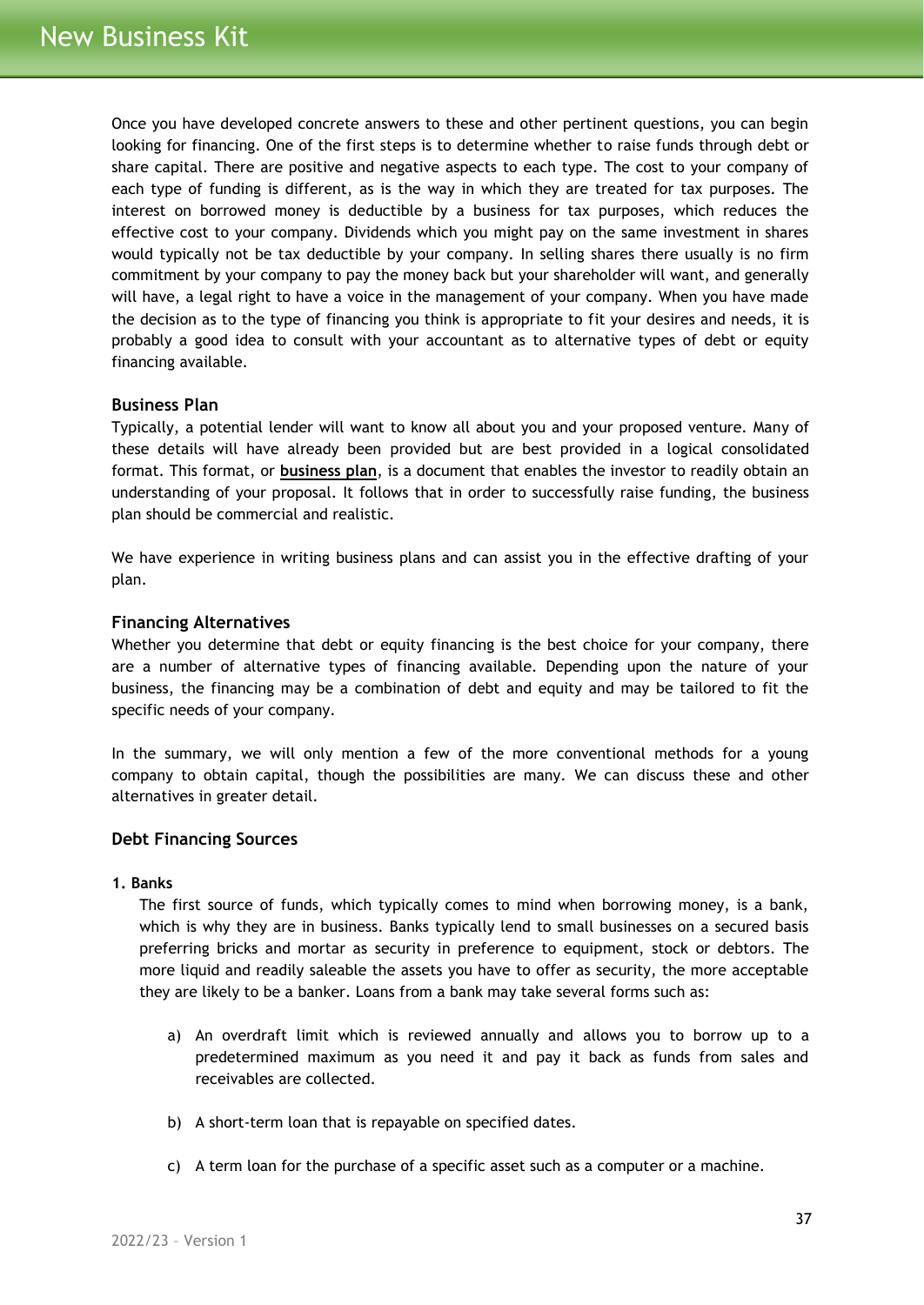As your relationship with your banker becomes better, and your business becomes established, you may consider a longer (3 to 5 years) loan which will be payable in instalments.

#### **2. Lease Financing**

In today's business environment it is quite common to acquire equipment through lease agreements. Leasing packages come in a variety of types through many sources. Leasing companies typically will accept a somewhat higher degree of credit risk because they are looking to the value of the equipment for collateral if your business cannot make the agreed upon payments. For this reason, leasing companies generally prefer to finance new equipment of a general-purpose nature which can be resold if necessary. Leases often run for a period of three to five years and because of the risk that leasing companies are willing to take, they are somewhat more expensive than commercial bank loans.

## **3. Trade Credit**

A very important source of financing for your company may be from the creditors and suppliers with whom you do business. Many suppliers will originally ask for cash on delivery or, in some instances, they want payment before starting on your order, depending on the nature of your purchase. Most suppliers will quickly establish trade credit with you once you have gained their confidence by continuing to do business with them and paying as requested.

#### <span id="page-37-0"></span>**Equity Financing Sources**

Equity financing usually means selling a portion of your business. This can be accomplished in a number of ways including the sales of ordinary or preference shares. Equity sales are usually carefully tailored to meet the needs of both the company and the investor.

#### <span id="page-37-1"></span>**Venture Capital Companies**

A venture capital company or fund is typically a company that is in the business of taking risks. A venture capital fund is often backed by a group of investors that may be individuals or companies. The investors are often represented by a management group that evaluates potential investments and manages the existing investment portfolio.

#### <span id="page-37-2"></span>**Private Individuals / "Business Angels"**

Very often, individuals who are successful in their own right and have accumulated substantial wealth may be looked to for investment in your business venture. Such individuals may believe that the success of your business may enhance theirs as well as help increase their personal wealth. There are generous tax breaks that may be available to such investors if they subscribe for shares in a limited company that qualifies under the Enterprise Investment Scheme (EIS), or the Seed EIS scheme for start-up companies.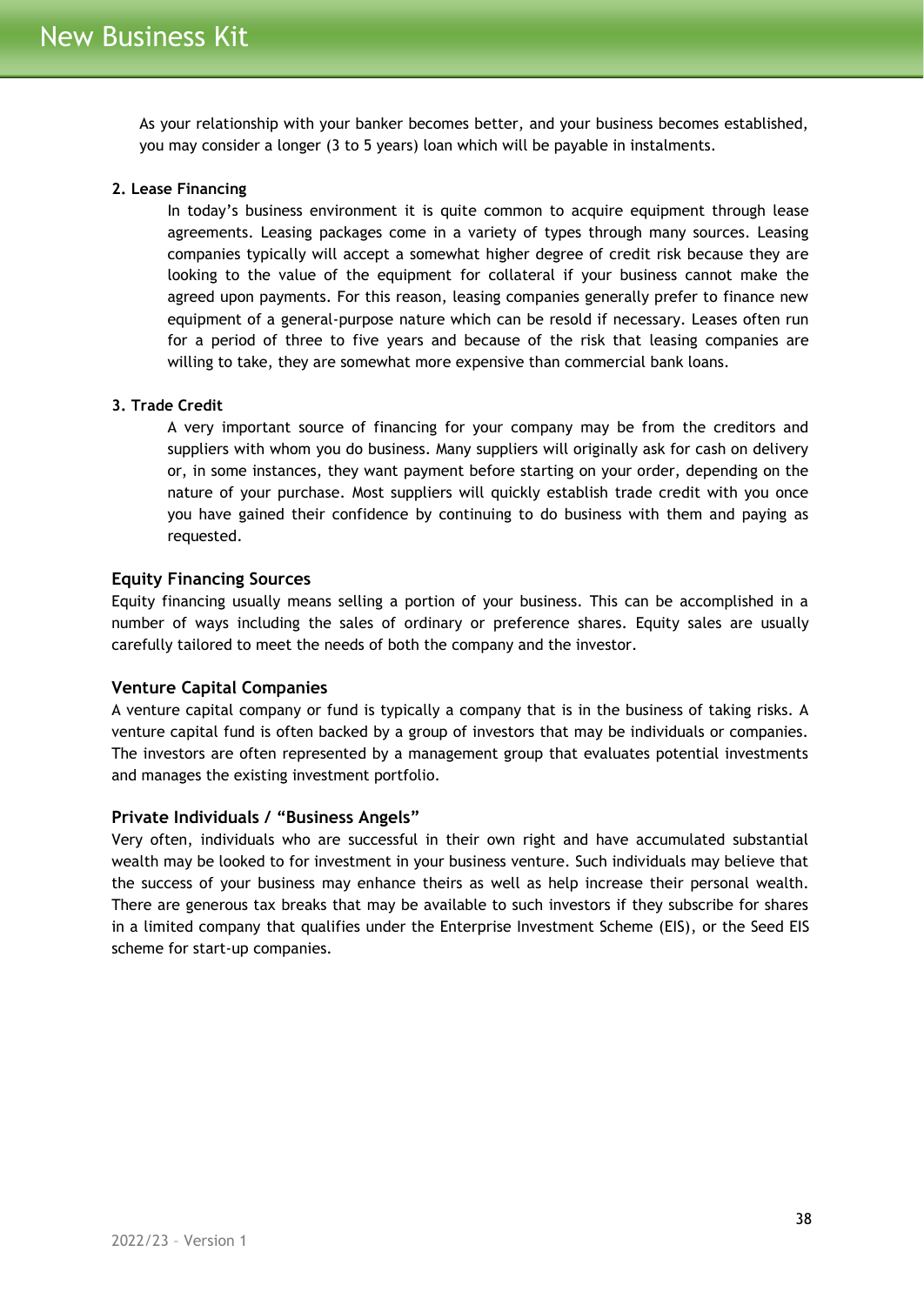## <span id="page-38-0"></span>**Chapter 9 - Insurance**

Business insurance, like many types of expenditure, is one of those items that business owners typically do not like to pay. You must remember that sufficient insurance can be as critical to the success of your business as a good product or service. Without proper insurance you could lose all the money, time and effort you put into your company. The types and amounts of coverage you purchase must be evaluated on a cost – benefit basis like any other commodity that you purchase. Your insurance broker can help you review the amount of coverage your business requires. Usually you will want to insure against risks that could have significant detrimental impact on your business. This normally would include items such as fire, storm damage, theft, employers, public liability and products liability. Depending on the nature and size of your business it is often a good idea to self-insure for all or a portion of certain losses. Often raising the deductible (excess) can have a very favourable impact on the policy premium. The administrative cost to the insurance company to process small claims is quite high; consequently, the rates typically go down substantially if they are relieved of this expense by insuring losses in excess of a sizeable deductible amount. An insurance broker can provide you with comparative costs for various types of cover and varying degrees of deductible amounts.

## <span id="page-38-1"></span>**Required Policies**

The insurance cover required by law is employers' liability and third-party motor insurance. Your insurance broker can explain the required cover and help you purchase the correct policy. You must be aware that the terms of your building, office lease or mortgage may require you to carry certain kinds of insurance cover in specified minimum amounts. If you have leased equipment or have borrowed money from a bank or other lenders, there will usually be insurance requirements in the agreement relating to these transactions. There are many other types of policies that you may wish to consider. Specific cover is provided by each policy and a qualified insurance broker can explain the related costs in-depth.

Some types of insurance cover that you should consider for your business are listed below.

#### <span id="page-38-2"></span>**Commercial Liability Insurance**

There are many types of liability your business may need cover for. "Liability" refers to your legal obligation to pay compensation and costs awarded against you in respect of loss or damage sustained by a third party. Types of liability insurance you may want to consider are: -

- Public Liability this will protect you from any liabilities to a third party (other than your employees) for bodily injury or loss/damage to their property that may occur during the normal operation of your business.
- Employers' Liability if you are a limited company or employ anyone outside your immediate family, you are required by law to purchase employers' liability insurance. This insurance offers you protection for any liability arising from injury or illness sustained by employees whilst they are working for you.
- Products Liability this will protect you from any liabilities to a third party (other than your employees) for bodily injury or damage to their property that may occur from the products you have sold or supplied.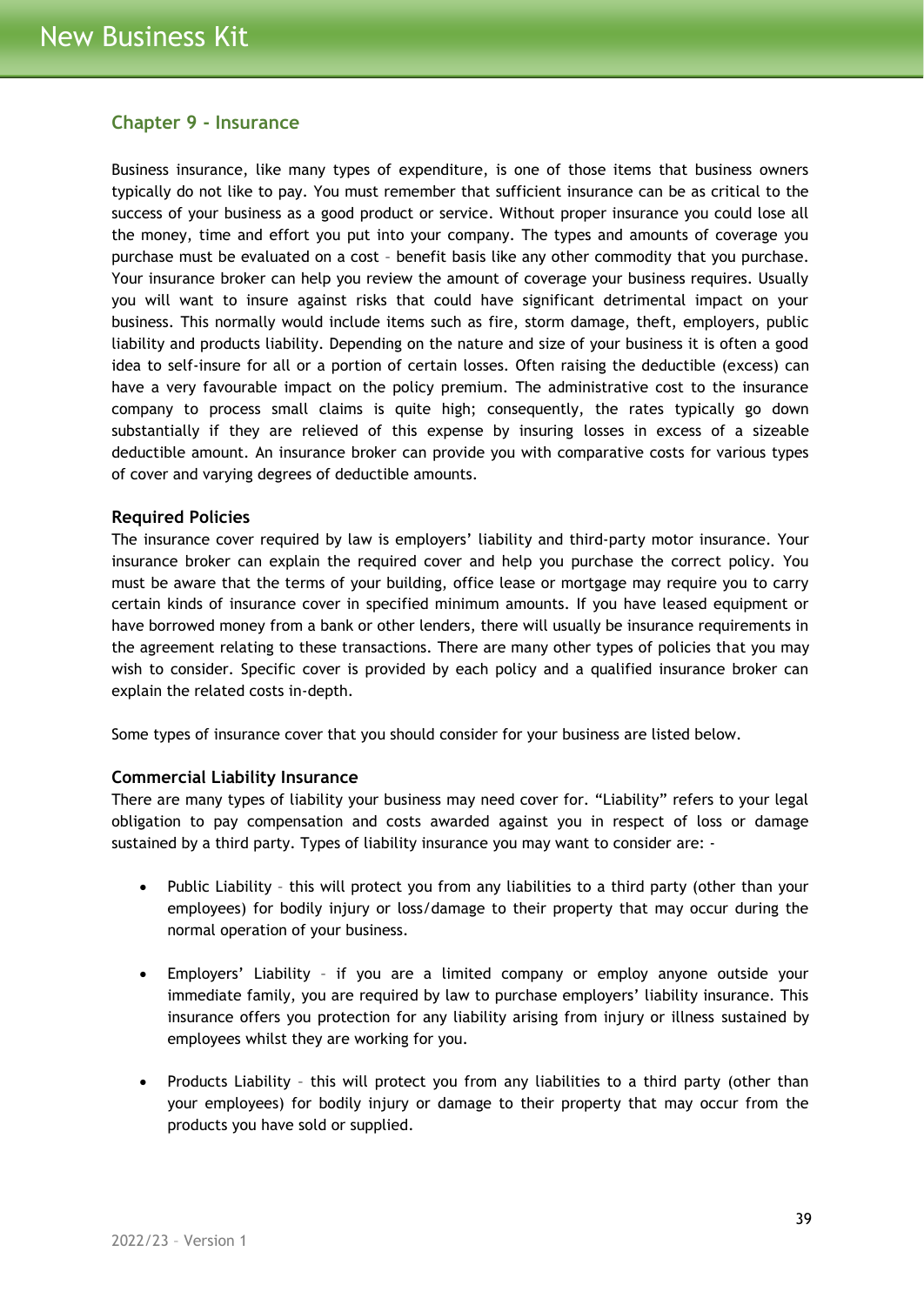• Professional Indemnity – this cover is usually purchased by "professionals" such as IT consultants, surveyors, accountants, solicitors etc. This cover will protect your legal liabilities to third parties arising from your or your employees' professional negligence/wrongful advice.

## <span id="page-39-0"></span>**Property Insurance**

There are many different types of property cover but generally businesses will purchase cover for buildings, machinery and stock against fire and other perils such as storm/flood etc and theft. They will also consider covering money, goods in transit and glass. For small businesses cover can be provided on a 'package' basis where certain covers such as money and goods in transit are included in the premium as standard. However, this option is only available for specific occupations/trades and you should consult with your broker for further details.

If you are working from home be aware that generally your ordinary household insurance policy will not provide cover for your business stock and liabilities. Specific policies can be purchased if you are working from home and you should contact your insurance broker for further details.

There are specific policies for property owners who rent out their premises to tenants. These policies provide cover for buildings, liability and loss of rent. Loss of rent cover is usually only provided in the event of an insured peril occurring such as a fire or flood etc.

## <span id="page-39-1"></span>**Business Interruption**

This covers loss of income/revenue or additional expenditure incurred following a disruption to the operation of your business. Business interruption usually mirrors your property policy and covers the same perils. However, it is possible to add additional perils to your business interruption cover such as food poisoning or failure of utilities.

## <span id="page-39-2"></span>**Fidelity Guarantee**

This type of insurance typically covers risk of loss from theft by employees. If your business deals in large amounts of cash, negotiable securities or similar types of assets, you may well be advised to consider this cover. Certain industries are required to carry this insurance by regulatory authorities.

## <span id="page-39-3"></span>**Directors & Officers Liability**

Directors and officers of companies in recent years have been found to be personally responsible for their negligence in the running of their company. Recent legislation has also made company directors liable for their behaviour to the company so that shareholders, creditors, customers and employees can now sue them as individuals.

Directors and officer's liability cover provides indemnity to the company in respect of the costs it incurs in indemnifying a director against the successful defence of a claim or indemnifying the director where the defence has not been successful.

#### <span id="page-39-4"></span>**Key Person Protection**

This provides a company with a valuable safety net should serious illness, disability or death curtail the contribution certain "key" people could make to its stability, profitability and success.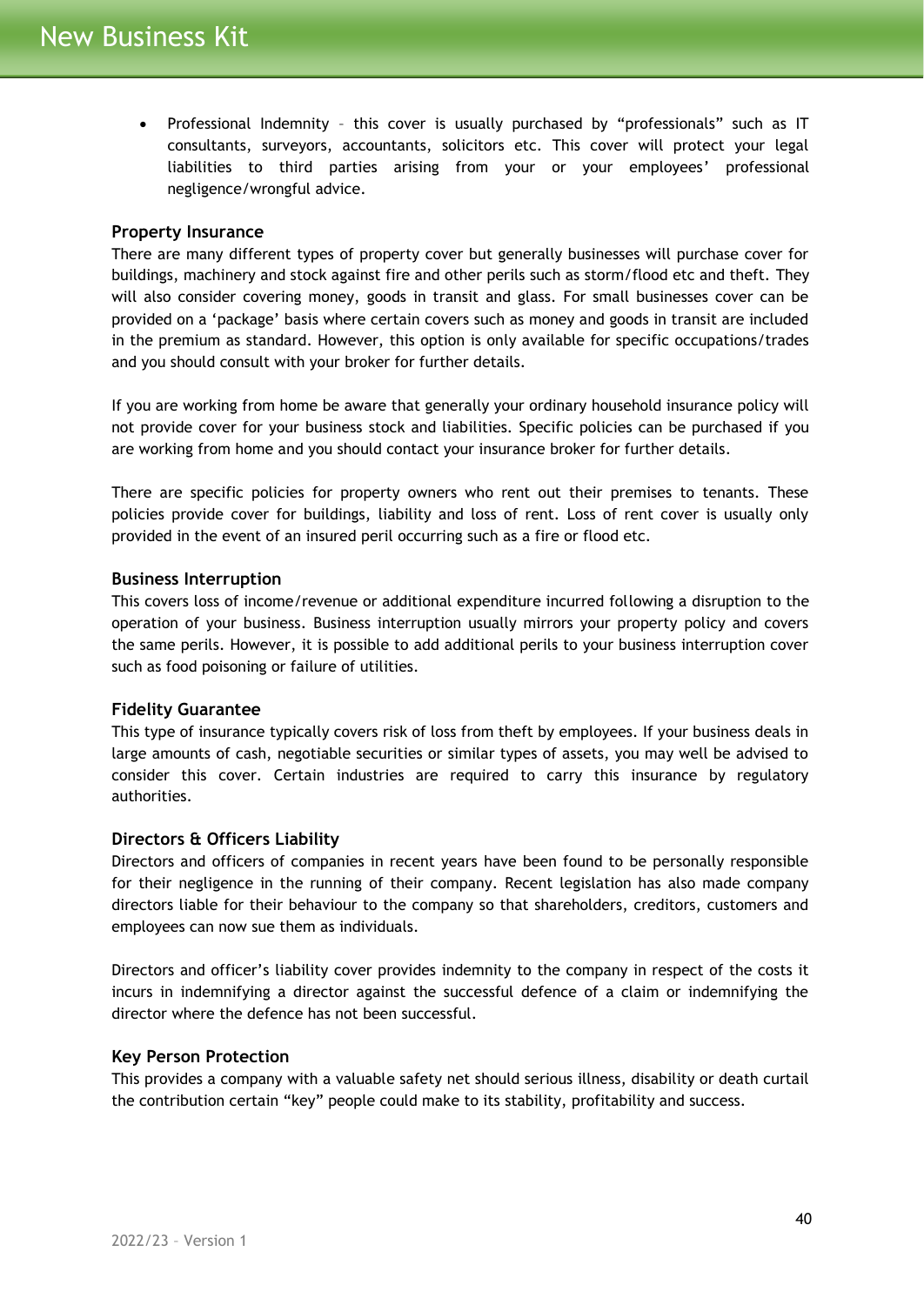## <span id="page-40-0"></span>**Identifying a Key Person**

These are the people whose special knowledge, skills or enterprise are vital to the continuing survival of a business - people who are difficult to replace. Remember, key people come in many guises. They aren't always the Managing Director or other high-profile senior managers. Consider other key functions that are necessary to the company's business when talking key person insurance with your clients.

#### <span id="page-40-1"></span>**When is Key Person Protection Needed?**

There are three clearly identifiable situations when key person insurance is most needed.

- To prevent loss of profits
- To protect the repayment of loans
- To safeguard the raising of capital

#### <span id="page-40-2"></span>**Partnership Protection**

The death of a partner can be extremely damaging to any business. The ability to continue trading and maintain the financial wellbeing of the firm will be vital. In addition, there are other problems which may have to be faced, in the absence of property provision in the Partnership Agreement and insurance cover:

- the partner's interest may pass to an heir who may not have the necessary skills, experience or interest to continue in the business.
- the partner's interest may need to be turned into cash to pay Inheritance Tax or provide for his or her dependants on death.

Raising the finance to buy a partner's interest may involve the sale of assets or finding someone who can afford to buy into the partnership.

Finding a suitable replacement and raising the money can be difficult and time consuming. If unsuccessful, the partnership may even have to be dissolved. It is clear that partners need to retain continuity, stability and control of the business whatever the eventuality. This can be achieved by making adequate legal and financial provision.

#### <span id="page-40-3"></span>**Shareholder Protection**

Like partners, shareholder's shares may pass to an heir who does not understand the company's business or whose interests conflict with those of the other shareholders. Alternatively, the shareholder's interest may need to be converted into cash to cover Inheritance Tax liabilities or provide for dependants. Maintaining control and stability of the company during this turbulent time is vital to its continued success. By taking the appropriate legal and financial steps shareholders can be confident that the future holds no surprises.

#### <span id="page-40-4"></span>**Fee Protection Insurance**

HMRC's powers have changed, and they now have wider scope than ever before to visit business premises and inspect records. The likelihood of enquiries into a taxpayer's affairs appears to be on the increase. The professional fees in dealing with such enquiries can often be costly so it is advisable to "insure" or subscribe to a tax protection service which will fund these fees in the event of an enquiry or visit. We offer such a scheme and full details are available on request.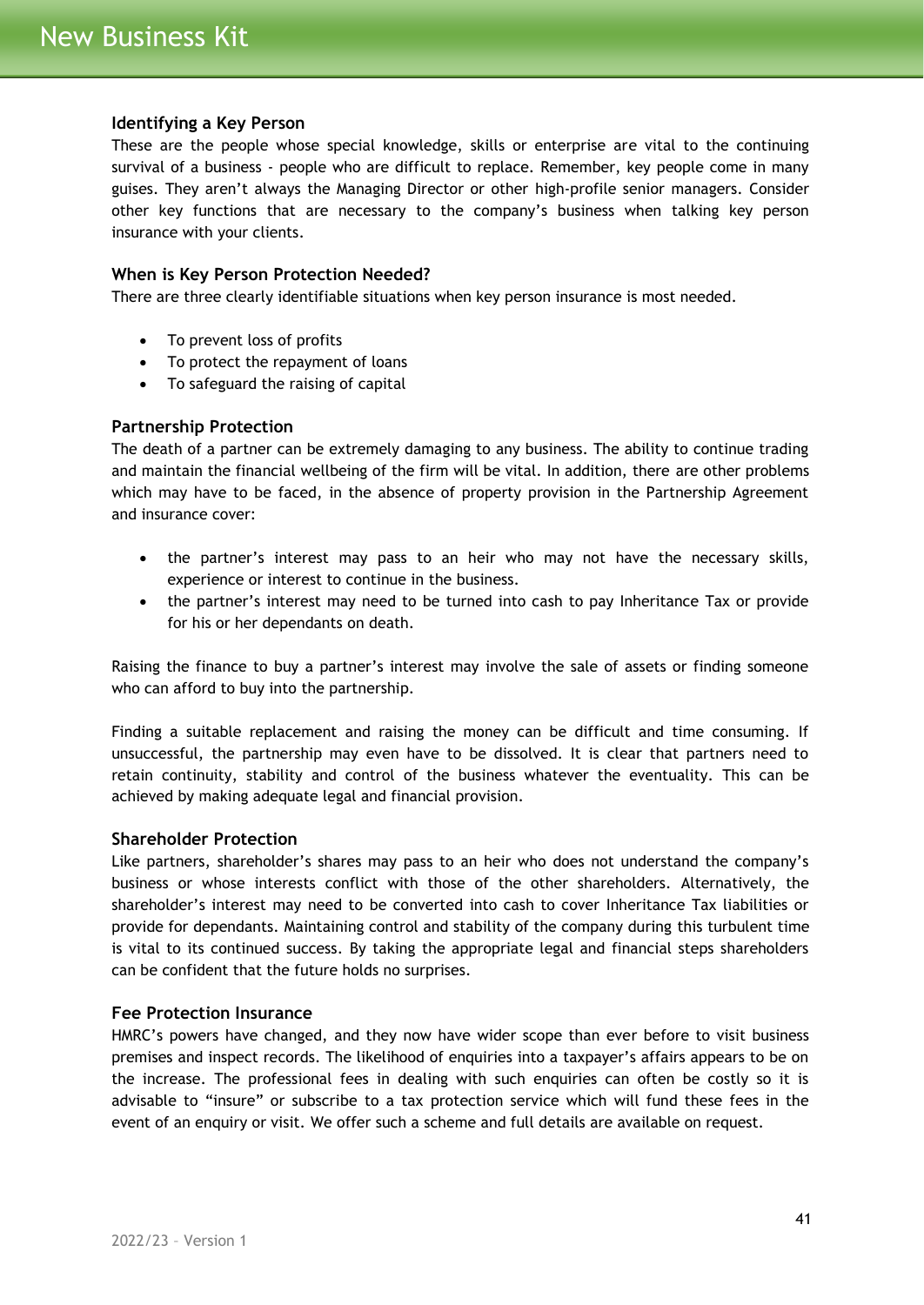# <span id="page-41-0"></span>**Chapter 10 - Selecting Professional Advisers**

Starting your own business obviously entails a multitude of decisions which can seem overwhelming without the right players on your team. In order to succeed, you need to equip yourself with every tool at your disposal.

One of the most cost-effective tools you can utilise is the expertise of a specialist. The right accountant and solicitor can eliminate a host of problems and potentially costly errors you might make as you build the financial foundation of your successful business.

As any coach can tell you, having a first-rate attack (in this case, "you") won't guarantee a winning team without a first-rate line of defence. The right accountant and solicitor are your best defence. Their expertise can help save you money that in turn can be used to increase profits.

When enlisting the expertise of an accountant and solicitor, you want a specialist suited to meet your specific needs. You want a specialist who will listen to you. More importantly, you need someone you can and will listen to, as they devise strategies to help you to succeed.

You want to succeed – and you can. By taking the time to make key decisions and enlisting the right players on your team – you will succeed!

We wish you success and welcome you to the wonderful world of free enterprise.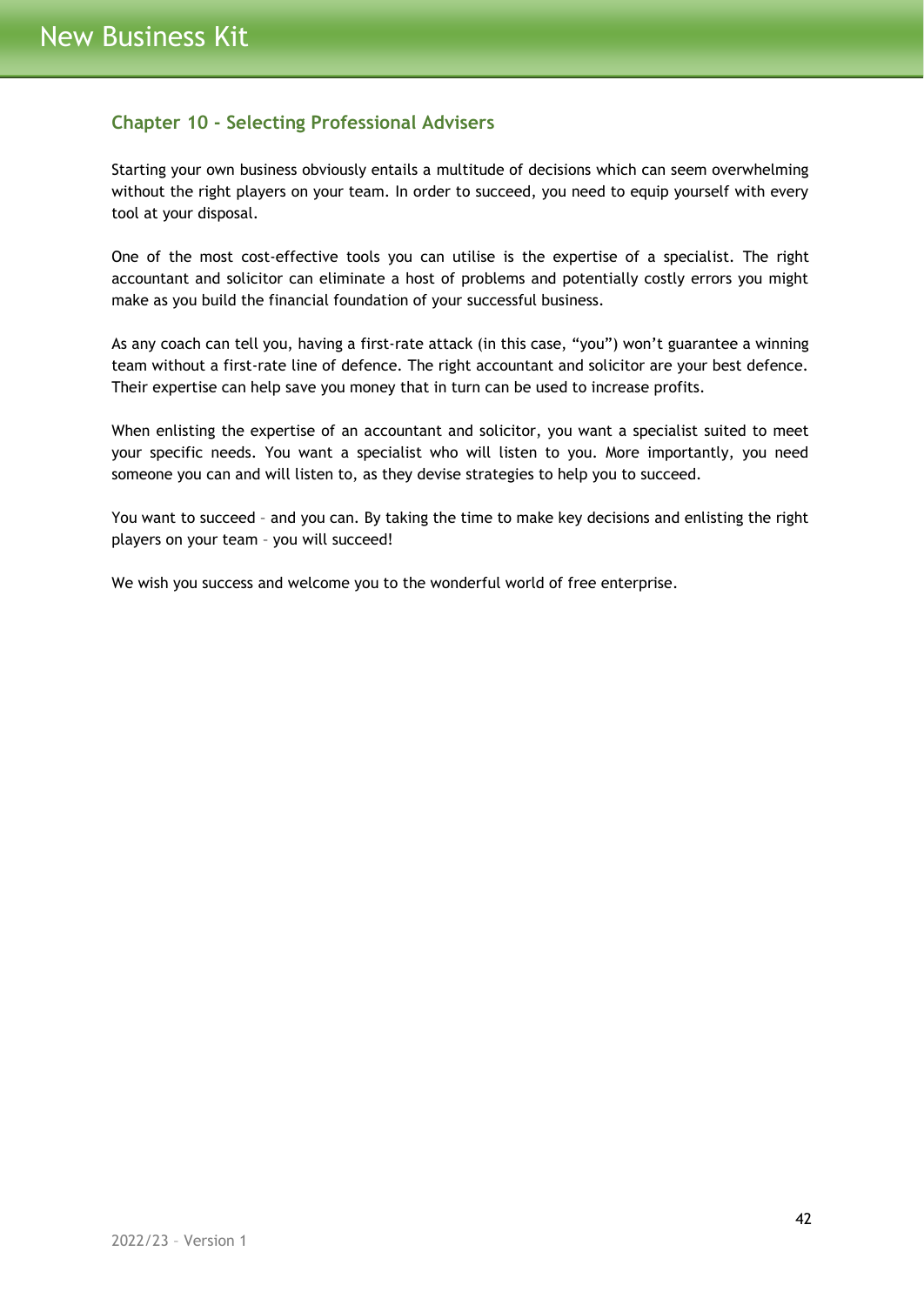# <span id="page-42-0"></span>**Chapter 11 - Computer Accounting Systems for First Time Users**

#### **Introduction**

This chapter is intended to alert the business user to areas of information technology that require attention and action when installing or updating a system. It is not intended as a complete DIY handbook covering every eventuality.

#### <span id="page-42-1"></span>**Computer Hardware**

The choice of computer hardware involves primarily: - Hard disk size, Processor speed and Memory (RAM). However, with more and more software becoming "cloud-based" and accessible via the internet (online) this is becoming less of an issue and simple devices e.g. Chromebooks can be used.

In general terms though. Go for as much memory and the highest processor speed within your budget. Around £600 plus VAT will be the current price of a business PC.

#### **Processor**

The processor, or central processing unit (CPU) is the part of a computer responsible for responding to and carrying out the sets of instructions necessary to perform operations. The clock speed of a processor is measured in Hertz (Hz), this is a measure of how quickly the computer can execute these instruction sets. Bandwidth, measured in 'bits', relates to the amount of information that can be handled simultaneously by a processor within a given time. Higher clock speed and bandwidth will therefore yield better performance in a machine.

#### **Memory (RAM)**

Another important aspect to consider when selecting a system is the amount of Random Access Memory (RAM) that a machine has. RAM is comparable to the short-term memory in the brain, as it is a temporary storage solution. Various pieces of information are stored flexibly whilst a program is running so that it can be accessed quickly; a linear storage space would take longer for data to be retrieved. Having more RAM, therefore, allows programs to run faster, so again 'more is better'.

#### **Hard Drive**

The hard drive of a computer is used as a permanent storage solution and is used to store files and application data. The more storage capacity a hard drive has, the more information it can contain. The size of a hard drive is measured in bytes; many new desktop computers now come with at least 1 Terabyte of space which is more than adequate for most businesses! Portable hard drives are also available if required, adding even more storage capability to your system.

All software programs give their 'minimum system requirements' which are the requirements a computer system must meet to run a piece of software. Some programs give details of 'recommended system requirements' which will run the software more effectively if your system can meet them. It is therefore recommended that you check that your systems can meet both the minimum and recommended system requirements of any software applications your business will require.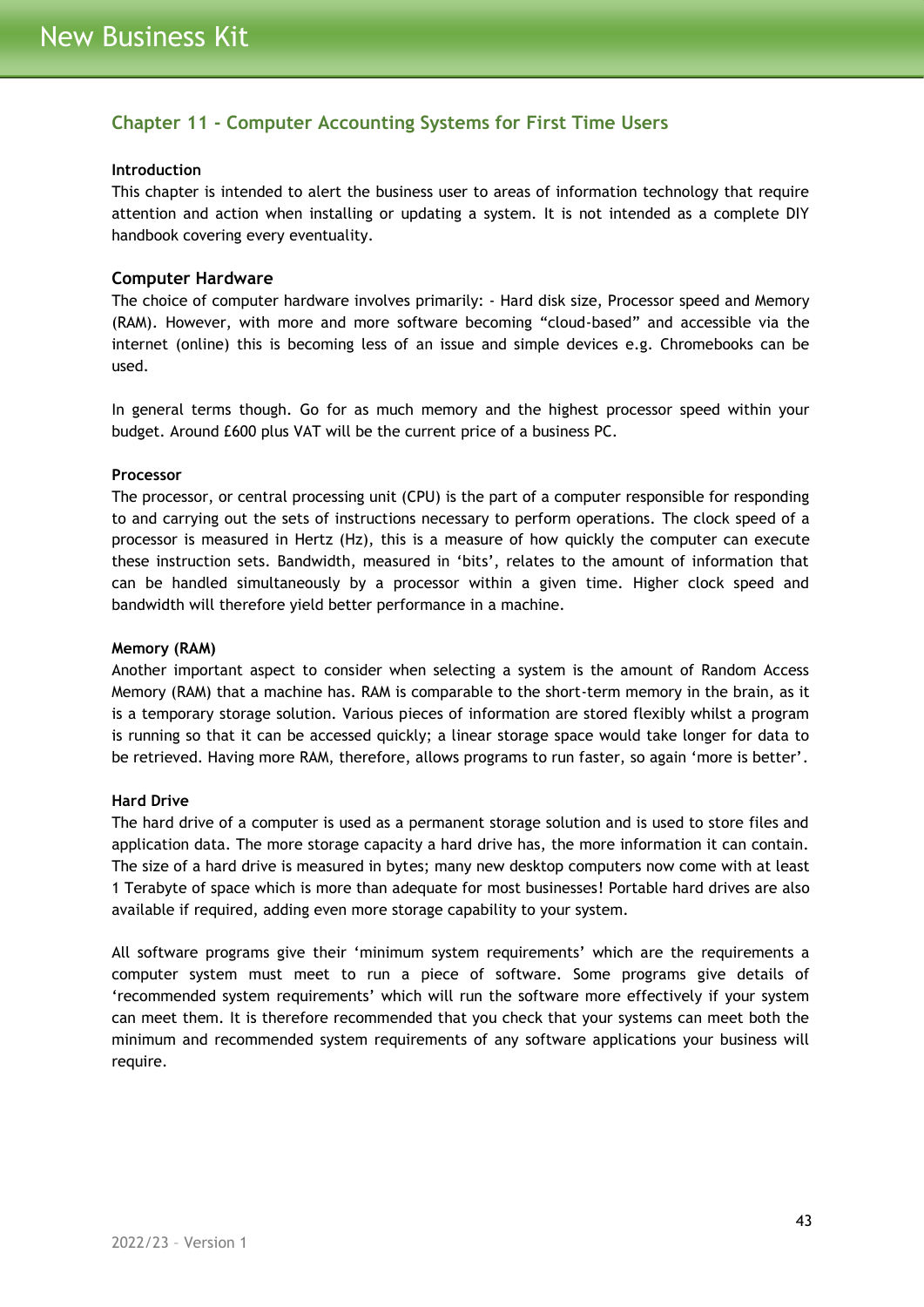#### <span id="page-43-0"></span>**Accounting Software**

Accounting software, like hardware, is now very powerful and comparatively inexpensive. Integrated software includes Sales, Purchase and Nominal Ledgers with Sales/Purchase Order Processing and Stock Control in a single suite of programs. Networked versions for multi-user use are generally more expensive than single-user versions. Most accounting is now done with cloud software.

#### **Choosing an Accounting Package**

It is necessary to consider your requirements and what you want to be able to do before buying a package. There are often different levels of functionality in different versions of a program. Consider both the ability to get data into the product and also the reporting requirements that you have.

Online "cloud" based accounting packages are fast becoming the norm, and you will not incur any upfront costs – simply pay a monthly fee for its use. These may have integrated payroll too if you have employees in your business.

If you are already using desktop-based accounting software, it is often possible to migrate to a cloud based system at no cost.

The Government requires businesses to submit VAT information to HMRC quarterly as part of their "Making Tax Digital" project. This started in April 2019 and you should consider a computerised accounting package from the outset that enables you to comply with this new obligation. We can advise on the most suitable accounting software for your business.

Modular systems are made up of individual programs for each of the above functions, each of which is more powerful and flexible than the integrated systems. These are put together to form a total system for the larger business, usually on a network of a number of PC's. However, cloud software often allows any number of users without having to install networks.

## <span id="page-43-1"></span>**Websites**

Developing and maintaining a website can be as complex and expensive as you care to make it. Careful thought needs to be given before significant time and expense is incurred as to how this technology be best implemented to suit your business. There are many options to consider and we can give some useful independent advice and thoughts in relation to your strategy in this area.

#### <span id="page-43-2"></span>**Social Media**

The rise of social media in recent years has meant that today there are a plethora of different social media platforms that can be used to the advantage of business owners. This guide will introduce several social media platforms that are currently popular for business use.

#### **Twitter**

Twitter is a blogging service whereby users send and receive messages of up to 280 characters in length to each other, known as "tweets". Users can track the tweets of other users by "following" them, and in turn can have their tweets "followed"; the more followers a user has, therefore, the more visible their tweets are. Twitter is useful as a business tool because it allows you to personally engage with potential and existing customers, monitor what is being said about your company and keep interested parties up to date with your company's newest developments, products and offers.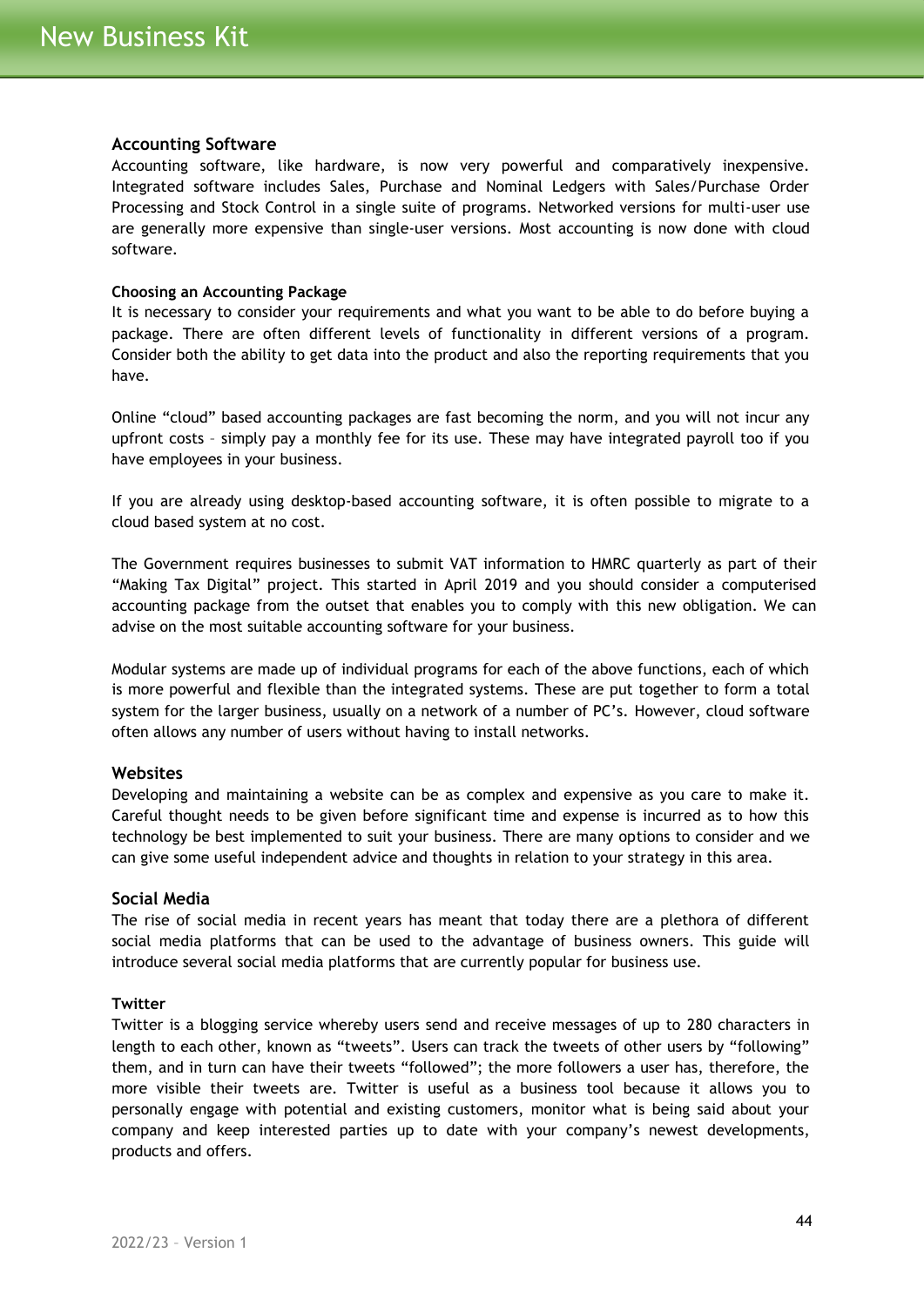#### **Facebook**

Many people are already familiar with Facebook for personal networking, but opportunities exist to use Facebook for business purposes. The most prominent of these is Facebook Pages, a flexible space within which users can promote their local business, band or organisation, amongst others. Facebook also offer several paid advertising solutions, whereby campaigns can be targeted at Facebook users according to defined demographics such as age, location and interests, which can direct people to the company Facebook Page or an external website.

## **LinkedIn**

Billing itself as the world's largest professional network, LinkedIn is designed for users to showcase their professional qualities. User profiles include elements such as professional experience, education and honours and awards, as well as endorsements from other LinkedIn users. LinkedIn is thus a great place to establish yourself as a competent individual within your industry. Moreover, due to the number and diversity of groups on LinkedIn, it can be a great tool for finding and networking with like-minded individuals, as well as discovering potential business partners or additional company personnel.

#### <span id="page-44-0"></span>**Suppliers**

The computer industry is well known for "here today, gone tomorrow" suppliers. Make sure that you choose one with a good local reputation and never part with money until you have received the goods. Paying extra for on-site maintenance is a sound insurance for equipment being used for business.

#### <span id="page-44-1"></span>**Training and Support**

Training staff on your computer software is essential. We can provide training, on request, tailored to your specific requirements.

#### <span id="page-44-2"></span>**Security**

The popular press would have you believe that it is only a matter of time before a virus attacking your hard disk eats up your data! The most frequent reason for loss of data is not taking backups.

We will not only advise on, but also insist that, proper procedures are in place to make your data as secure as is practical.

#### <span id="page-44-3"></span>**Costs**

Hardware and software is dependent on prevailing market prices. Installation and training is proportional to your requirements and usually charged at an hourly rate.

#### **Conclusion**

We have the necessary balance of computing and accounting expertise to help you to both get off to a good start and later to improve your system.

We have good working relations with local service providers who will supply and maintain your equipment. Many will also provide the technical support for networks and, if needed, tailor your software to specific requirements.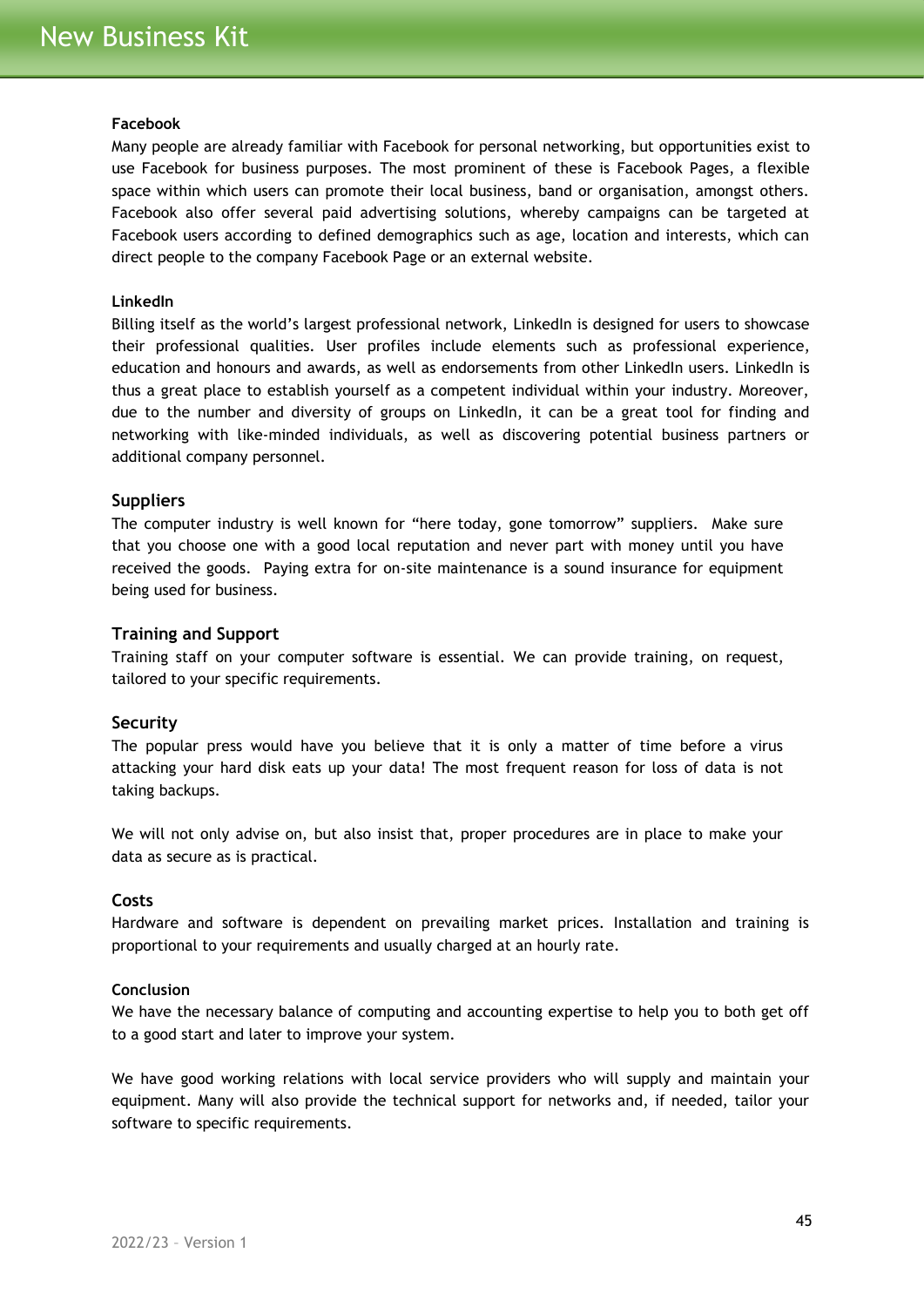## <span id="page-45-0"></span>**Installation of Accounting Systems**

- 1. Consult your accountant! Grants may be available for training.
- 2. Decide on starting date, consider trial period.
- 3. Set up nominal ledger accounts, Balance Sheet and Profit and Loss Layout.
- 4. VAT- Accrual or Cash Accounting?
- 5. Are departments required for sub analyses?
- 6. Use a dummy company for practice (Multi-company systems only).
- 7. Obtain starting trial balance.
- 8. Obtain starting Sales and Purchase Ledger balances.
- 9. Enter Trial Balance by journal entry.
- 10. Enter Sales/Purchase account code, names, addresses, etc.
- 11. Enter Sales and Purchase Ledger balances by posting directly to Sales/Purchase control account.
- 12. Enter live data:
	- a. Sales and purchase invoices
	- b. Cash received
	- c. Cash paid
	- d. Petty cash
- 13. Consider the need to keep manual records for at least three months and Cash Book for full year.
- 14. Reconcile Bank Statement with Cash Book and Computerised Bank Control Account using Cloud software.
- 15. Consider direct production of Sales Invoices.
- 16. Keep a backup disk for each of the five weekdays. Keep a weekending backup off the premises. Many businesses backup using "Cloud" based systems these days for additional security of data.

#### **Apps**

The move to cloud-based software has led to significant growth in other ancillary products and services which link into the accounting software. No longer is it necessary to print out supplier invoices, pass them for manual entry into the accounts and file them away on the shelves.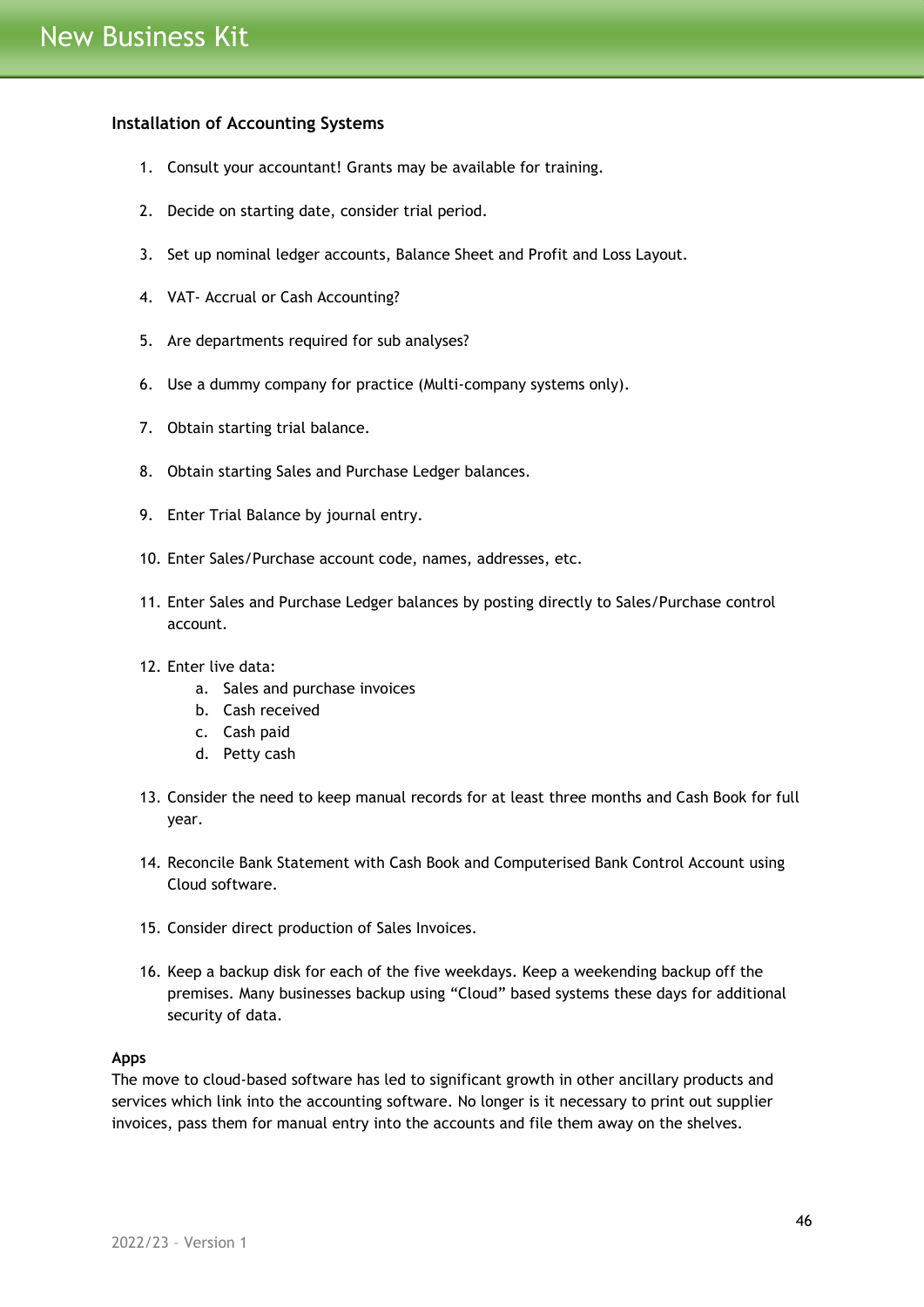These can now be sent to a software product for automatic data extraction and coding, and the details end up in the accounting software, together with a copy of the invoice which is viewable from within the accounts system.

Similarly, there can be automation in other areas; chores such as debt chasing, bank reconciliations etc. Reporting can also be automated too, with automated "alerts" when something is good – sales exceed £100,000 for the month, or bad – the overdraft limit has been reached.

**The benefits will be mainly a business that you manage - instead of a business that manages you!**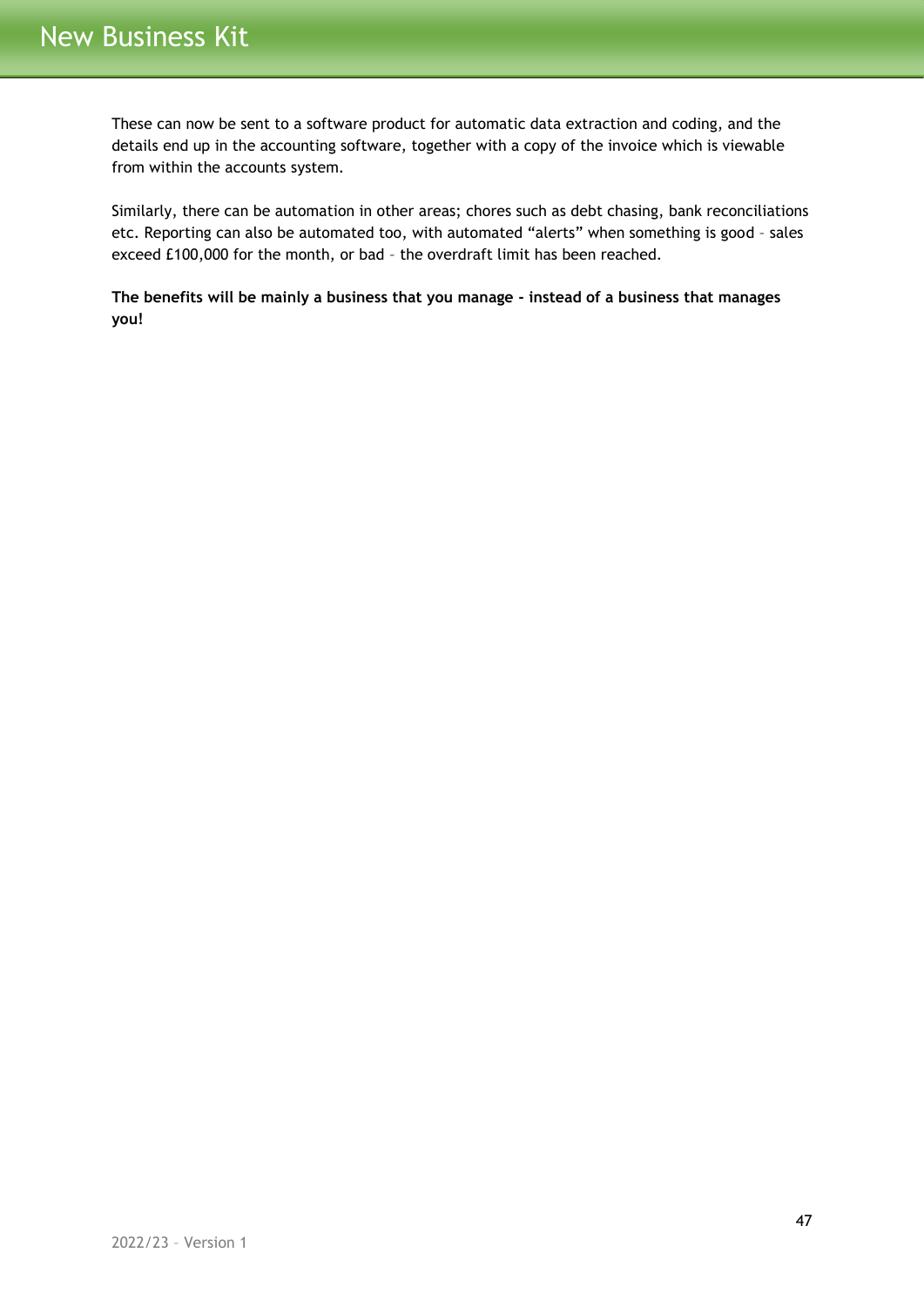# <span id="page-47-0"></span>**Chapter 12 - Useful Names, Addresses and Telephone Numbers**

| <b>Name</b>                                                                                     | <b>Tel No</b>               |
|-------------------------------------------------------------------------------------------------|-----------------------------|
| Royston Parkin Limited www.roystonparkin.co.uk                                                  | 0114 2720306 / 01302 320444 |
| <b>H M Revenue &amp; Customs</b>                                                                |                             |
| Self-Assessment Helpline                                                                        | 0300 200 3310               |
| Self-Assessment Orderline (for extra pages of the<br>main tax return, help sheets and leaflets) | 0300 200 3610               |
| New Employer Helpline                                                                           | 0300 200 3211               |
| Construction Industry Scheme (CIS) Helpline                                                     | 0300 200 3210               |
| Newly Self-Employed Helpline                                                                    | 0300 200 3504               |
| Tax Credit Helpline                                                                             | 0345 300 3900               |
| <b>VAT Helpline</b>                                                                             | 0300 200 3700               |
| National Insurance Self-Employed Helpline                                                       | 0300 200 3505               |
| <b>Miscellaneous</b>                                                                            |                             |
| <b>Companies House</b>                                                                          | 0303 123 4500               |

| <b>Sundry Internet Sites:</b>                 | <b>Website Address</b>                   |
|-----------------------------------------------|------------------------------------------|
| H M Revenue & Customs - Home Page             | https://www.gov.uk/government/organisati |
|                                               | ons/hm-revenue-customs                   |
| H M Revenue & Customs - News                  | https://www.gov.uk/government/latest?dep |
|                                               | artments[]=hm-revenue-customs            |
| NIC - Information                             | https://www.gov.uk/topic/personal-       |
|                                               | tax/national-insurance                   |
| News providers - BBC                          | www.bbc.co.uk                            |
| Institute of Chartered Accountants in England | www.icaew.com                            |
| and Wales                                     |                                          |
| <b>Association of Certified Accountants</b>   | www.accaglobal.com                       |
| BT Phone Net UK (UK online directory)         | www.thephonebook.bt.com                  |
| Royal Mail (Postcodes online)                 | www.royalmail.com                        |
| <b>UK Street Map</b>                          | www.streetmap.co.uk                      |
| GOV.UK (Government services and information)  | www.gov.uk                               |